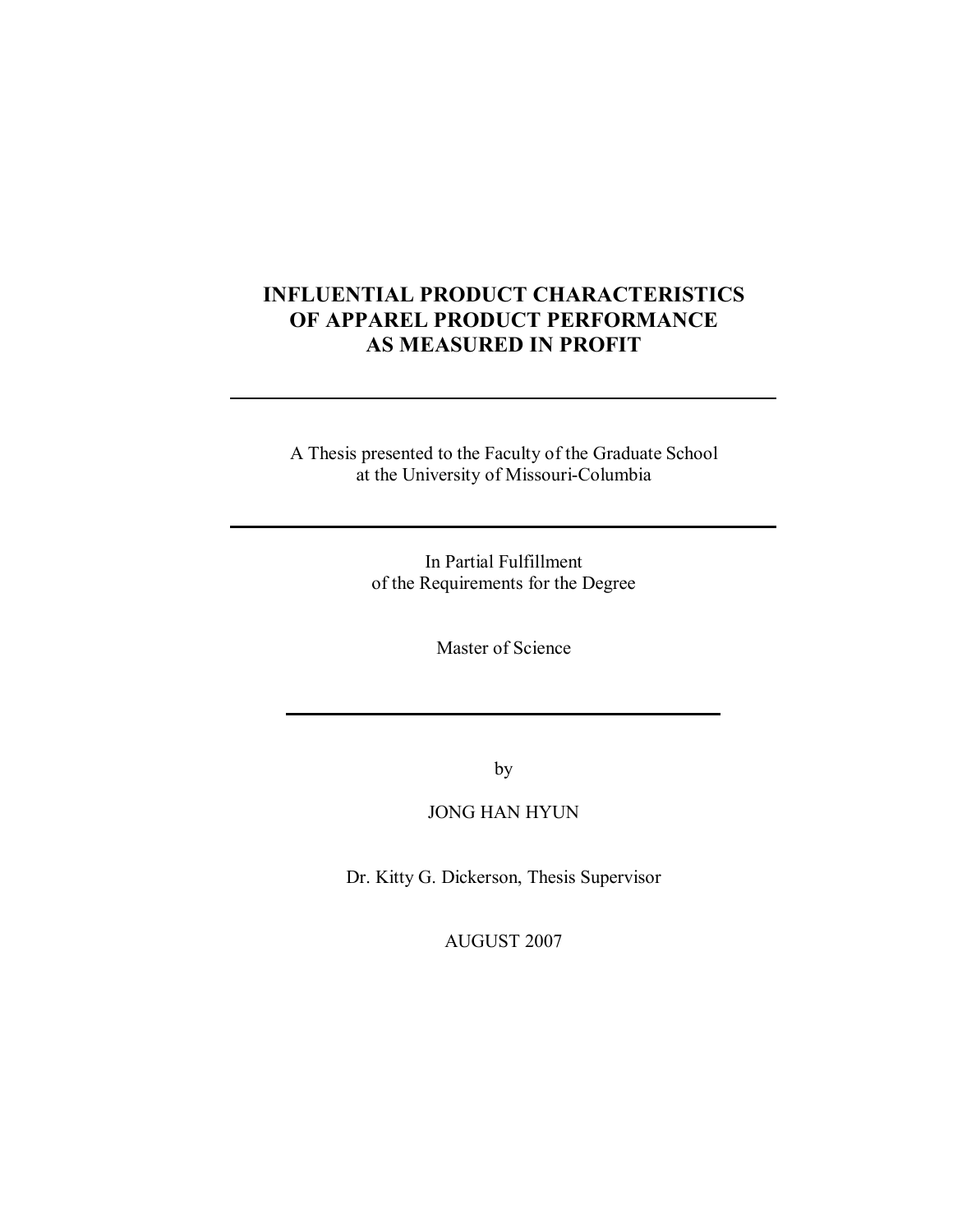The undersigned, appointed by the Dean of the Graduate School, have examined the thesis entitled.

## **INFLUENTIAL PRODUCT CHARACTERISTICS OF APPAREL PRODUCT PERFORMANCE AS MEASURED IN PROFIT**

Presented by Jong Han Hyun

A candidate for the degree of Master of Science

And hereby certify that in their opinion it is worthy of acceptance.

Professor Kitty G. Dickerson

 $\overline{\phantom{a}}$  , and the set of the set of the set of the set of the set of the set of the set of the set of the set of the set of the set of the set of the set of the set of the set of the set of the set of the set of the s

Professor Ge Xiao

 $\overline{\phantom{a}}$  , and the set of the set of the set of the set of the set of the set of the set of the set of the set of the set of the set of the set of the set of the set of the set of the set of the set of the set of the s

Professor Wayne Wanta

 $\mathcal{L}_\text{max}$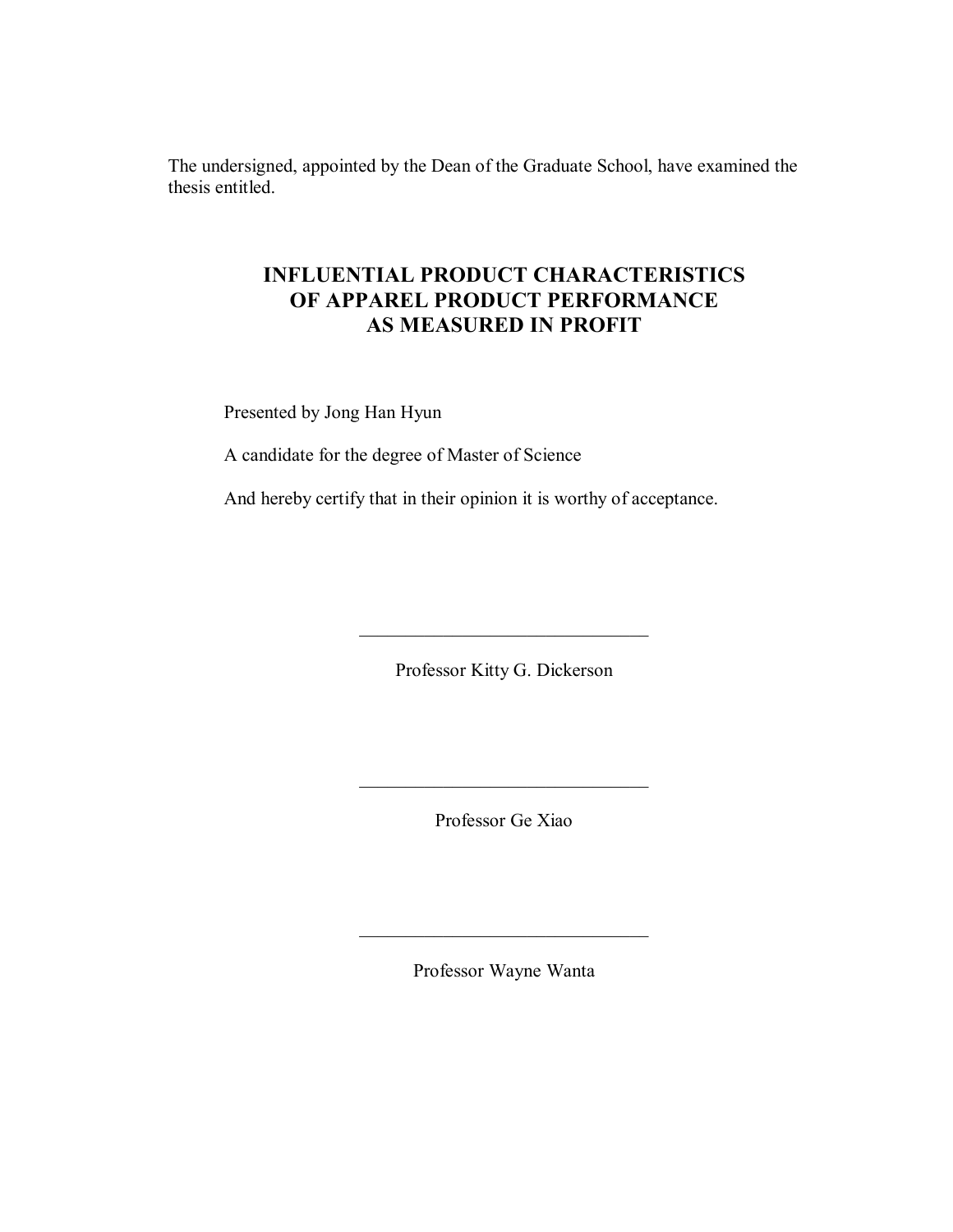This thesis is dedicated to my parents who have supported me all the way since I was born. Without their love and encouragement, my studies could not be completed.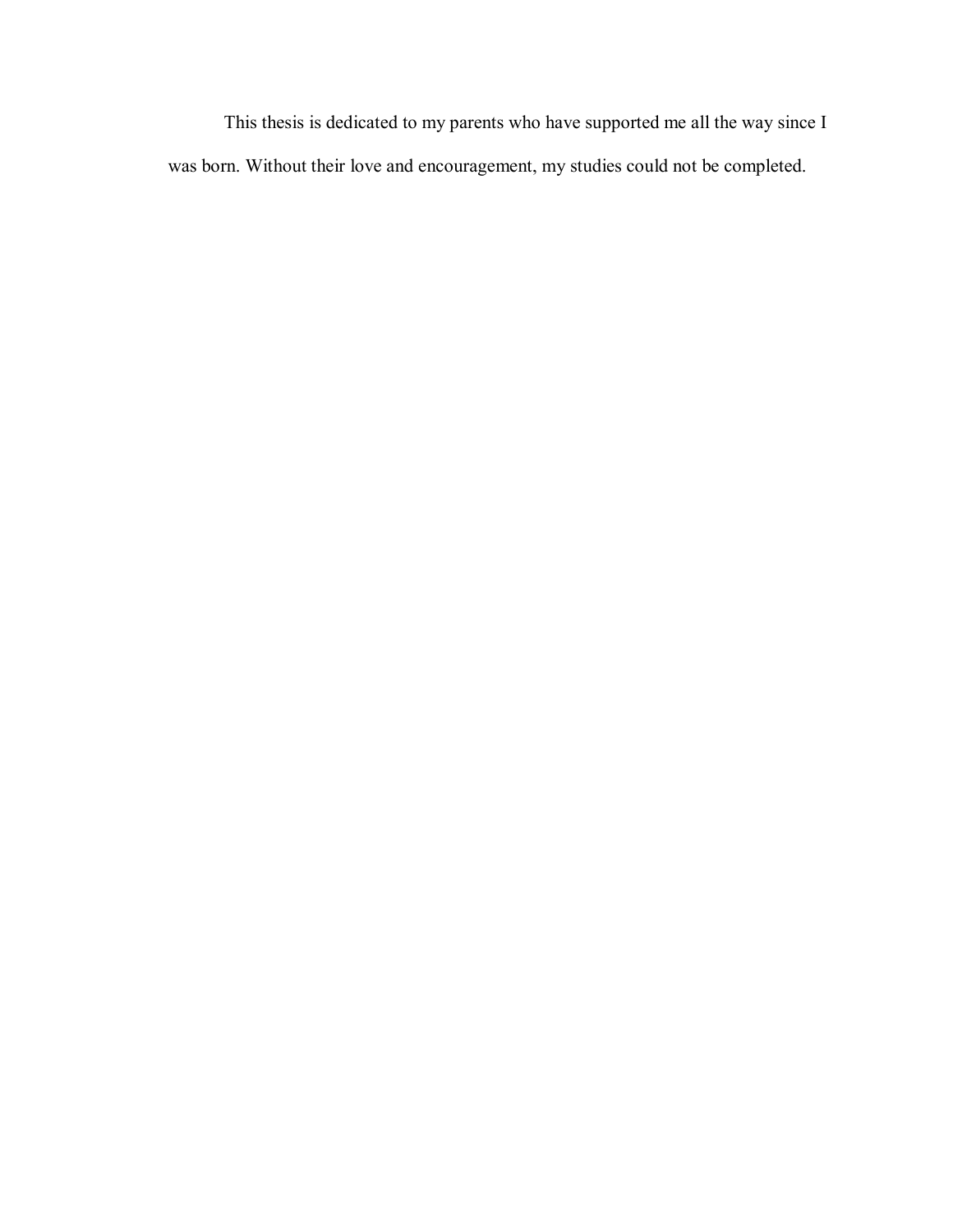## **ACKNOWLEDGEMENTS**

Without the support, advice, and guidance from numerous people, the completion of this thesis would not have been possible. I am grateful to each one of them.

First, I would like to thank Dr. Kitty G. Dickerson, my advisor and the chairperson of my thesis committee. Dr. Dickerson guided me through many obstacles and inspired me to see the completion of this thesis. Her faith in me made me persist in pursuing my dreams.

I also wish to thank the other members of my thesis committee. Dr. Ge Xiao assisted me greatly by advising the statistical procedures of my thesis. Without her guidance, I would still not have a clear idea of how to handle the collected data set. Dr. Wayne Wanta, an outside member, provided various viewpoints for this thesis. Each one of them was very valuable.

I also wish to acknowledge Dr. Jana Hawley who supported me in many ways throughout my 2 years at the University of Missouri. "Good luck at Kansas State Dr. Hawley. I'm going to miss you so much." A very special thank you is appropriate for Dr. Pamela Norum, Dr. Lynn Boorady, and Dr. Laurel Wilson. Their kind responses to my sudden, unscheduled visits to their offices will be remembered. Appreciation is extended to Barbie O'Gorman, the secretary of our department who was kind enough to spend her personal time on editing my thesis.

Finally, I would like to thank my parents. They were always willing to support me not only during my pursuit of master's degree but also throughout my whole life.

ii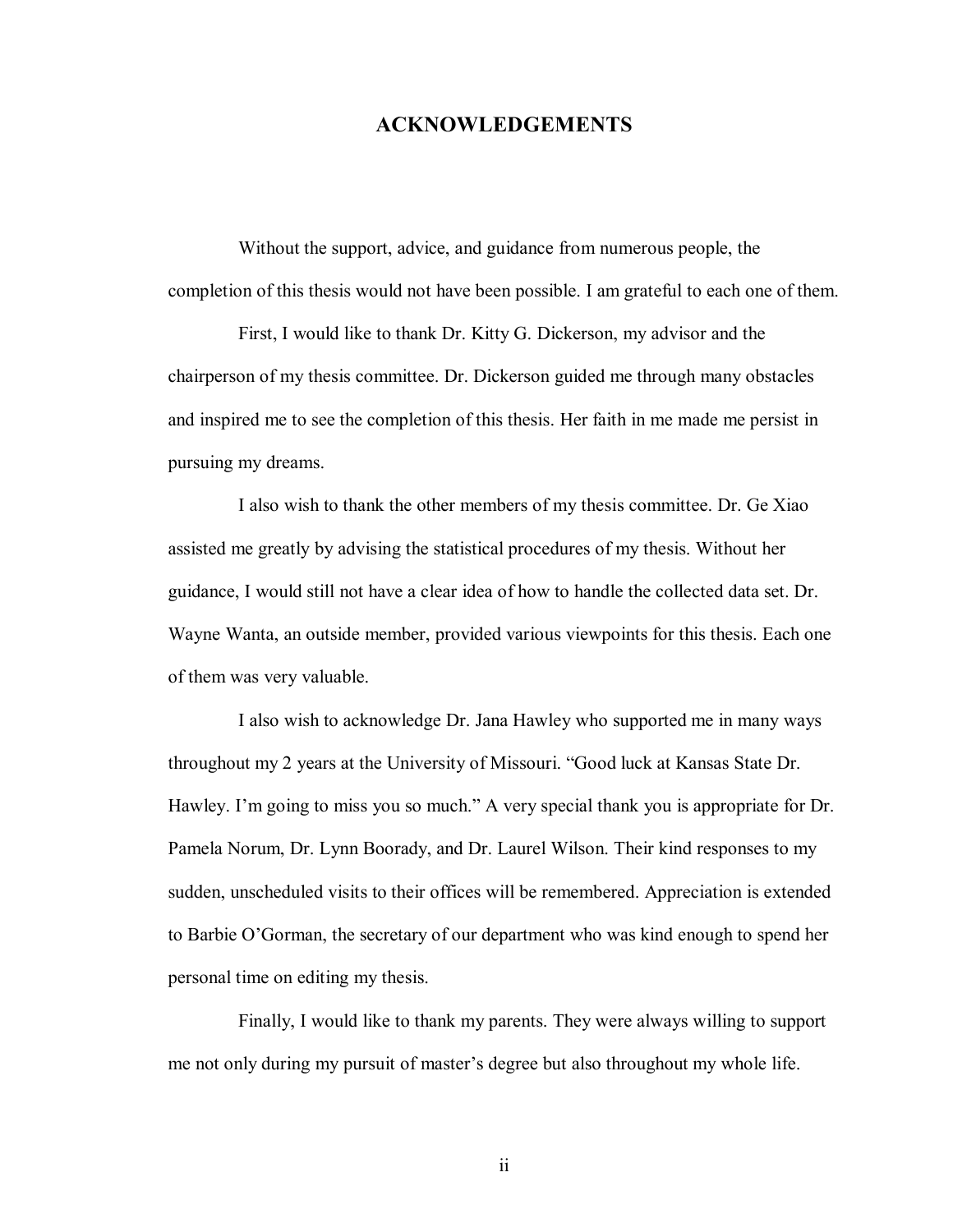To all of these people and to all those whom I have not mentioned above, but who supported this thesis, I am greatly indebted.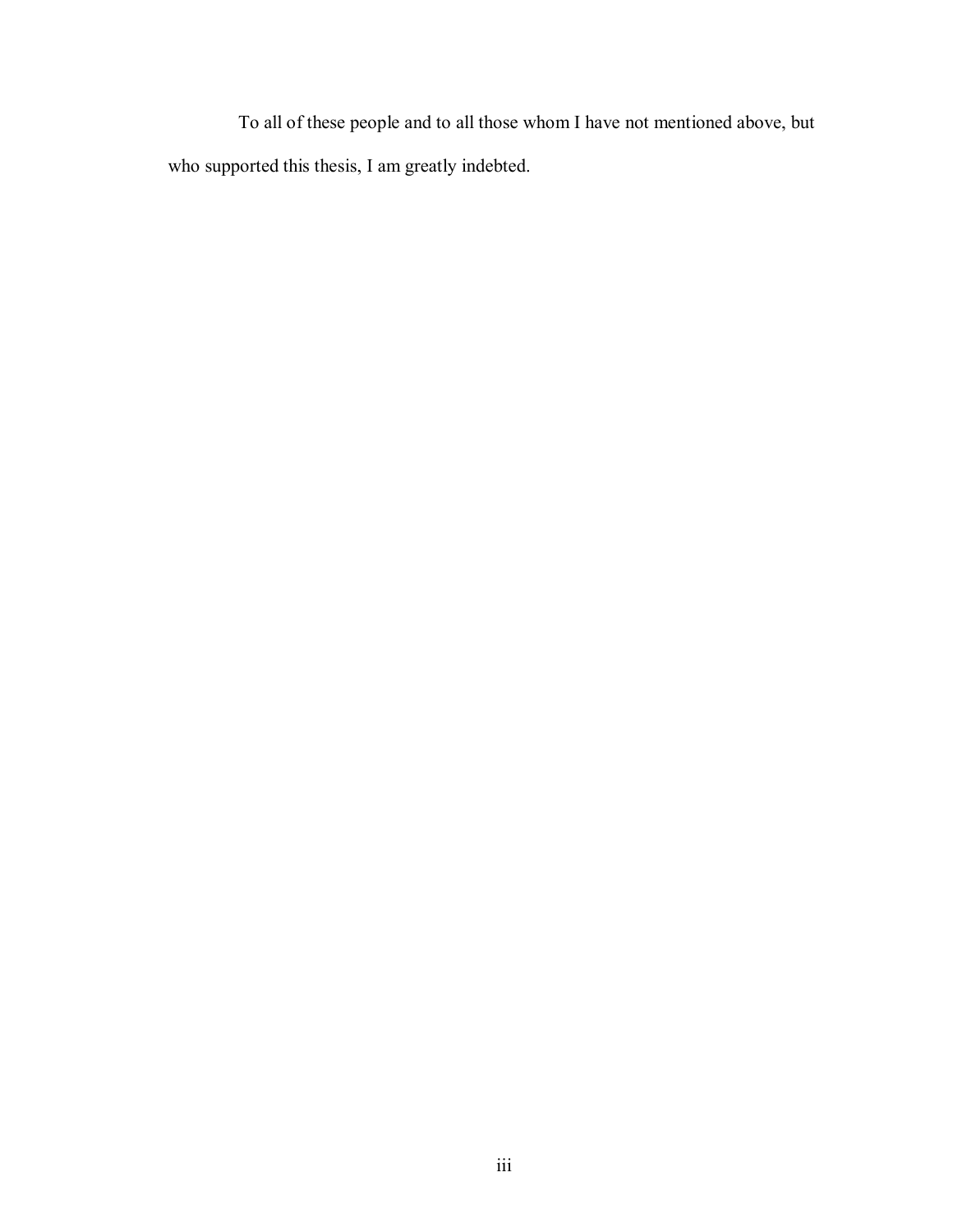# **TABLE OF CONTENTS**

|                                            | 11   |
|--------------------------------------------|------|
|                                            | 1V   |
|                                            | V1   |
|                                            | V11  |
|                                            | viii |
| <b>Chapter</b>                             |      |
|                                            | 1    |
| <b>Statement of Problems</b>               |      |
| Lack of differentiation between industries |      |
| Lack of focus on product characteristics   |      |
| <b>Research Approach</b>                   |      |
| Contribution                               |      |
|                                            | 6    |
| <b>Main Article</b>                        |      |
| <b>Supporting Article</b>                  |      |
| Apparel product development                |      |
| New Product Development (NPD)              |      |
| Measures of product performance            |      |
|                                            |      |
|                                            | 23   |
|                                            |      |

**Data Collection**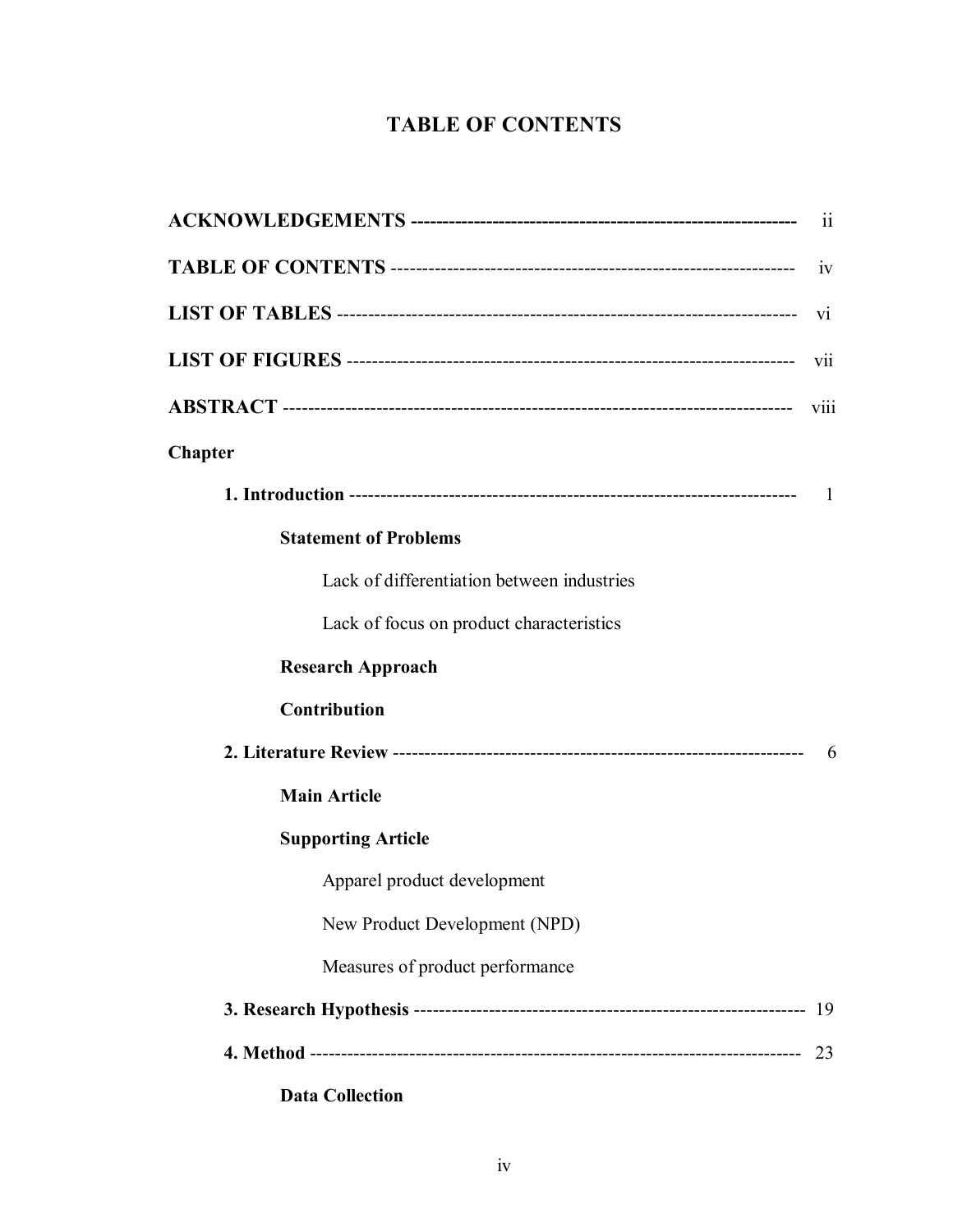| <b>Dependent Variable</b>           |    |
|-------------------------------------|----|
| <b>Independent Variable</b>         |    |
| <b>Data Analysis</b>                |    |
| <b>Regression Assumption Check</b>  |    |
|                                     | 30 |
| <b>Participants</b>                 |    |
| <b>Test of Hypotheses</b>           |    |
| <b>ANOVA Results</b>                |    |
|                                     |    |
| <b>Limitations and Implications</b> |    |
| Conclusion                          |    |
| <b>APPENDIX</b>                     |    |
|                                     | 40 |
|                                     | 42 |
|                                     | 43 |
|                                     | 44 |
|                                     | 48 |
|                                     | 51 |
|                                     | 56 |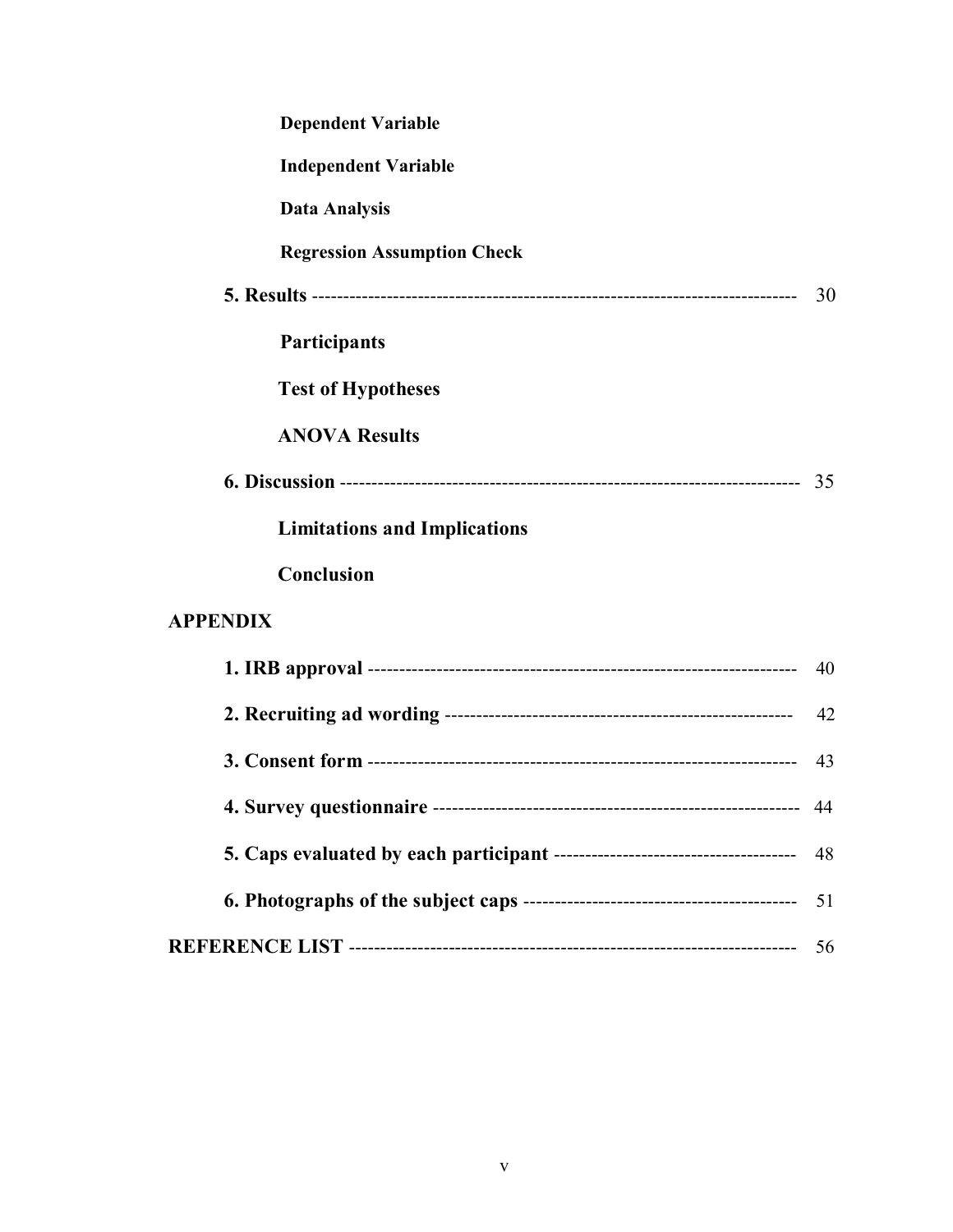# **LIST OF TABLES**

| Table |                                                                           | Page |
|-------|---------------------------------------------------------------------------|------|
| 1.    | Emergent factors of apparel product success and failure in product        | 8    |
| 2.    |                                                                           | 18   |
| 3.    |                                                                           | 24   |
| 4.    |                                                                           | 27   |
| 5.    |                                                                           | 28   |
| 6.    |                                                                           | 28   |
| 7.    |                                                                           |      |
| 8.    |                                                                           |      |
| 9.    |                                                                           |      |
|       | 10. Summary of the backward regression analysis predicting performance on |      |
|       | 11. Summary of the ANOVA analysis testing mean difference among gender    | 34   |
|       | 12. Summary of the ANOVA analysis testing mean difference among age       | 34   |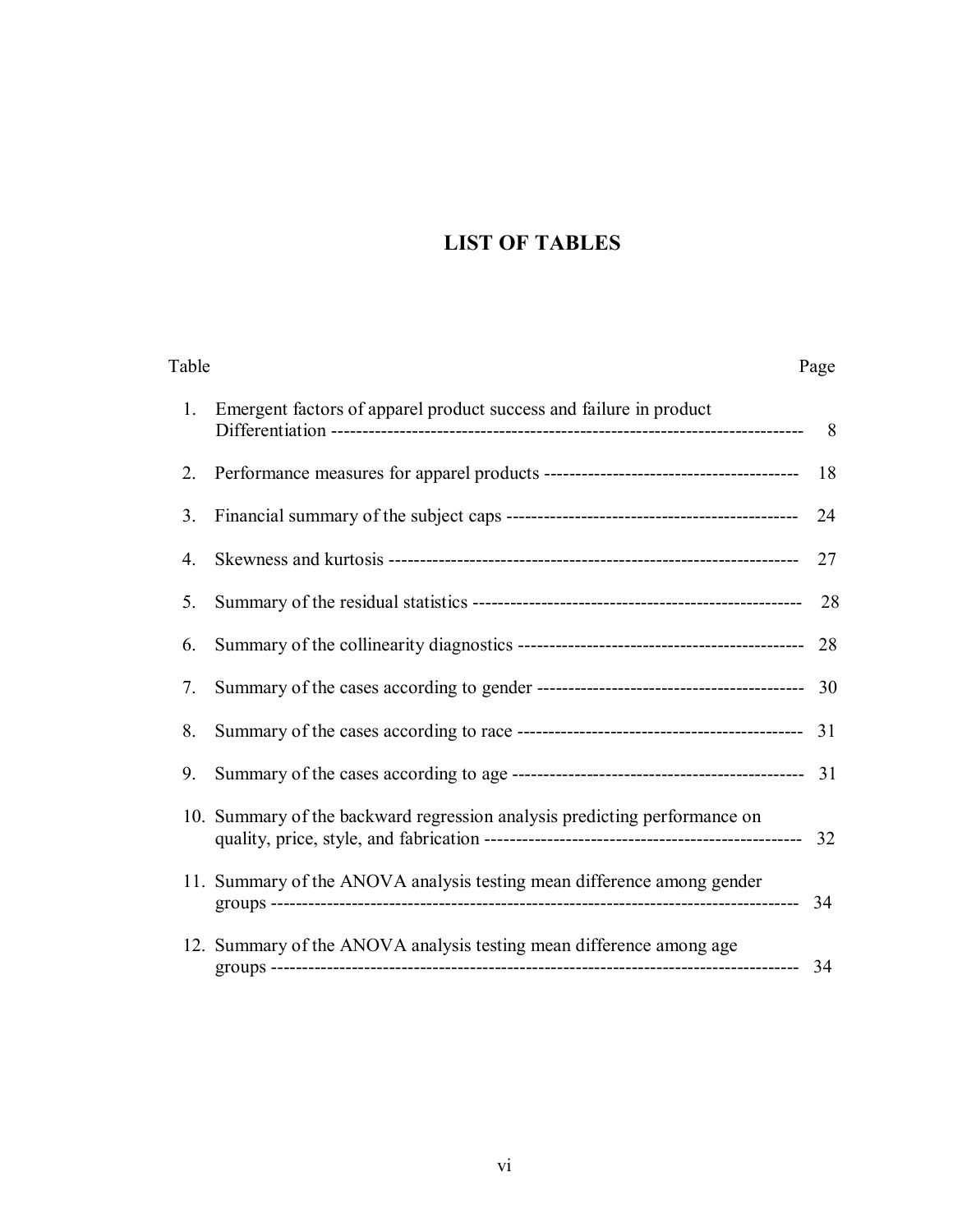# **LIST OF FIGURES**

| Figure |                                            | Page |
|--------|--------------------------------------------|------|
|        | 1. Mean plot of cap vs. style ------------ |      |
|        |                                            |      |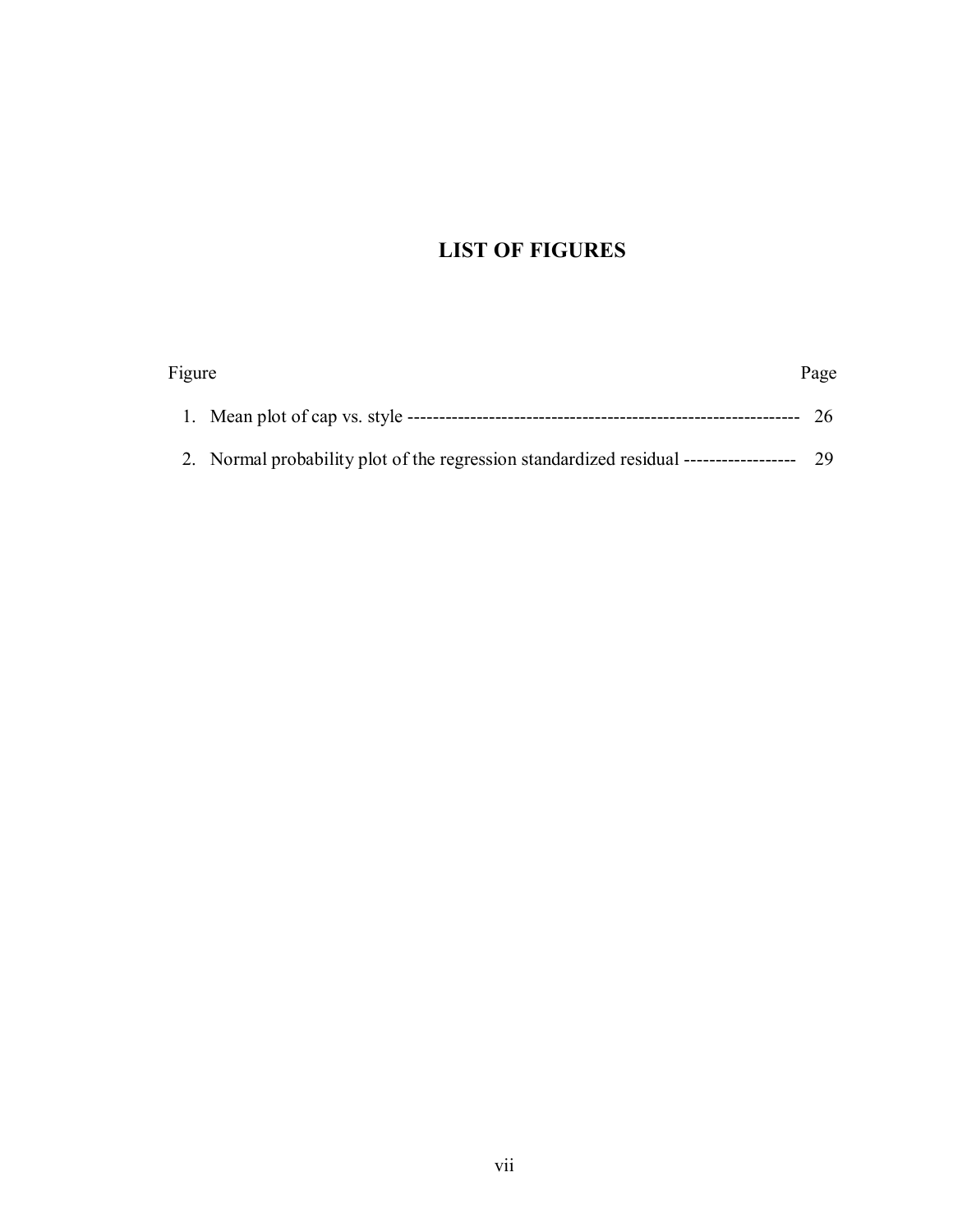## **INFLUENTIAL PRODUCT CHARACTERISTICS OF APPAREL PRODUCT PERFORMANCE AS MEASURED IN PROFIT**

JONG HAN HYUN

Dr. Kitty G. Dickerson, Thesis Advisor

## **ABSTRACT**

This study investigated what previous studies have suggested as influential product characteristics of apparel product performance in an effort to prove the statistical significance of those characteristics. One hundred and two participants were recruited at a fixed location at a mid-western university bookstore. Ten university-licensed caps, bearing different product characteristics, were purchased from the university bookstore, and presented to the participants while he or she answered a set of four questions for each university-licensed cap. Each question was designed to assess the participants' perception of quality, price, style, and fabrication of each university-licensed cap. Results indicated that perceptions of price, style, and fabrication are highly related to the performance of apparel products as measured in profit. However, the perceived quality failed to show any significant effect.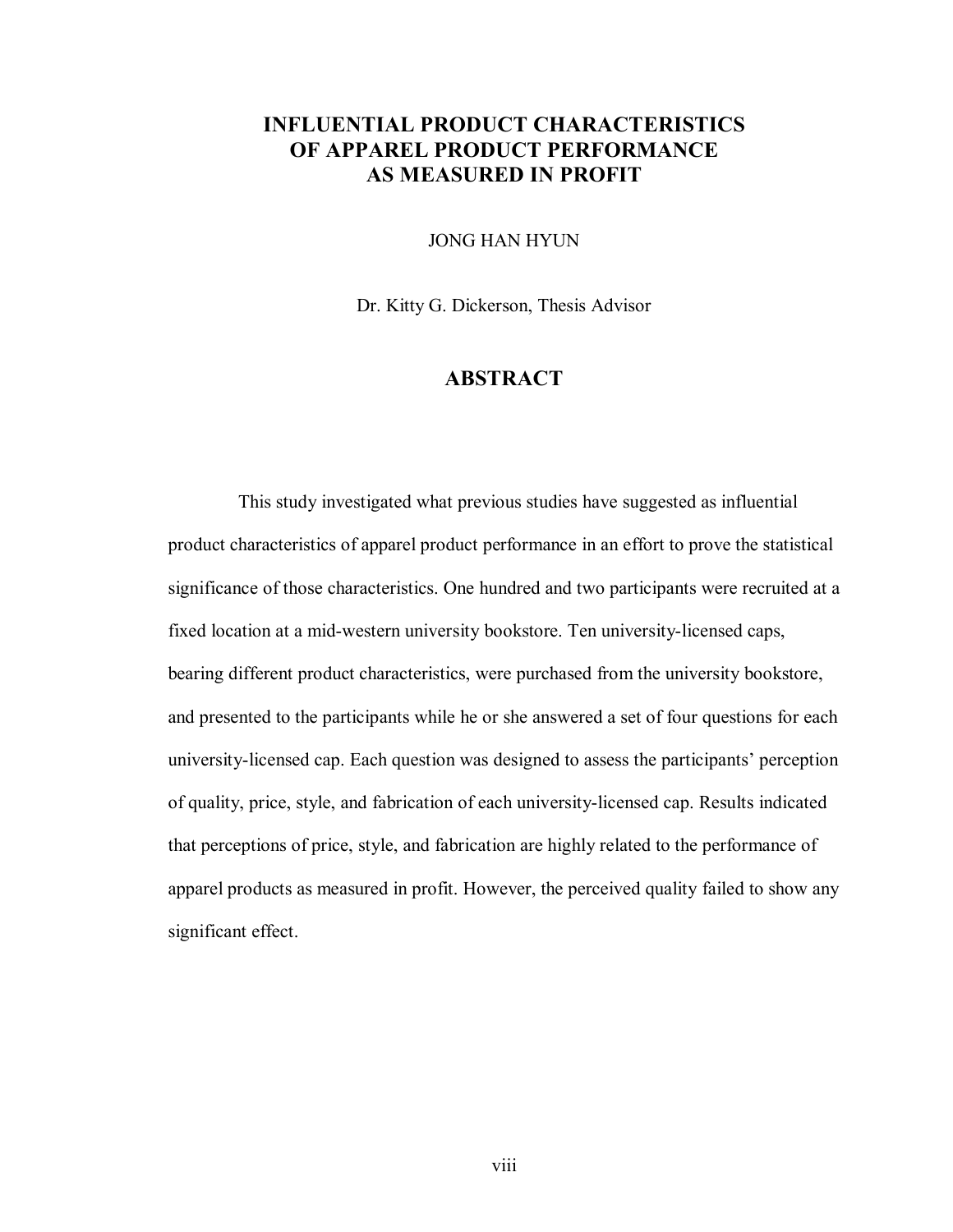# **CHAPTER ONE INTRODUCTION**

It is widely accepted in both industry and academics that new products are critical to the growth of most manufacturing firms. Accordingly, a considerable amount of effort has been made by industry to increase the success rate of new products. Academic researchers also have been attempting to identify the factors that influence new product performance. Periodicals such as *Academy of Management Journal, Journal of the Academy of Marketing Science, Journal of Marketing Research,* and *Journal of Product Innovation Management* have been publishing product performance related articles for decades, and efforts are still being made. A body of research in the New Product Development (NPD) field has been concentrating on understanding what factors separate successful products from unsuccessful products. But in spite of all the efforts, the rate of new product success has not advanced over the last 50 years.

A Ross Federal Research Corporation's study, conducted in 1961, showed that 80 percent of new products introduced by leading packaged-goods manufacturers failed (OíMeara, 1961). In addition, Angelus (1969) mentioned that over 80 percent of new consumer goods have unsuccessful outcomes. Shifting to a study done in the early 90, Moore (1993) mentioned that a representative sample of industry people working in the product development area commonly responded that about one-third of all new products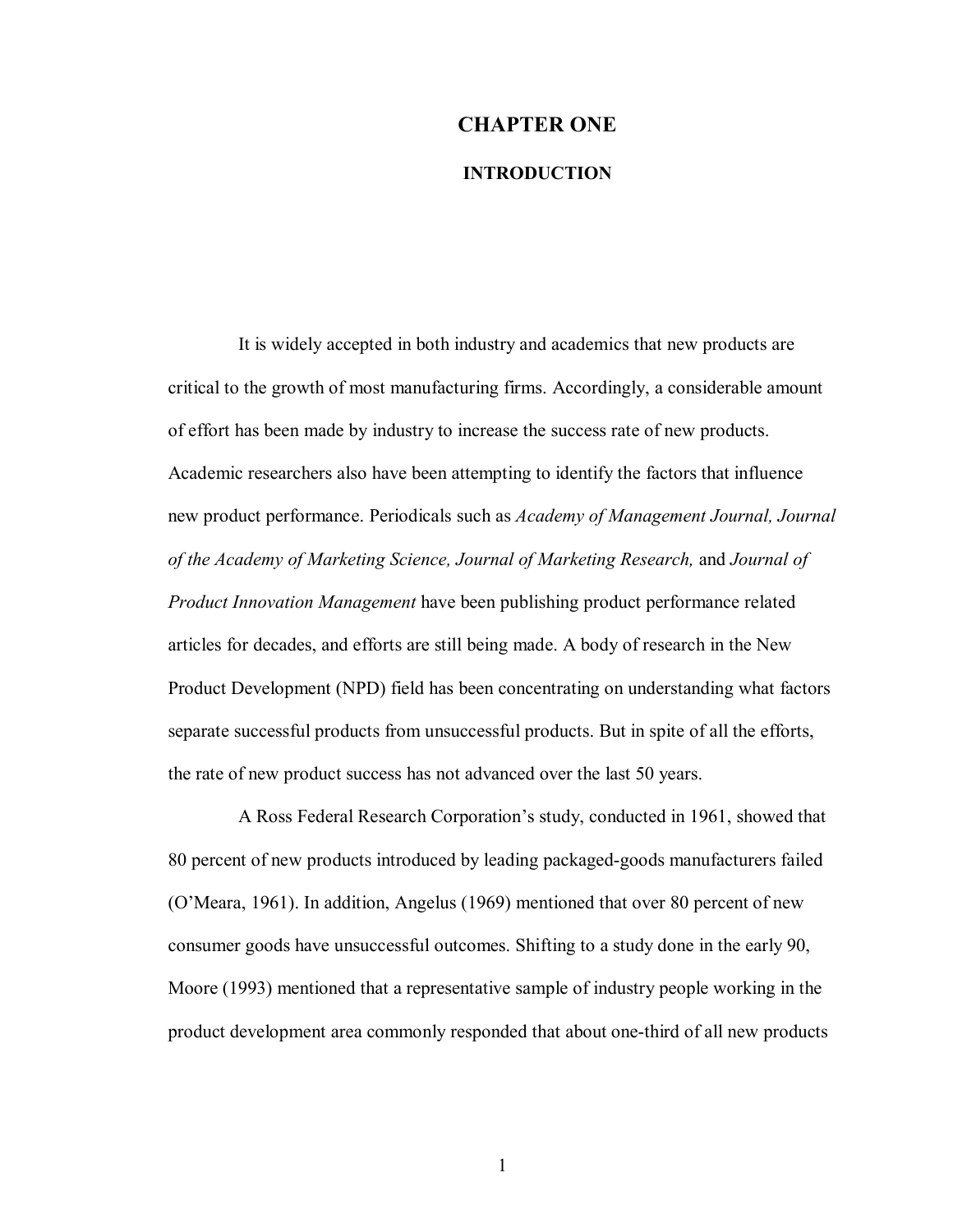failed to meet the company's needs. Another recent study (Clancy, 2003) noted that no more than 10 percent of all new products or services are successful.

#### *Statement of Problems*

*Lack of differentiation between industries.* Why has product success rate remained unchanged despite the efforts made by researchers? Recent studies in the New Product Development (NPD) field suggested that factors influencing new product performance change across products and industries (Brown, 1995; Cooper, 1993; Terwiesch, 1999). But in contrast, most research involving this particular topic attempts to apply its conclusions to the whole industry in general, which doesn't satisfy the different concerns of each individual sector.

The influence of lacking differentiation in product performance research is very evident in the apparel industry. Together with the textile mill industry, statistical records from 1996 and 1997 show that the apparel industry has the highest business failure rate (*Business Failures, by industry: 1990 to 1998*, The Dun and Bradstreet Corporation, Murray Hill, NJ). Many factors including international competition may be responsible for the phenomenon. However, considering the fact that new product failure is closely related to business failure, it is quite obvious that the apparel industry has been lagging in terms of new product performance research. The situation is well described in Keiser and Garner (2003) where it was mentioned that over 60 percent of customers feel apparel product developers do not understand their preferences. Despite the above, only a small number of studies in the apparel field have addressed apparel product success and failure,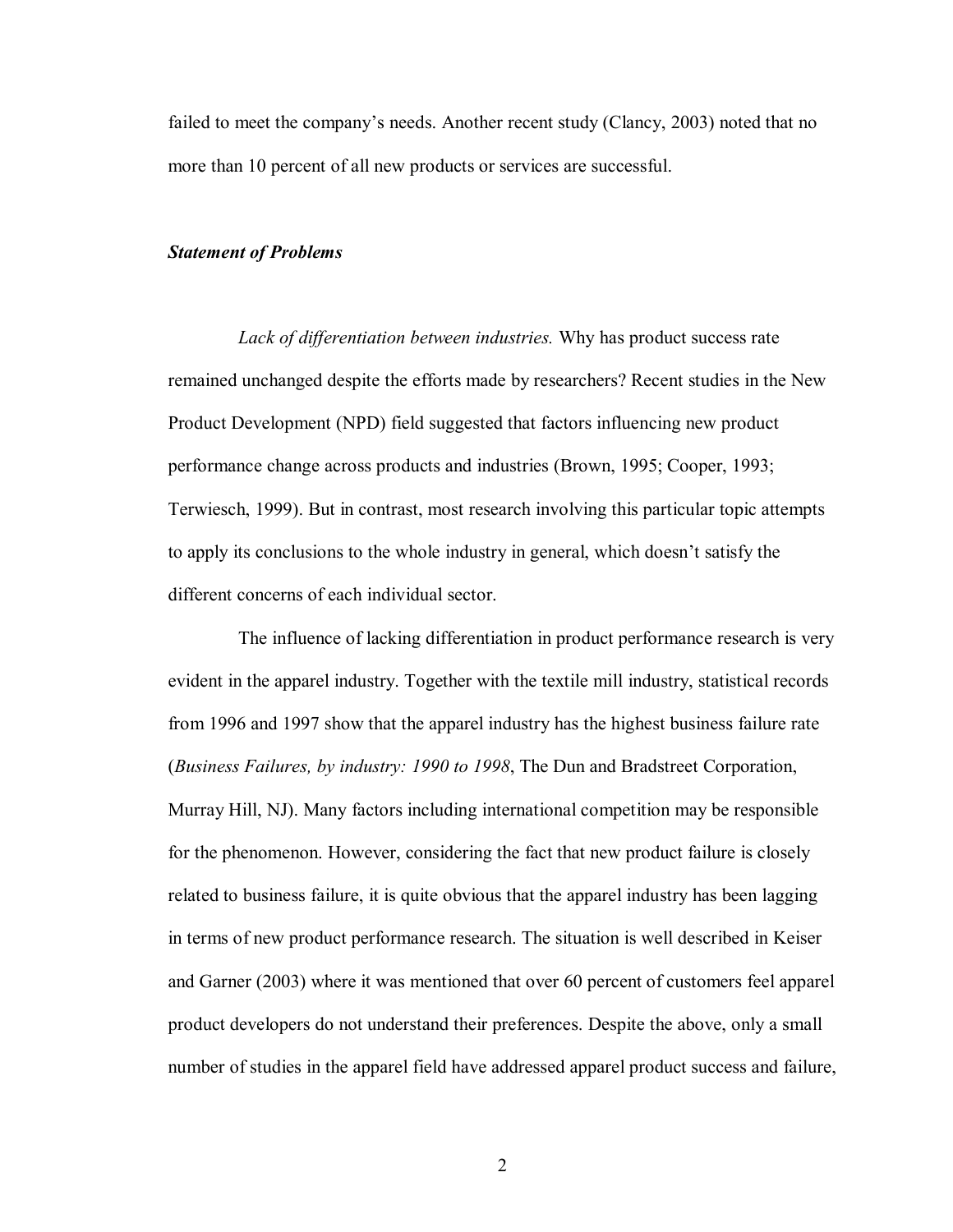and even fewer studies have been conducted in the NPD field. The situation suggests the need for studies with a specific industry focus. And among the industries, the apparel sector is most in need of efforts to identify the factors influencing product success and failure.

*Lack of focus on product characteristics.* The single most important dimension leading to new product success is product uniqueness and superiority (Cooper, 1979). Cooper discovered that unique and superior products have the highest success rate of 82 percent followed by 79.5 percent in best marketing and 64 percent in best technical/production (Cooper, 1980). In contrast, most research in the New Product Development (NPD) area concentrates on process characteristics (e.g., marketing, human resources) rather than the characteristics of the product itself as performance predictors. The data set collected in a meta-analysis conducted by Hernard (2001) represents the situation well. Among 300 NPD related studies analyzed in the research, only 35 studies were done in the product characteristic area whereas 95 were done in the process characteristic area. This implies the need for more emphasis on product characteristics as product performance predictors.

#### *Research Approach*

This study attempted to identify and reinforce what previous studies have proposed as influential product characteristics of apparel product performance. But the amount of research done in the apparel field in this particular topic was assumed to be very small. Therefore, additional studies from the NPD field were referenced to find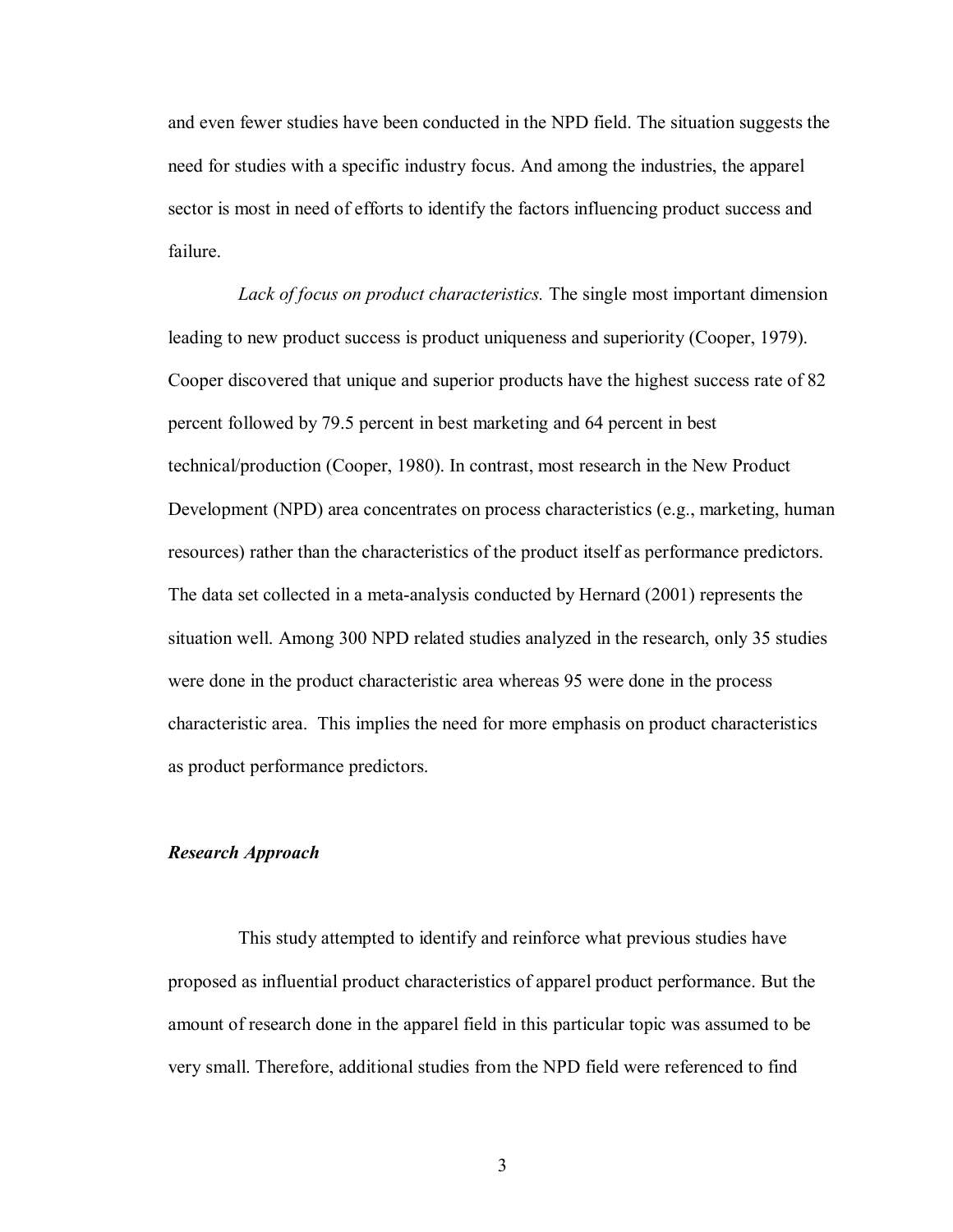support for what is proposed in the apparel field. The influential product characteristics, identified through review of previous studies, were tested through a survey.

Samples of commercialized products were selected and evaluated by a representative consumer group based on the influential product characteristics. The collected data were examined to determine the existence of a relationship between the influential product characteristics and the performance of each product as measured by profits.

For the purpose of this research, university bookstore customers were chosen as the sample apparel consumer group. This study recognized the fact that the majority of the bookstore customers are college students and might create some bias in the results of the research. However, researchers in the social science field claimed that college students are more homogeneous than non-students (Greenberg, 1987; Kraus, 1995). Assumptions were made by Brown and Stayman (1992) that the homogeneity of college students translates into stronger hypothesis tests than non-students since there is less noise associated. Also, it is believed that college students are the primary focus for many apparel businesses due to their great potentiality as customers. Thus, this study took the above as the rationale for using college bookstore customers as its research subjects.

In addition, a decision had to be made on what products would be most appropriate for the sample group to evaluate. Due to several factors, it was determined that university-licensed caps best fit the purpose of this research. First, the popularity of university-licensed caps among college students is high. Presumably, most college students have the experience of purchasing a university-licensed cap, thus the evaluation process would be more accurate. Second, the evaluation process required the participants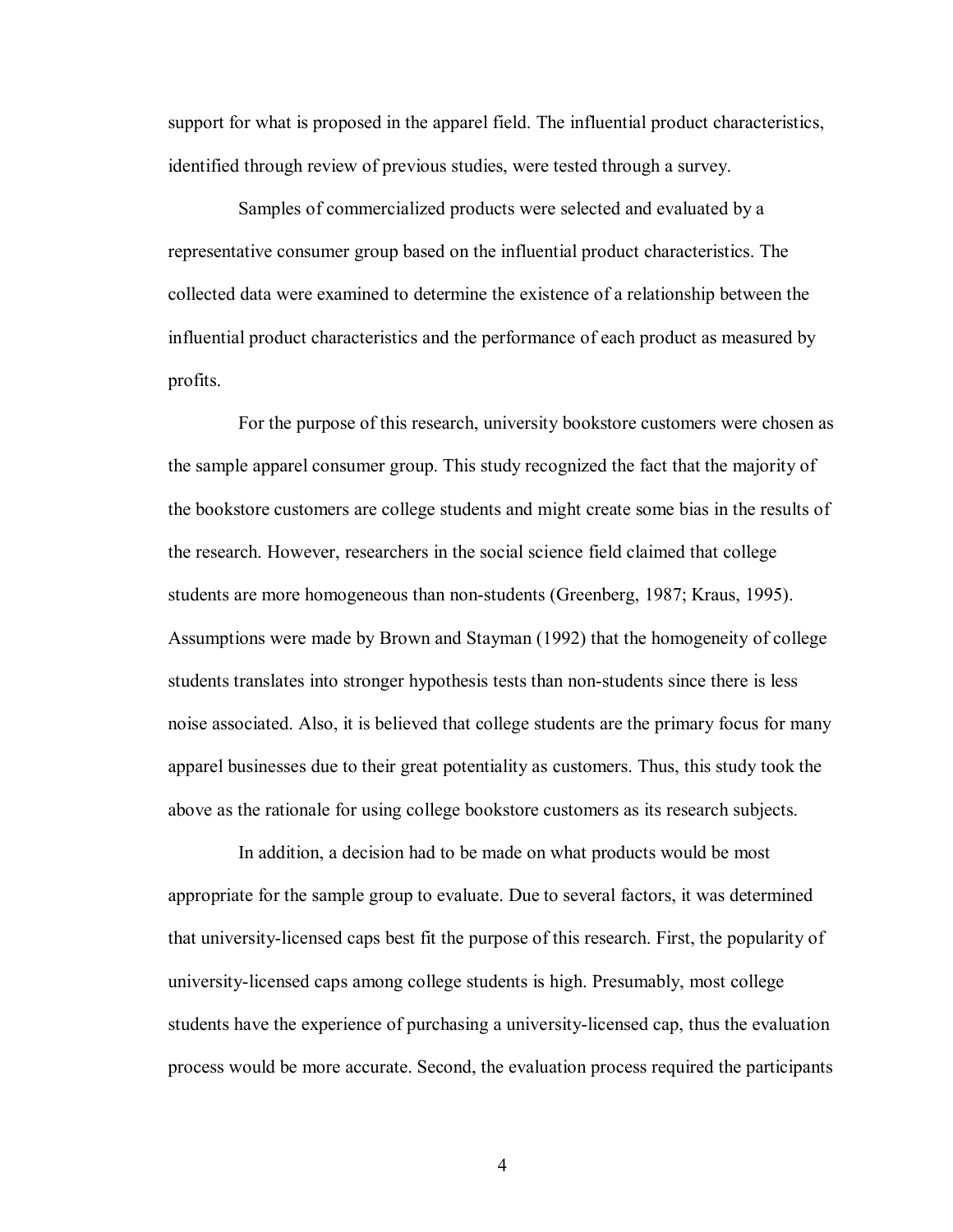to put on the sample products. The fact that caps can be easily put on and removed prevented excessive time consumption. Moreover, since caps are generally one-size-fitsall, size consideration could be disregarded. Size can be a significant obstacle for other product categories such as t-shirts or pants.

In regard to measuring performance level, several studies suggested profit as measures of product performance (Cooper, 1984; Jang, Hawley & Dickerson, 2005; Urban and Hauser, 1980; Sadd, 1996; Senanayake and Little, 2001).

In summary, samples of university-licensed caps were evaluated by university bookstore customers based on the influential product characteristics. Then, the collected data were compared to the profit of each cap to determine the existence of a relationship between the influential product characteristics and the performance as measured in profit.

#### *Contribution*

As mentioned earlier, the apparel industry is lagging behind in terms of identifying the influential product characteristics of apparel product performance. But only a small number of studies in the apparel field has paid attention to this issue. We hope that our research will contribute in reinforcing what is proposed in the field, thus acting as a motivator of further studies in identifying the influential product characteristics.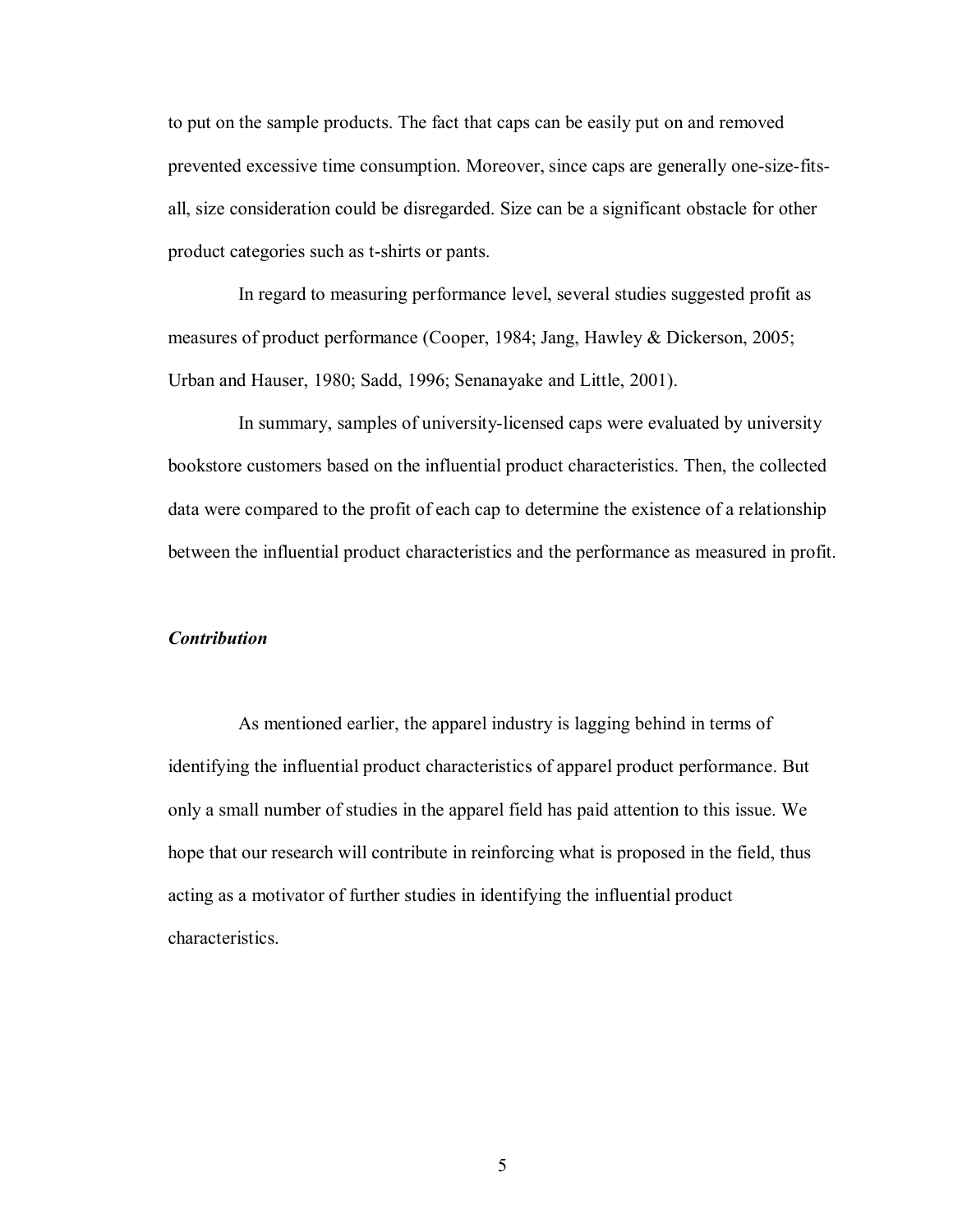#### **CHAPTER TWO**

#### **LITERATURE REVIEW**

A review of literature in the apparel field revealed that there has been no research conducted to identify the influential factors of apparel product performance except for an exploratory study by Jang, Hawley, and Dickerson (2002). Therefore, Jang, Hawley, and Dickerson (2002) was set as the main reference article for this research. Related studies from the apparel product development field and the New Product Development (NPD) field were referenced to provide support for what was proposed in the study by Jang, Hawley, and Dickerson.

#### *Main Article*

As stated above, an exploratory study by Jang, Hawley, and Dickerson (2002) provided the main foundation for this research. The objective of their research was to identify the influential factors of apparel product performance. The study found its ground in two separate areas; the apparel product development field and the NPD field. Jang, Hawley, and Dickerson (2002) took a qualitative research approach to accomplish the objective. Twenty-seven individuals of various managerial position levels from ten apparel companies and two retail companies participated in in-depth face-to-face interviews. They were interviewed and taped about their opinions on what factors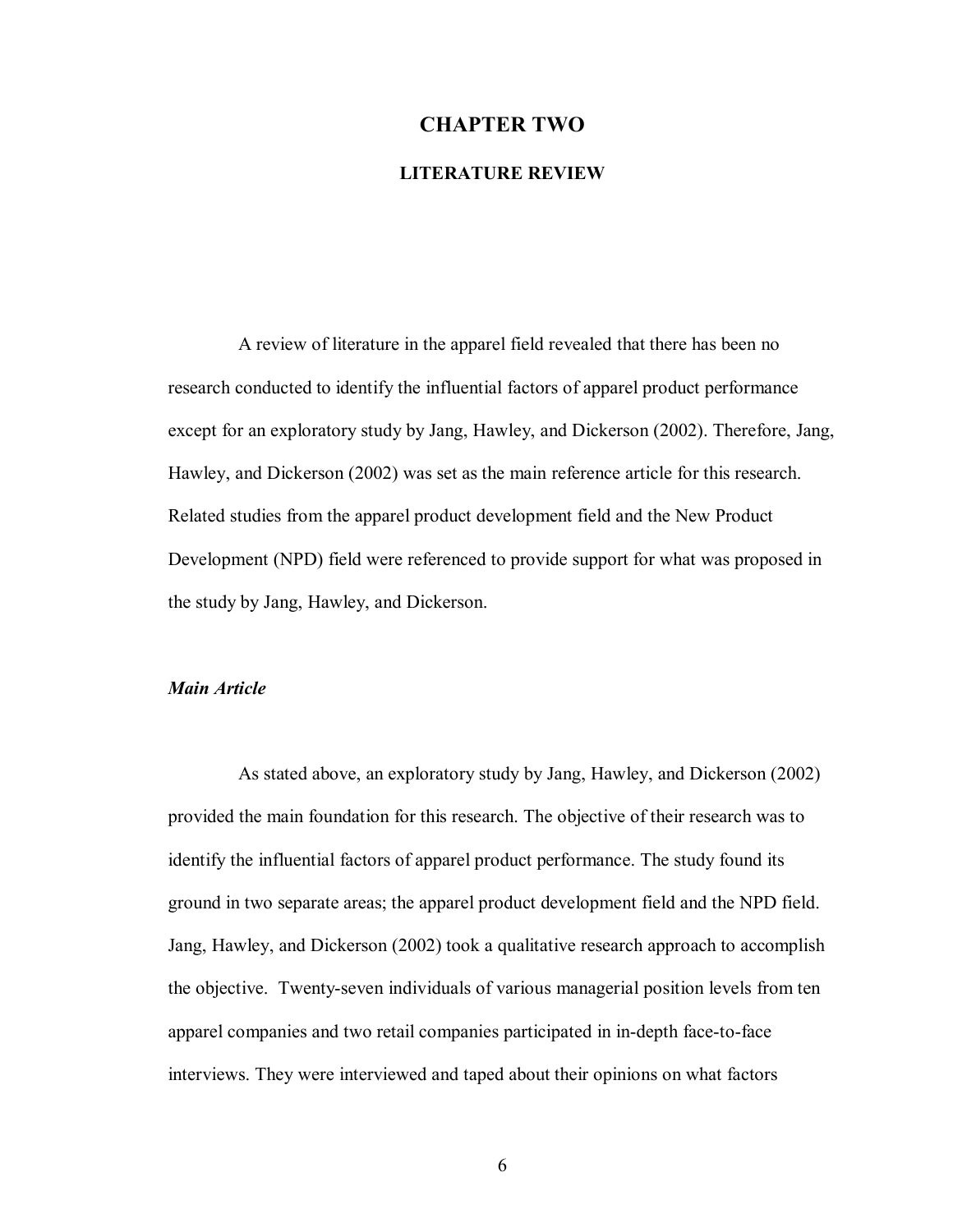influence apparel product performance. Each theme revealed by a participant was checked and counted. Afterwards, frequency ranking was used to identify what themes were perceived as most important by the participants.

Product differentiation was the theme declared most frequently, thus implicating its importance. The fact that product differentiation was discussed most often also coincided with our research objective to identify the influential product characteristics of apparel product performance. Four sub-themes were identified under the product differentiation theme; quality, price, style, and fabrication. Table 1 presents these four sub-themes and the third-order themes identified through this research. The study noted that these findings will provide guidance for the industry by recognizing the factors that should be avoided or pursued (Jang, Hawley, & Dickerson, 2002). However, having taken a qualitative approach, the findings of this study could not be extended to wider populations with the same degree of certainty. The product differentiation theme and the four sub-themes proposed in this research were not tested to discover whether they are statistically significant or due to chance.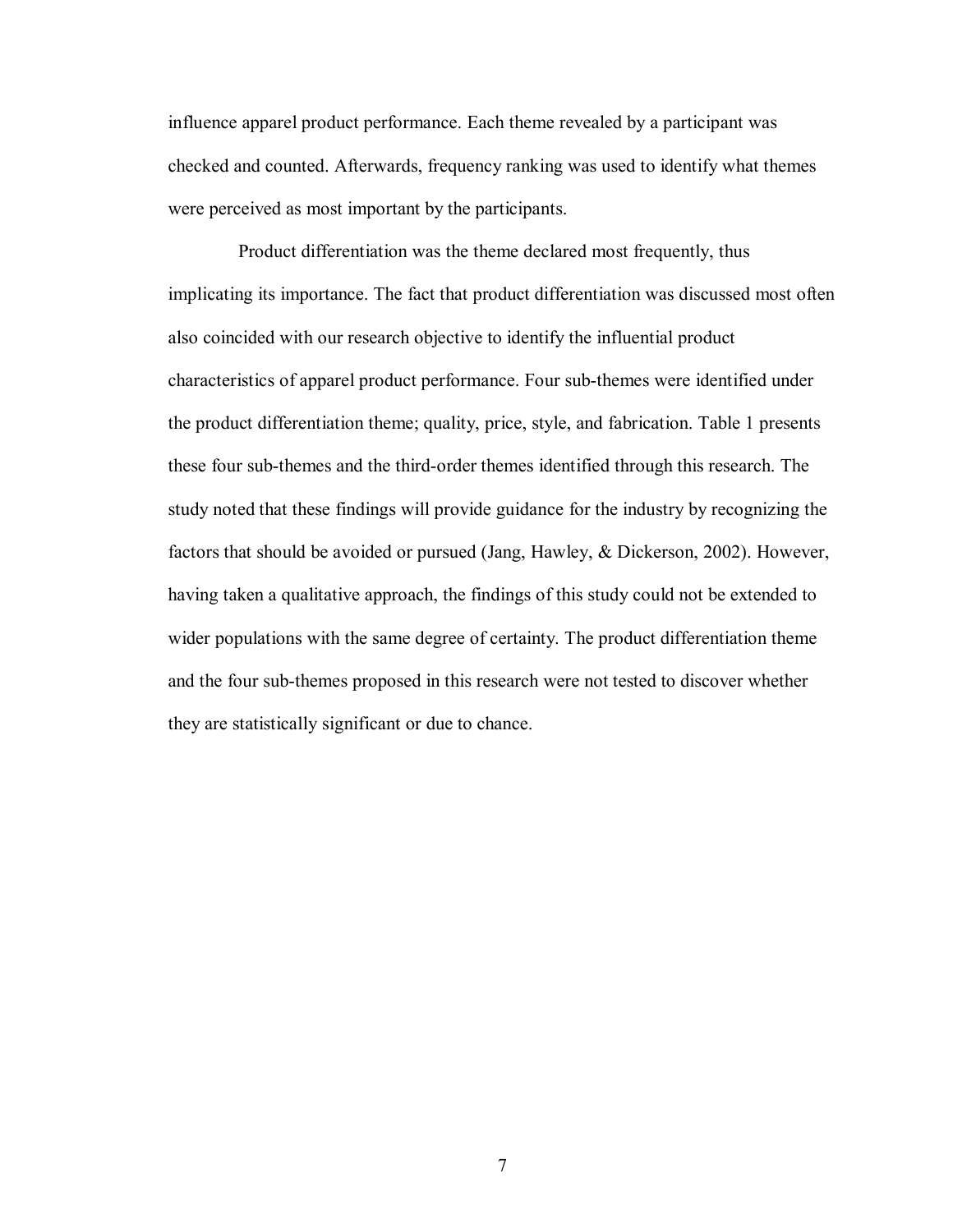## Table 1

# *Emergent Factors of Apparel Product Success and Failure in Product Differentiation (Jang, Hawley, & Dickerson, 2002)*

| Quality         | Price             | Style                                                    | Fabrication    |
|-----------------|-------------------|----------------------------------------------------------|----------------|
| General quality | Price vs. Quality | Stronger focused on vs.<br>Distance from target customer | Comfort        |
| Fit             | Low or High price | Evolutionary vs.<br>Revolutionary style                  | Hand           |
|                 | Price vs. Style   | Versatility vs.<br>Inability to mix & match              | Appearance     |
|                 |                   | Uniqueness vs.<br>No specialty                           | Tailor-ability |
|                 |                   | Widespread vs.<br>Limited appeal                         |                |
|                 |                   | Harmony                                                  |                |
|                 |                   | Ease of wear vs.<br>Complexity                           |                |
|                 |                   | Color                                                    |                |

## *Supporting Articles*

This section of the chapter attempted to identify studies from the apparel product development field and the New Product Development (NPD) field that can support what was revealed in the study by Jang, Hawley, and Dickerson (2002).

*Apparel product development.* In the 1970's, the number of studies conducted in the apparel product development field was less than 10 every two years. This number experienced a three to four fold increase during the last decade (Senanayake and Little,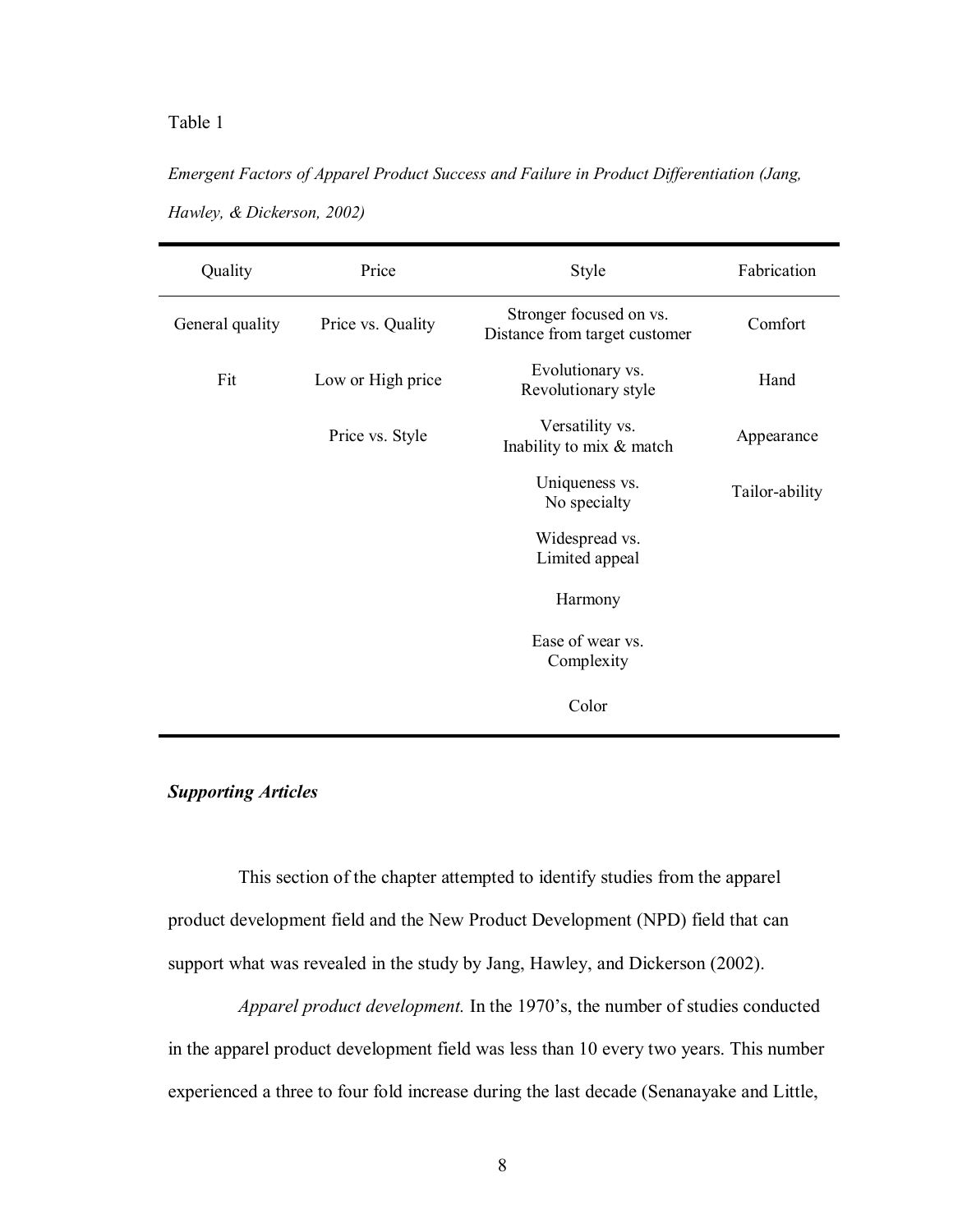2001). But unfortunately, no study was conducted with specific focus on the influential factors of apparel product performance. However, a body of research made constant efforts to understand the process of apparel product development and to present a product development model for the apparel industry. Some of the proposed models allowed us to grasp an idea of what factors might influence apparel product performance.

Gaskill (1992) examined the product development process used by specialty retailers carrying private label merchandise. The Retail Product Development Model, which was developed through this study, provided a chronological sequence of the product development process. The model consisted of retail product development activities pertaining to trend analysis, concept evolvement, palette decisions, fabrication, fabric design, silhouette directions, prototype construction and analysis, line presentation, and subsequent activities. The study also identified the intervening factors of the product development process.

Later on, the above model was tested and expanded by Wickett, Gaskill and Damhorst (1999). This follow-up study tested the validity of Gaskill's (1992) model across a broader range of specialty stores and also expanded the model to include postadoption product development. As a result, the Retail Apparel Product Development Model was developed, in which a post-adoption stage was added to the original model. The post adoption section consisted of fit and style perfecting, production pattern making, materials/garment specification writing, retail firm development, and manufacturer development. Expansion was also made on the intervening factors, owing to the study result which revealed new factors that were not shown in Gaskill's (1992) original model.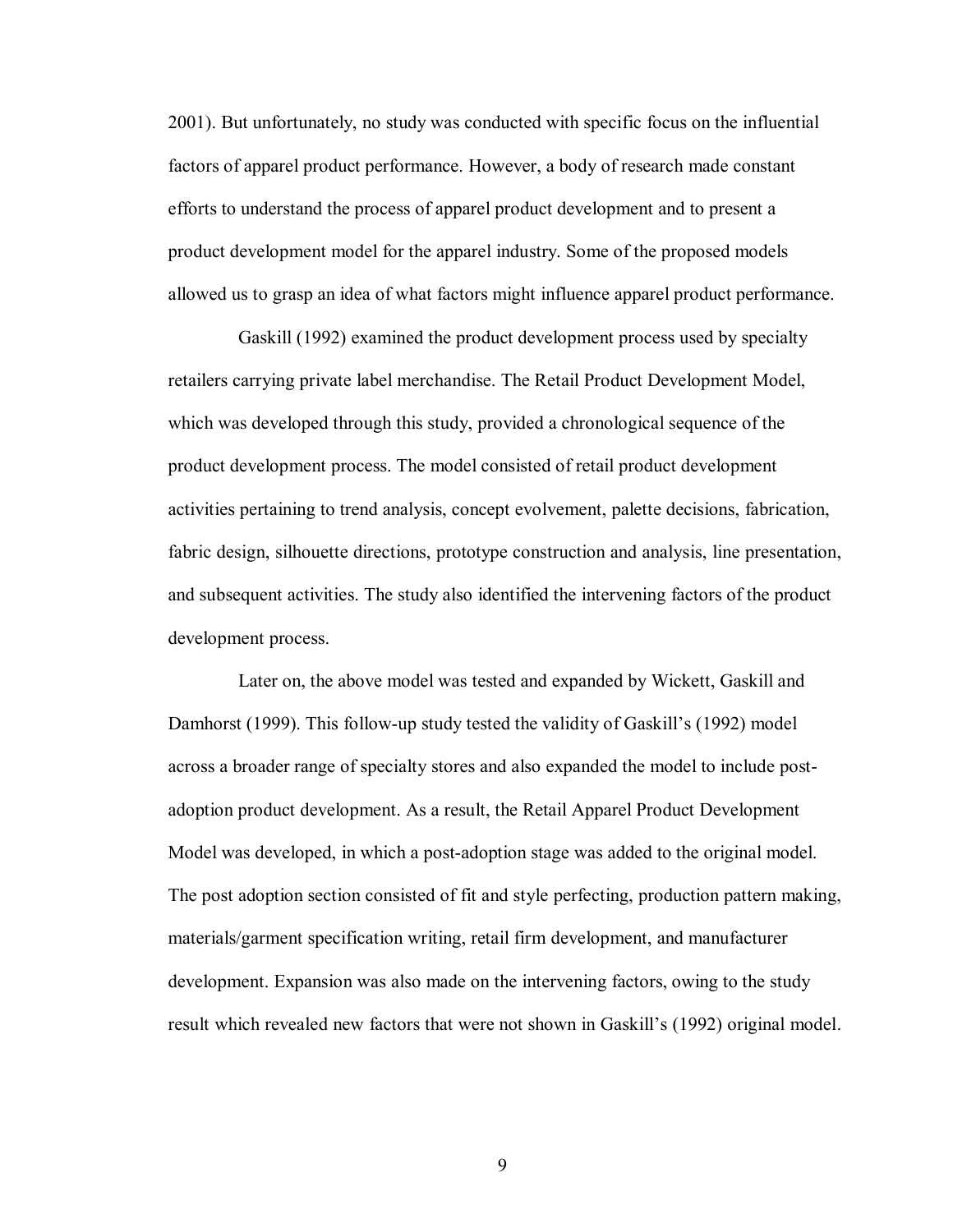An attempt to apply the engineering design process theory to the apparel design process was made by Regan, Kincade, and Sheldon (1997). The goal of the research was to understand the apparel design process and determine whether the engineering design process theory was used by apparel designers and merchandisers. The results showed that there is a direct relationship between the two processes. Also a frequency count of the tasks revealed that the information searching stage required the most time for design associates. The information searching stage included visual display of the stores, departmental color transition, and garment body styles.

 May-Plumlee and Little (1998) proposed a different approach in presenting an apparel product development model. This study argued that existing apparel product development models are limited by a sequential nature. That is, current models do not clarify the concurrent nature of some development activities and also do not consider the involvement of functional areas of the manufacturing firm. In response to the limitations current models have, this study presented the No-Interval Coherently Phased Product Development (NICPPD) model. The NICPPD model had multiple phases in order to provide for developing both product lines and individual products, development of seasonal lines and multiple seasons annually, and developing new products, take-offs, and modifying existing products. May-Plumlee and Little (1998) described the 6 phases as the following:

- Phase  $1 -$  Line planning and research
- Phase  $2 -$  Design/concept development
- Phase  $3 -$  Design development and style selection
- Phase  $4 -$  Marketing the line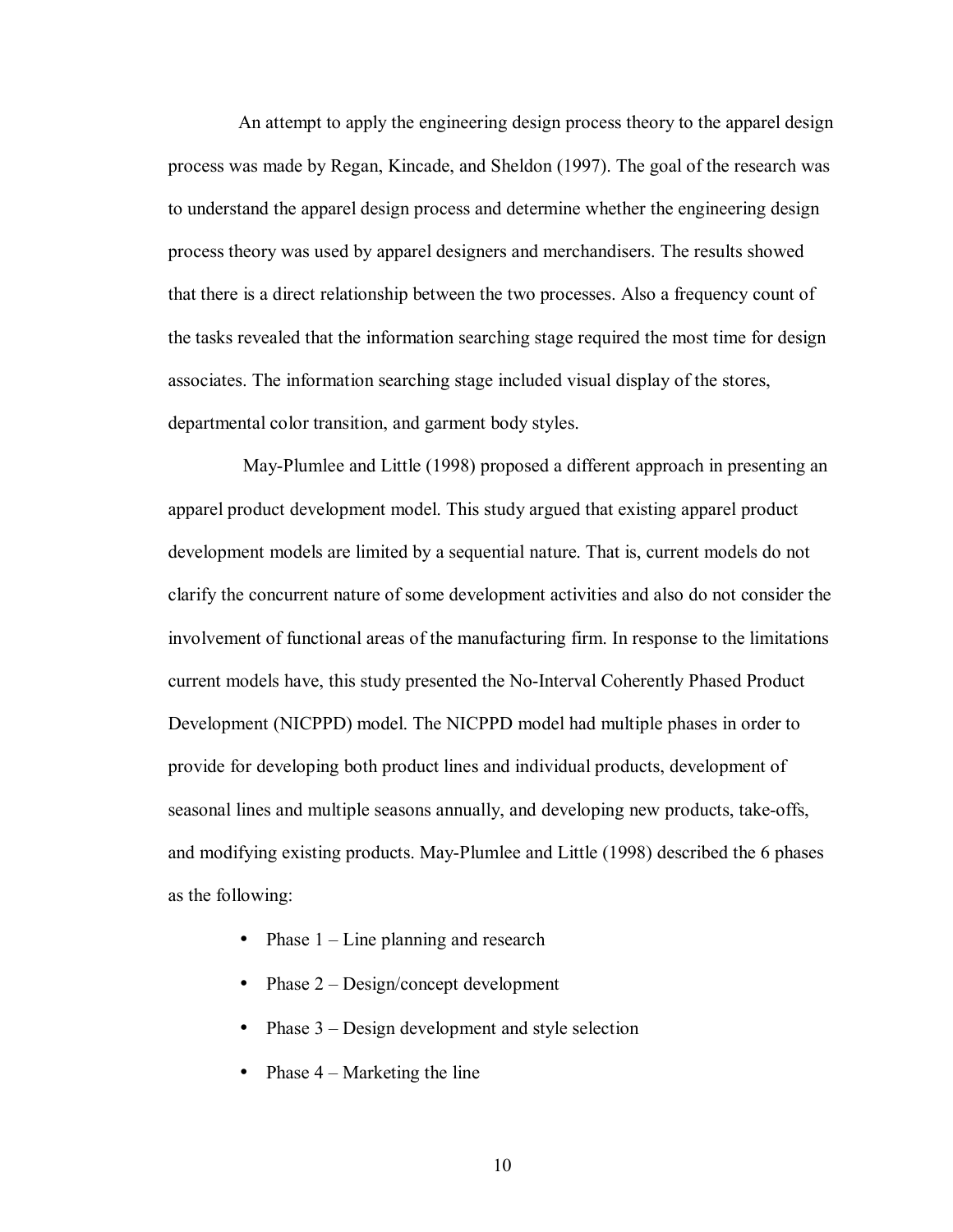- Phase  $5$  Pre-production
- Phase  $6$  Line optimization

Several major publications in the apparel field also offered a preferable reference on what issues were considered in developing an apparel product. A recent publication by Keiser and Garner (2003) put considerable weight on the designing process of apparel product development. It was noted that the product designing process is divided into two sections; creative planning and technical design. Creative planning deals with trend forecasting, color management, fabrication, garment styling, line planning, and development. The technical design section deals with pattern making, trim, sizing, and quality assurance.

Another publication in the apparel field by Kadolph (2007) described product development as the design and engineering of a product. It was further mentioned that in order for companies to generate profit, companies must develop products that satisfy consumersí expectations for serviceability and performance. Serviceability concepts included aesthetics, durability, comfort, safety, appearance, retention, care, environmental impact, and cost. Performance was described as how products respond when exposed to some environmental factors that might adversely affect it. Product quality was also mentioned as an important dimension in the competitive global marketplace. Kadolph (2007) described quality as the sum total of product characteristics including appearance, end use, performance, material interactions within the product, consistency among identical products, and freedom from defects in construction or materials.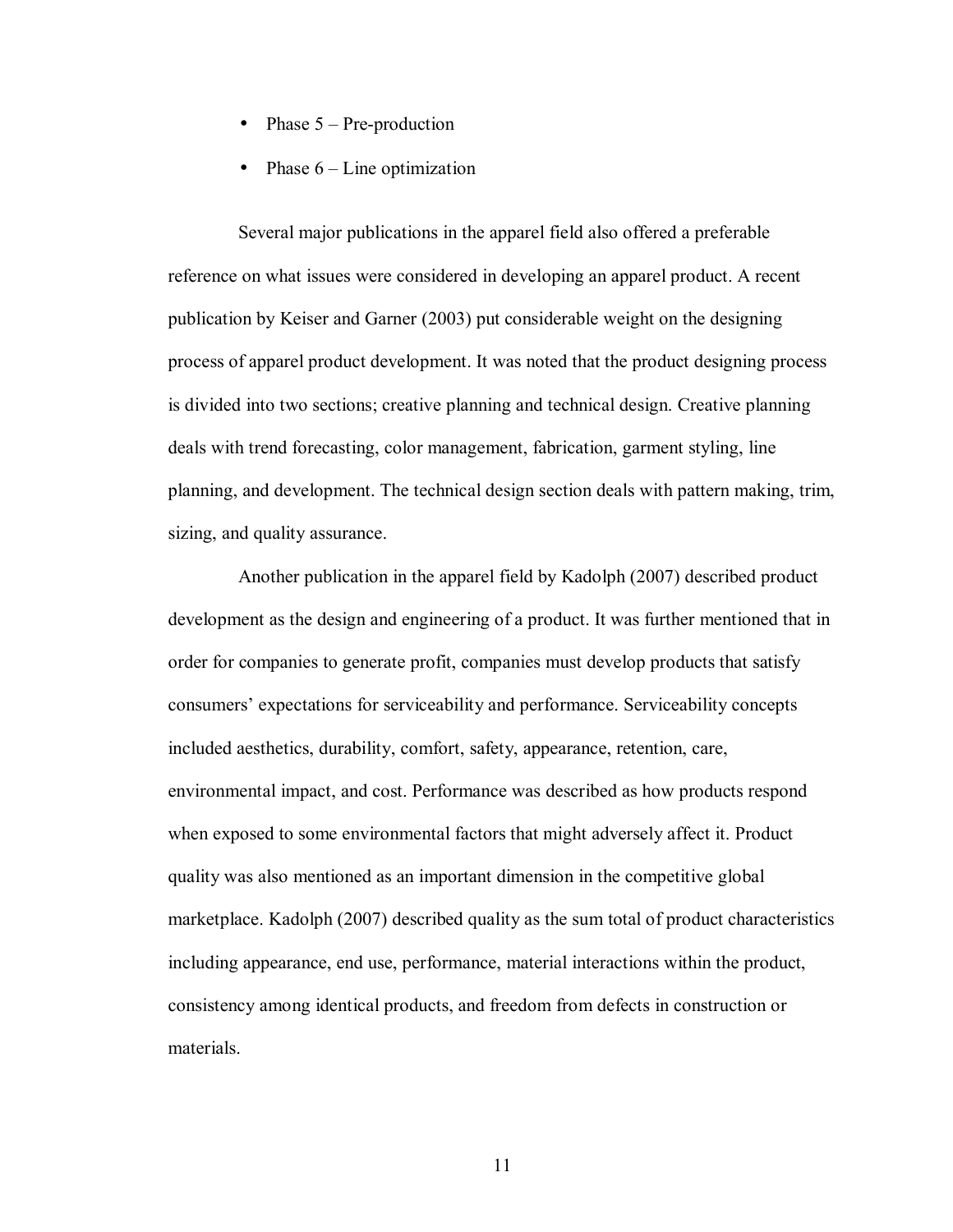*New Product Development (NPD).* As mentioned earlier, the amount of research done in our particular topic with apparel industry focus is scarce. Therefore, the study of previous literatures was broadened to the NPD research field. NPD research is a segment of the business field that has a specific focus in improving the new product development process.

In a study of 114 industrial new product failures, Cooper (1975) found that the primary reason for failure was sales falling below expectations. Subsequently, he mentioned that the primary cause of low sales came from an inferior product. For example, customers would not buy a product that is priced too high for its value or show interest in a product that lacks uniqueness. Findings of this study that were identified to influence new product performance led to the development of a conceptual descriptive model.

The model proposed above provided structure to another study by Cooper (1979) in which an extensive investigation was conducted into what separates successful from unsuccessful new products. A mailed questionnaire was utilized to measure the variables identified in the prior research. Presidents, division managers, and new product development officers from one hundred seventy seven firms were selected to participate in the study. The results revealed three dominant factors of product success, which were product uniqueness and superiority, market knowledge and marketing proficiency, and technical and production synergy and proficiency. Among the three factors, product uniqueness and superiority was mentioned as the single most important dimension leading to new product success. Cooper (1979) described product uniqueness and superiority factor as the following: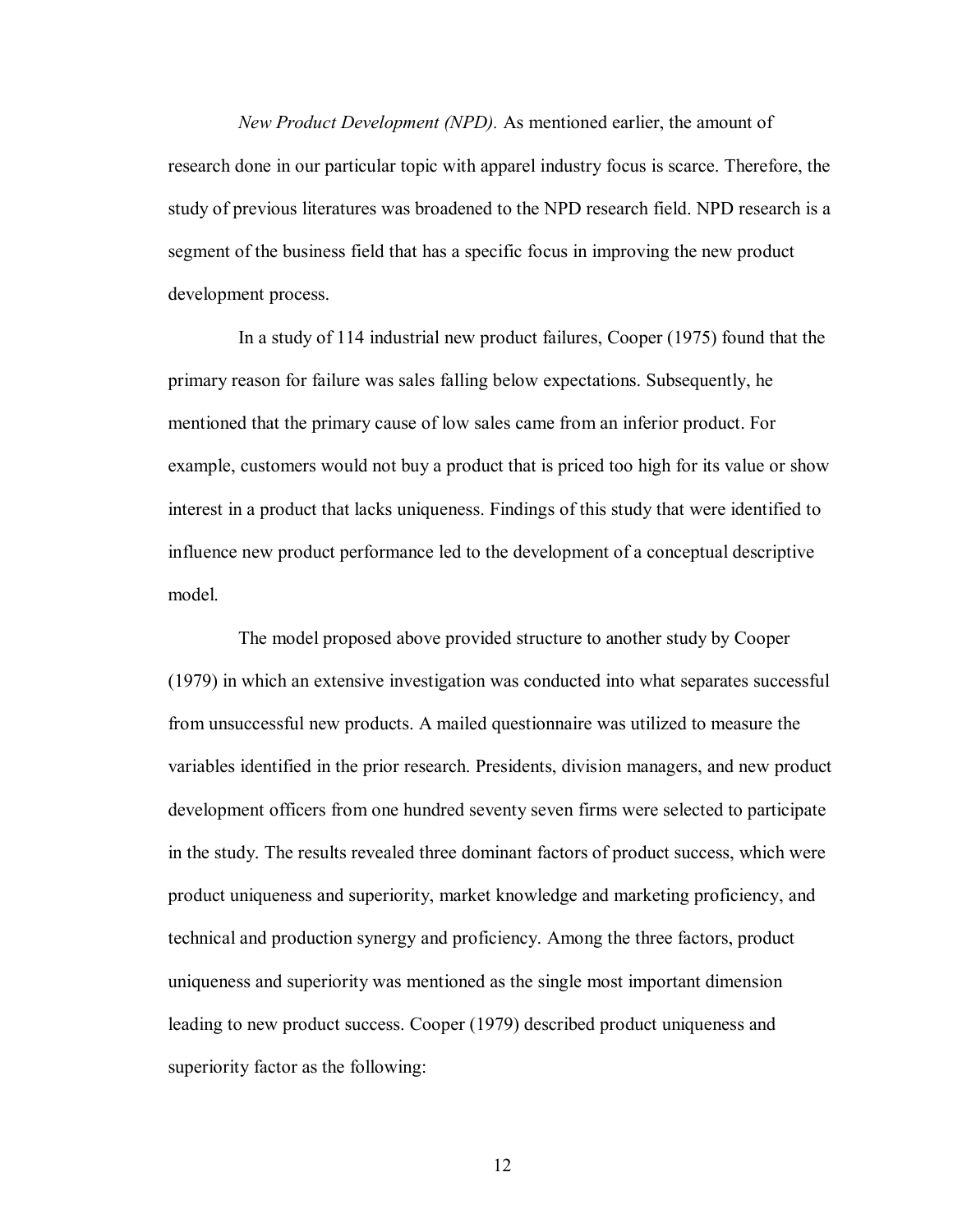- Unique, superior products were typically highly innovative and new to the market.
- Incorporated unique features for the customer; met customers' needs better than competing products.
- Allowed the customer to reduce costs or to do something previously impossible.
- Were of higher quality than competing products.

The study added that firms must seek its differential advantage through the product.

Cooper (1980) added depth to the above research. It was argued that simply being new or unique or different is not enough. The study noted that the product must be unique and superior in the eyes of the customer. In other words, the product's uniqueness and innovativeness must yield a net benefit to the customer (Cooper, 1980).

Two hundred and three new products were studied by Cooper and Kleinschmidt (1987) to expand and confirm the prior studies. After a test of ten hypotheses using data obtained from this study, it was concluded that product superiority is the dominant factor influencing commercial success. It was also cited that project definition and early, predevelopment activities are the most critical steps in the new product development process.

Clancy and Krieg (2003) presented a similar idea in explaining new product performance. The study pointed out two possible reasons for product failure, which were concept testing that falls short, and breakdowns in marketing plans. A simulated test market (STM) method was suggested to help marketers find the best product and service concept to discover a marketing plan that will stimulate demand.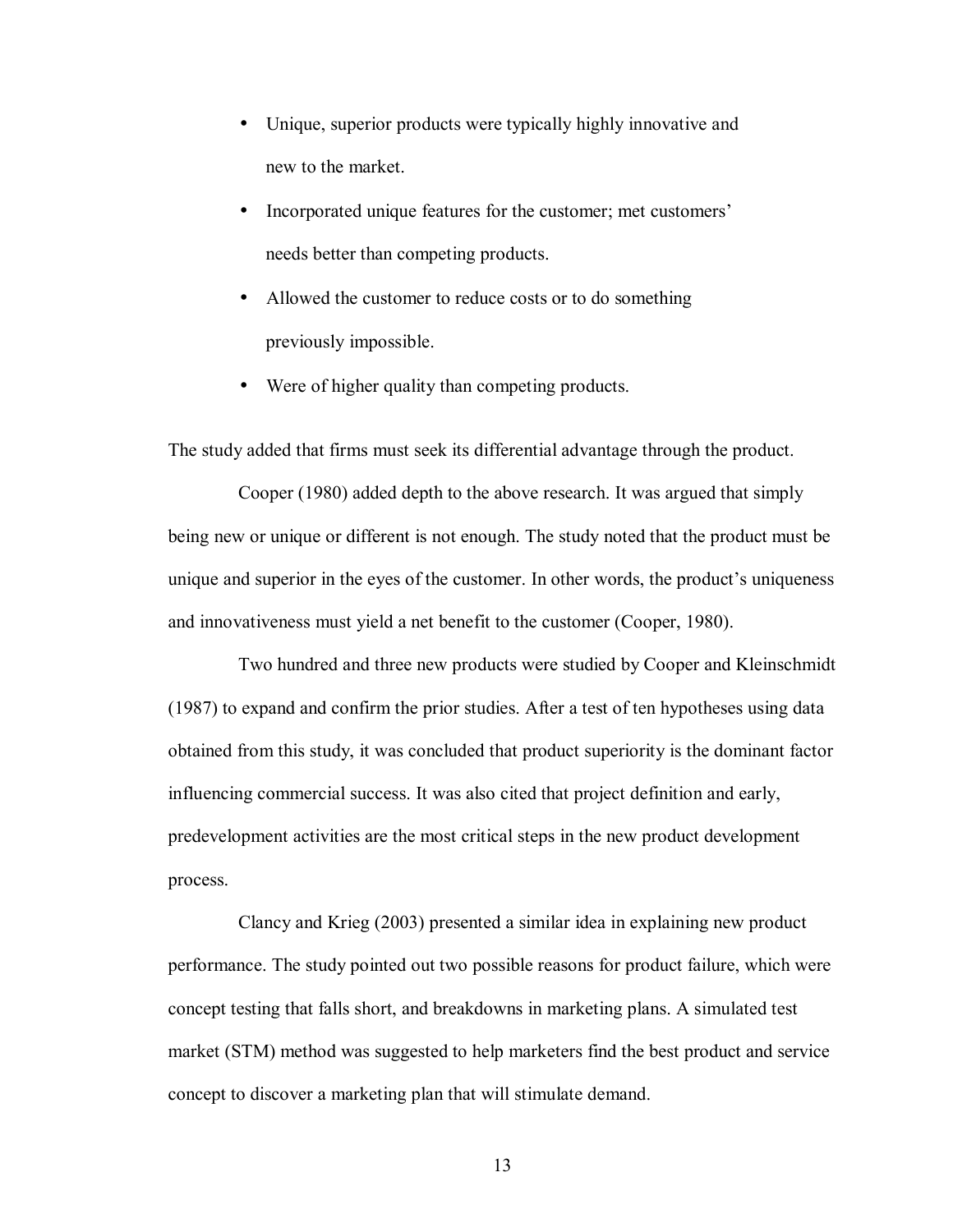Whereas the above studies focused on identifying multiple influential factors of product performance, a body of research deals with specific individual factors. Morgan and Vorhies (2001) put specific focus on the management of product quality as the prime driver of product and process innovation. The study declared that over the past decade many firms have come to understand the importance of quality and have been making efforts for improving product quality. However, many of these efforts have failed to bring anticipated performance benefits. This research assumed that the cause of the problem is differences between the firms' views of product quality from those of the customers. Accordingly, exploratory interviews with quality and marketing managers were conducted to examine the causes and performance outcomes of quality alignment. Analysis of the collected data set provided evidence that product quality alignment significantly affects business unit performance.

Berkowitz (1987) discussed the impact of design on a proven successful product in the marketplace which attempted to identify if the design dimension can be used to achieve differentiation from competitive products. Results showed that good design not only adds sales appeal, but encourages trading up, provides a basis for market segmentation, as well as building a larger line from the same engineering investment (Berkowitz, 1987). Perks, Cooper, and Jones (2005) also examined the role of design in the new product development process. This study found its ground in recent academic suggestions that design is adopting a more essential position in the management of product development. It was proposed that firms should invest considerably in appropriate design recruitment and training policies thus nurturing a more central role for the designer.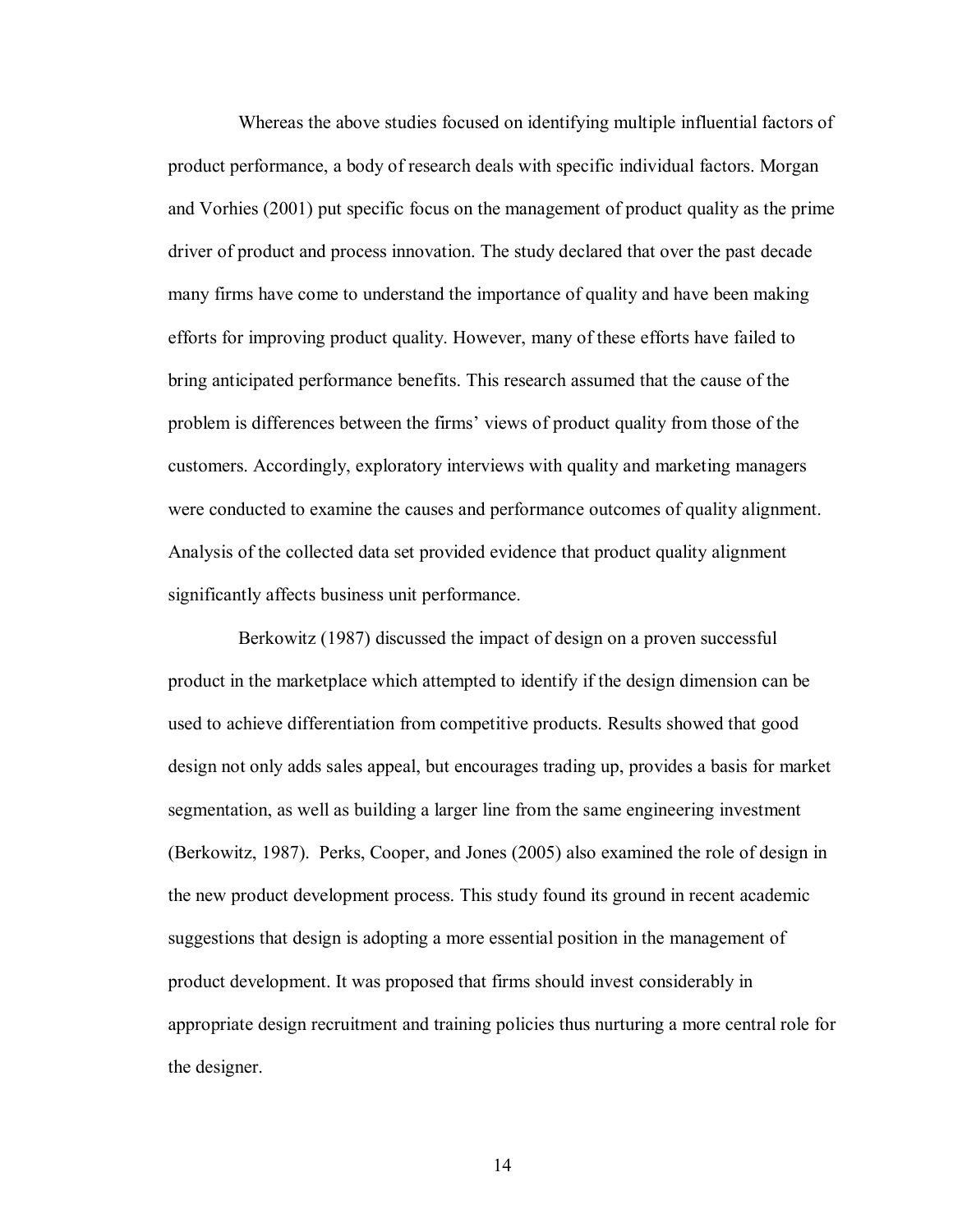Dean (1969) cited the importance of product pricing in the whole market performance of a product. It was suggested that a high proportion of new product failures came from the difficulty of pricing them correctly. Redmond (1999) also studied the effect of pricing. The study attempted to examine how pioneer firms' pricing strategy affects the development of posterior market concentration during the growth stage of the product life cycle. Market concentration level of firms pursuing penetration price strategy and price-skimming were compared. The results indicated that markets approached by skim pricers tend to have lower levels of concentration during the growth stage.

*Measures of product performance.* As mentioned earlier, this research attempted to reinforce what previous studies have proposed as influential product characteristics of apparel product performance. The data set collected through a survey were examined to determine the existence of a relationship between the influential product characteristics and the performance of a product. In doing so, a method to measure the performance of a product was needed. This section attempted to identify what previous studies have suggested as measures of product performance.

In a study of new product strategies and performances of 122 industrial product firms, Cooper (1984) found that a firm's new product strategy is closely related to the performance results. Cooper (1984) attempted to combine seven commonly used measures of new product performance to yield a single index of performance and described them as the following:

> • The percentage of current company sales made up by new products introduced over the last five years.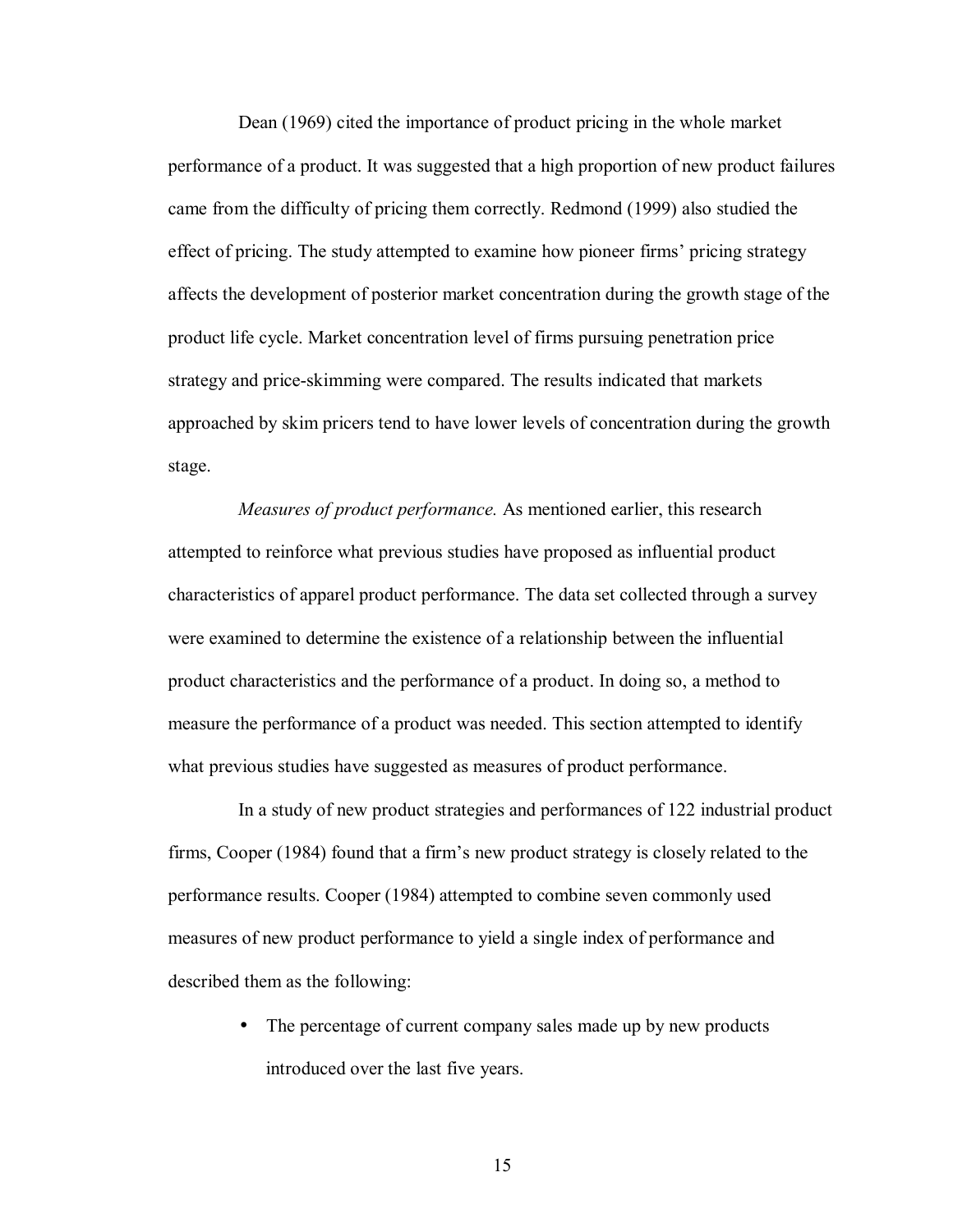- The success, failure, and kill rates of products developed in the last five years.
- The extent to which the new product program met its performance objectives over the last five years.
- The importance of the program in generating sales and profits for the company.
- The extent to which profits derived from new products exceed the costs of the new product program.
- The success of the program relative to competitors.
- The overall success of the program.

However, the analysis of seven measures failed to show total consistency. Thus, Cooper (1984) suggested three, not one, dimensions of performance. First was the impact of developed products on company sales and profits. Second, was the success rate of the product development program. And lastly, the overall performance of the product development program relative to objectives.

Among the three dimensions proposed in the above study, a number of studies coincided with the first dimension in which sales and profit was addressed as a measure of product performance.

Urban and Hauser (1980) iterated that the continuing force for product innovation is profitability. Sadd (1996) focused on financial gains in assessing the performance level of new products. Financial indicators such as margins, sales volume, markdowns, and etc. were studied to assess the effectiveness of different product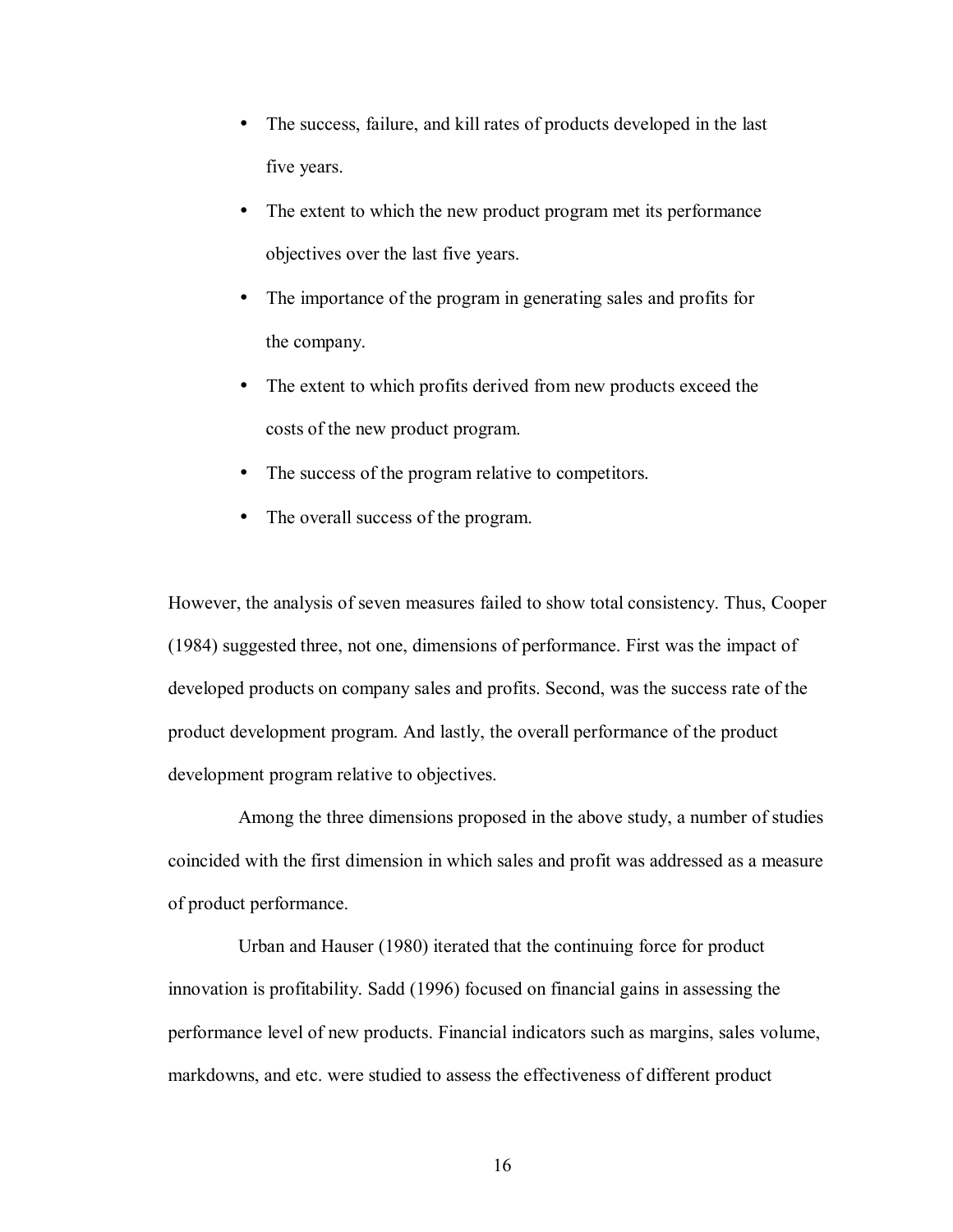development strategies. Senanayake and Little (2001) stated that a successful product must return its development cost and, furthermore, contribute to the development cost of unsuccessful products. In other words, an important goal in developing a new product is growth in sales and profits.

Jang, Hawley, and Dickerson (2005) took a qualitative research approach to identify the measures of apparel product performance. 27 individuals of various managerial position levels from ten apparel companies and two retail companies participated in in-depth face-to-face interviews. They were interviewed and taped about their opinion on what qualities of apparel products would influence their performance. Each theme relayed by a participant was checked and counted. Afterwards, frequency ranking was used to identify what themes were perceived as most important by the participants. Table 2 presents the themes discussed by the participants. Frequency ranking indicated that sales and retail profitability are the dominant measurement criteria for apparel product performance. Sales had three sub-themes which were sell-through, longevity, and growth. As defined by the researcher, sell-through is how much percent of products is sold per a period of time, longevity is whether a product has a longer life cycle or not, and growth is how the product is growing in sales. For retail profitability, it was cited that each product must be sold at a markup percentage that met expected profitability margins in order to be regarded as successful. However, Jang, Hawley, and Dickerson (2002) noted that no matter how well a product performed in sales, it could not be regarded as successful unless the profitability is met.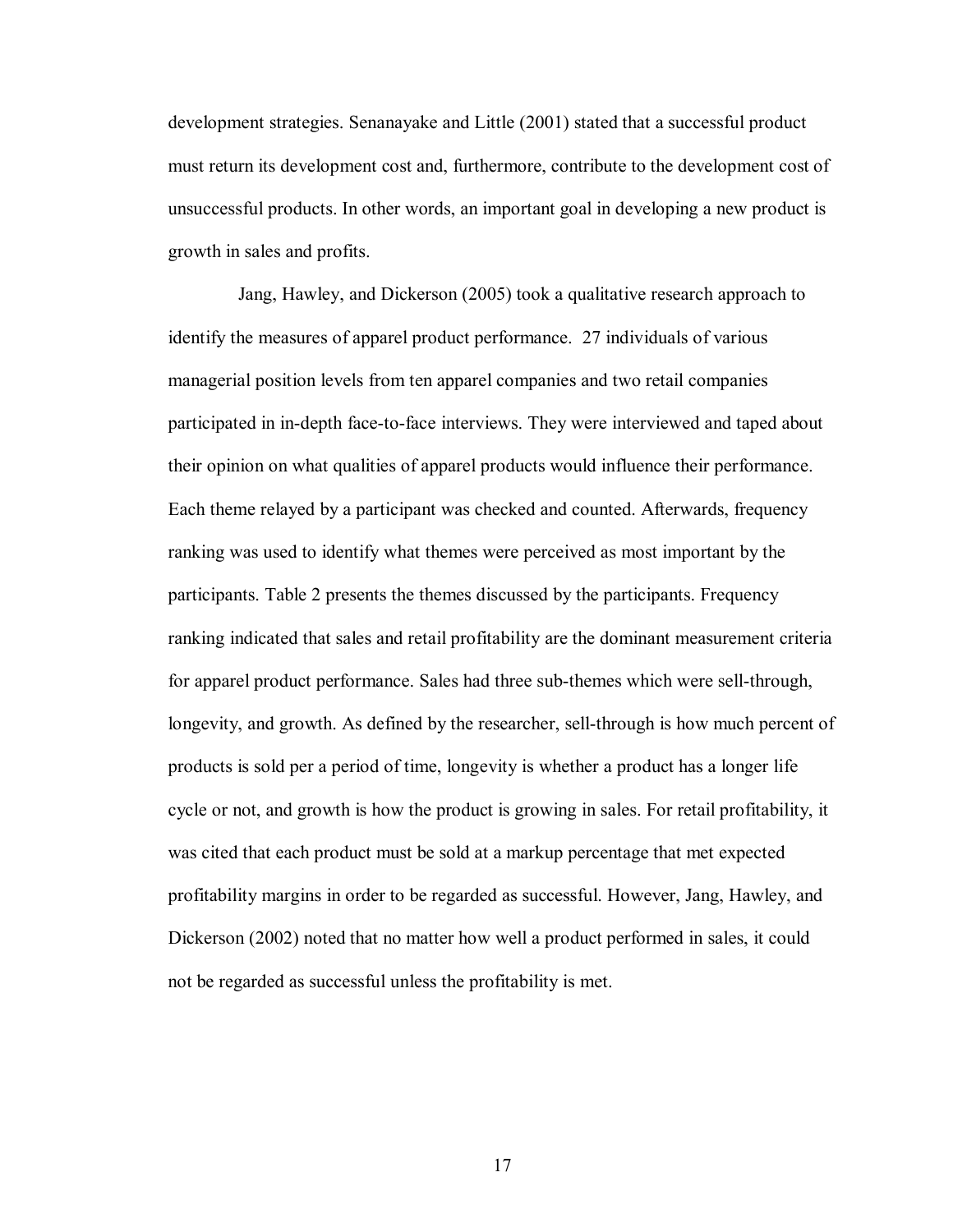## Table 2

| Performance measures for apparel products (Jang, Hawley, and Dickerson, 2005) |  |  |  |
|-------------------------------------------------------------------------------|--|--|--|
|-------------------------------------------------------------------------------|--|--|--|

| <b>Customer Acceptance</b><br>Measure | Financial<br>Performance          | Product-Level<br>Measure       | Firm-Level<br>Measure               |
|---------------------------------------|-----------------------------------|--------------------------------|-------------------------------------|
| 1. Sales $*$<br>• Sell-through        | 1. Retail<br><b>Profitability</b> | 1 Product value to<br>consumer | 1. Contribution to<br>firm business |
| • Longevity<br>$\bullet$ Growth       |                                   | 2. Adaptability                | 2. Brand building                   |
| 2. Customer Satisfaction              |                                   | 3. Excitement                  |                                     |
| 3 Market Share                        |                                   | 4. Style mixes of line         |                                     |
|                                       |                                   | 5. Cost efficiency             |                                     |

\* Measurement criteria considered as important in apparel product performance are shown in **Bold** font.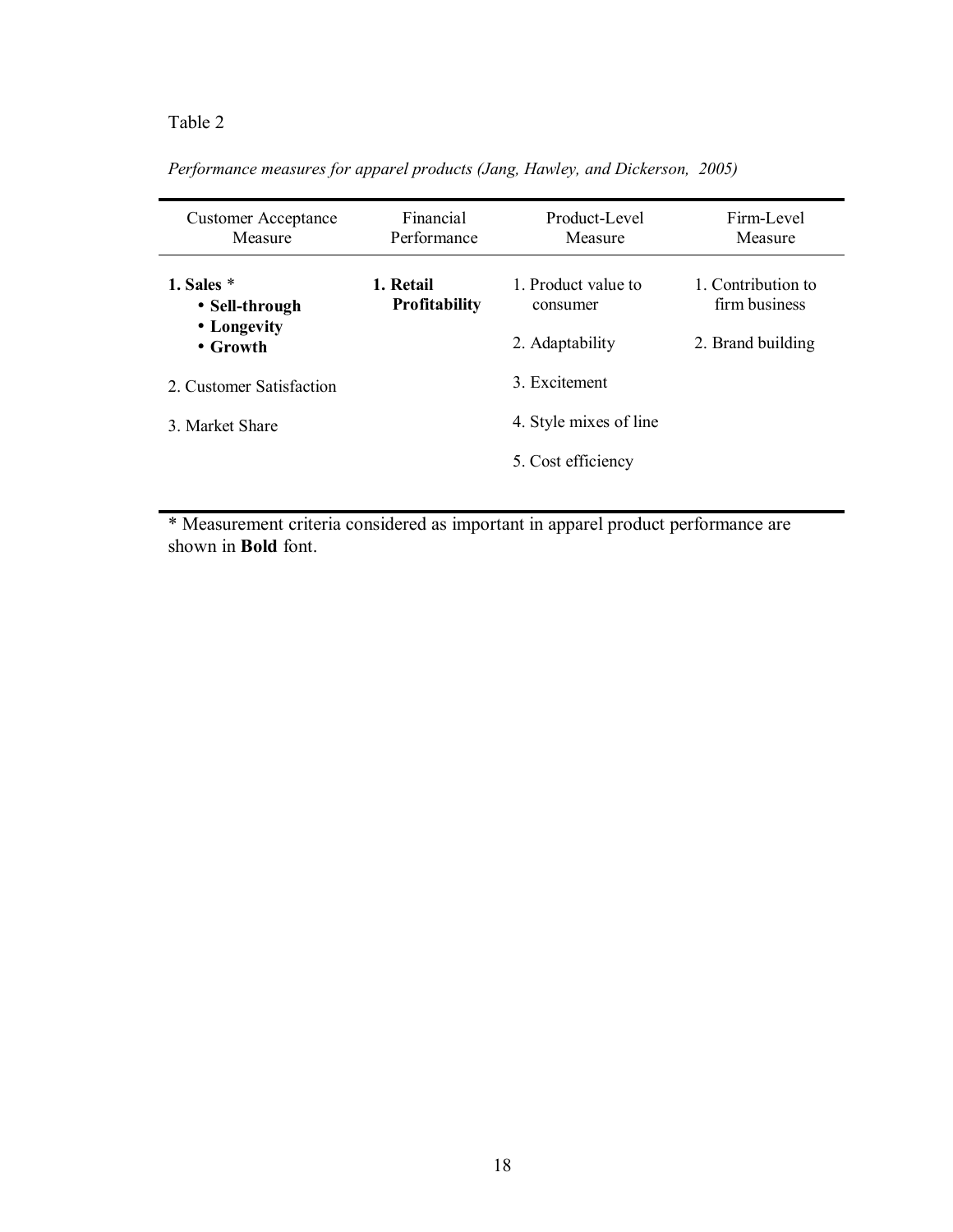# **CHAPTER THREE RESEARCH HYPOTHESIS**

The objective of this study was to identify and reinforce what previous studies have proposed as influential factors of apparel product performance in terms of product characteristics. Influential product characteristics were identified through review of Jang, Hawley, and Dickerson (2002) and other supportive articles from the apparel product development field and the New Product Development (NPD) field. Jang, Hawley, and Dickerson proposed product differentiation as the determinant of apparel product performance. Perceptions of quality, price, style, and fabrication were suggested as the sub-themes of product differentiation.

Various studies commonly suggested sales and profit as a measure of apparel product performance (Cooper, 1984; Urban and Hauser, 1980; Sadd, 1996; Senanayake and Little, 2001; Jang, Hawley, and Dickerson, 2005). However, profit was used for this research since sales include various costs such as wages, rent, manufacturing, and etc and may complicate the data analyzing process.

Accordingly, the research hypotheses were designed based on the four subthemes and the impact they have on apparel product performance as measured in profit.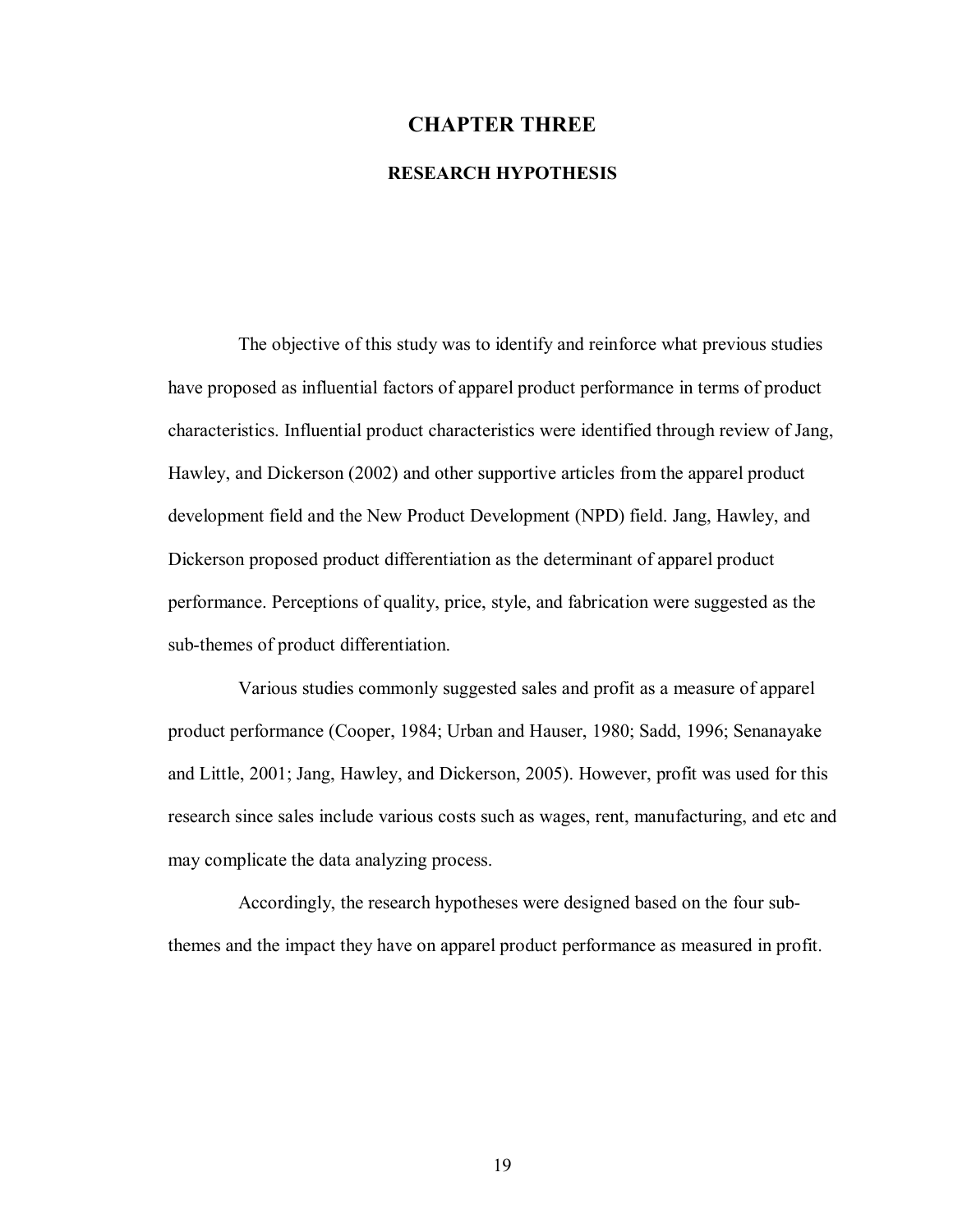#### *Quality*

The importance of product superiority and uniqueness in product development was addressed several times in the literature review section (Cooper, 1979; Cooper, 1980; Cooper and Kleinschmidt, 1987). In describing what product superiority and uniqueness are, Cooper (1979) pointed out that unique and superior products are of higher quality than competing products. Similarly, Morgan and Vorhies (2001) proposed that the business performance of a firm can be significantly affected by product quality. In the apparel product development field, Wickett, Gaskill and Damhorst (1999) cited the importance of fit, which is regarded as a sub-category of quality. Keiser and Garner (2003) addressed quality assurance as an important task in the technical design process. Also, Kadolph (2007) mentioned product quality as an important dimension in the competitive global marketplace. Thus, based upon the above studies, we tested the following hypothesis.

H1: Perception of quality has significant relationship with the apparel product performance as measured in profit.

#### *Price*

Dean (1969) iterated the importance of product pricing in the market performance of a product. It was suggested that high proportion of new product failures derived from the difficulty in pricing them correctly. In a study of new product developments in 177 firms, Cooper (1979) specifically declared that superior products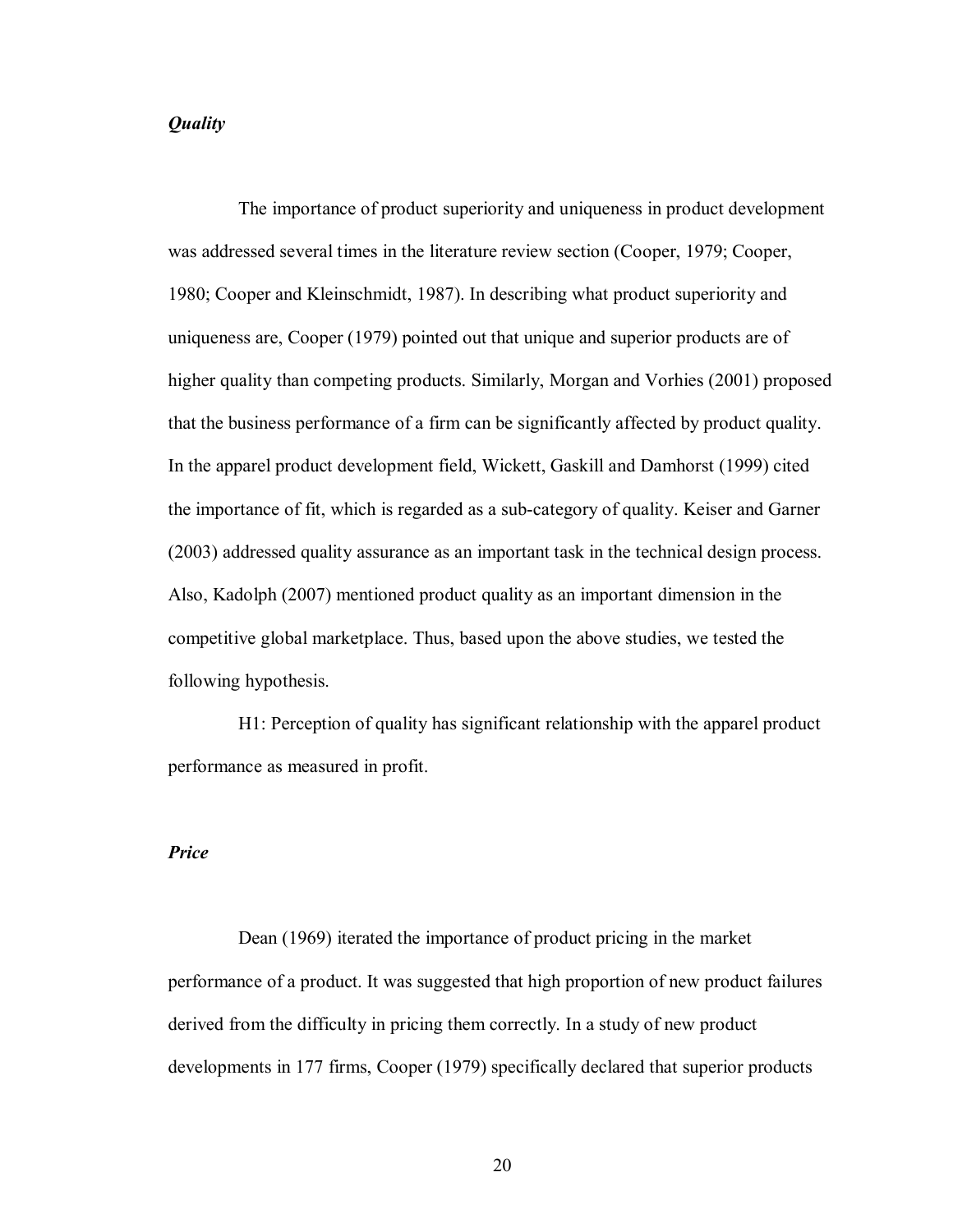allowed the customers to reduce cost. Redmond (1999) studied the different market concentration levels caused by different pricing strategies and found that skim pricers tend to have lower levels of concentration during the growth stage of the product life cycle. Kadolph (2007) also briefly mentioned cost in describing serviceability concepts. Thus, based upon the above studies, the following hypothesis was tested.

H2: Perception of price has significant relationship with the apparel product performance as measured in profit.

#### *Style*

The significance of style was addressed predominantly in the apparel product development field. Gaskillís (1992) product development model put considerable weight on trend, concept, color, and silhouette. Wickett, Gaskill and Damhorst (1999) specifically discussed style in adding the post-adoption stage to Gaskill's (1992) model. Regan, Kincade, and Sheldon (1997) mentioned that deciding visual display of the stores, departmental color transition, and garment body style required the most time for design associates, thus implying the importance of the process. 2 out of 6 phases in May-Plumlee  $& Little's$  apparel product development model (1998) involved design and style selection. Keiser and Garner's (2003) description of the apparel product development process involved quite a few style related factors such as, trend forecasting, color management, garment styling, and pattern making. The quantity was not large but studies in the New Product Development (NPD) field also addressed design as a significant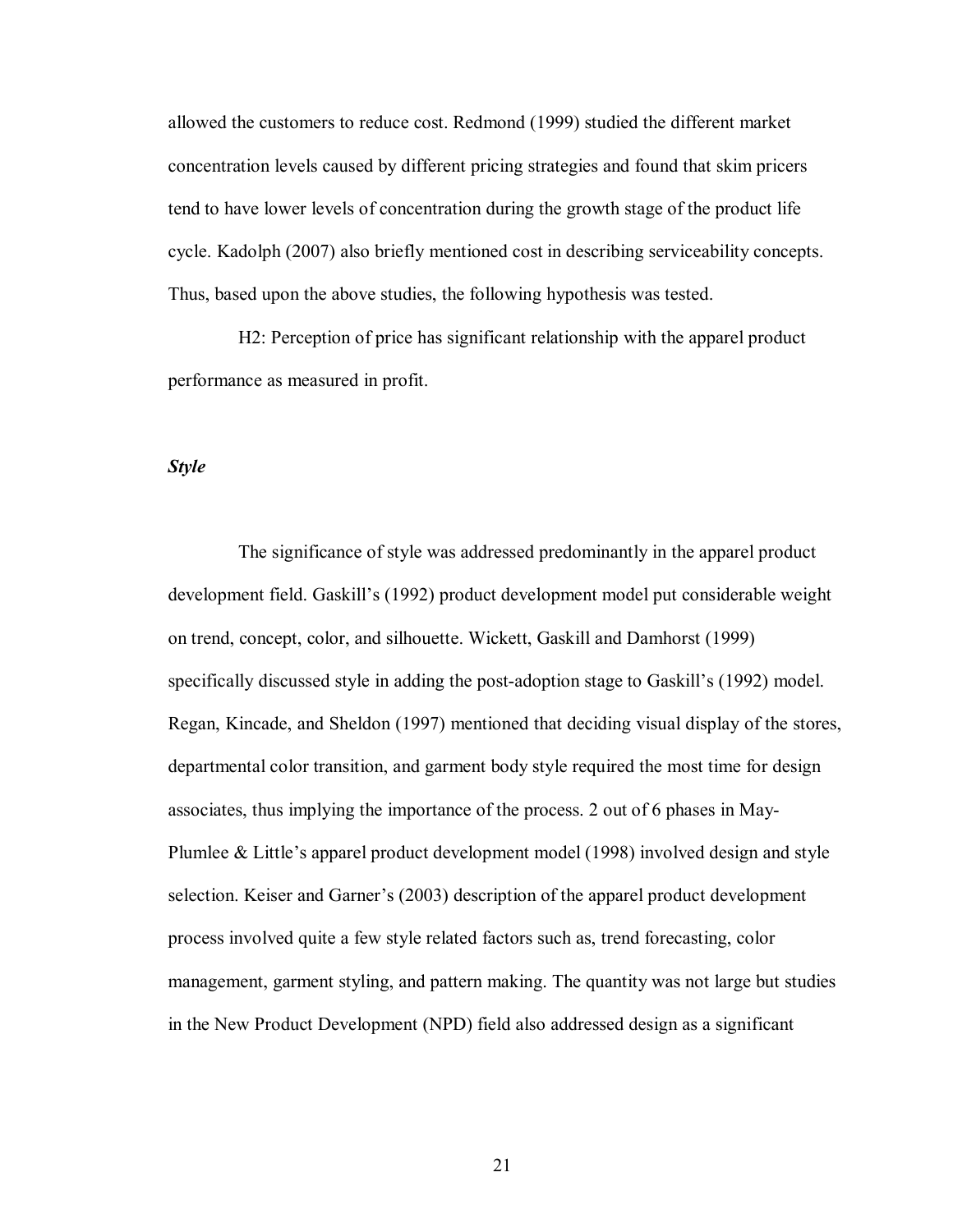dimension of new product development (Berkowitz, 1987; Perks, Cooper, & Jones, 2005). Thus, based upon the above studies, the following hypothesis was investigated.

H3: Perception of style has significant relationship with the apparel product performance as measured in profit.

## *Fabrication*

Perhaps due to the fact that the essentiality of fabrication is generally limited to apparel products, no specific support for fabrication could be found in the New Product Development field (NPD). However, in the apparel product development field, Gaskill (1992) discussed fabrication and fabric design in its product development model. Also, Wickett, Gaskill and Damhorst (1999) mentioned the importance of material/garment specification in the post-adoption stage of apparel product development. Based upon the above studies, the following hypothesis was tested.

H4: Perception of fabrication has significant relationship with the apparel product performance as measured in profit.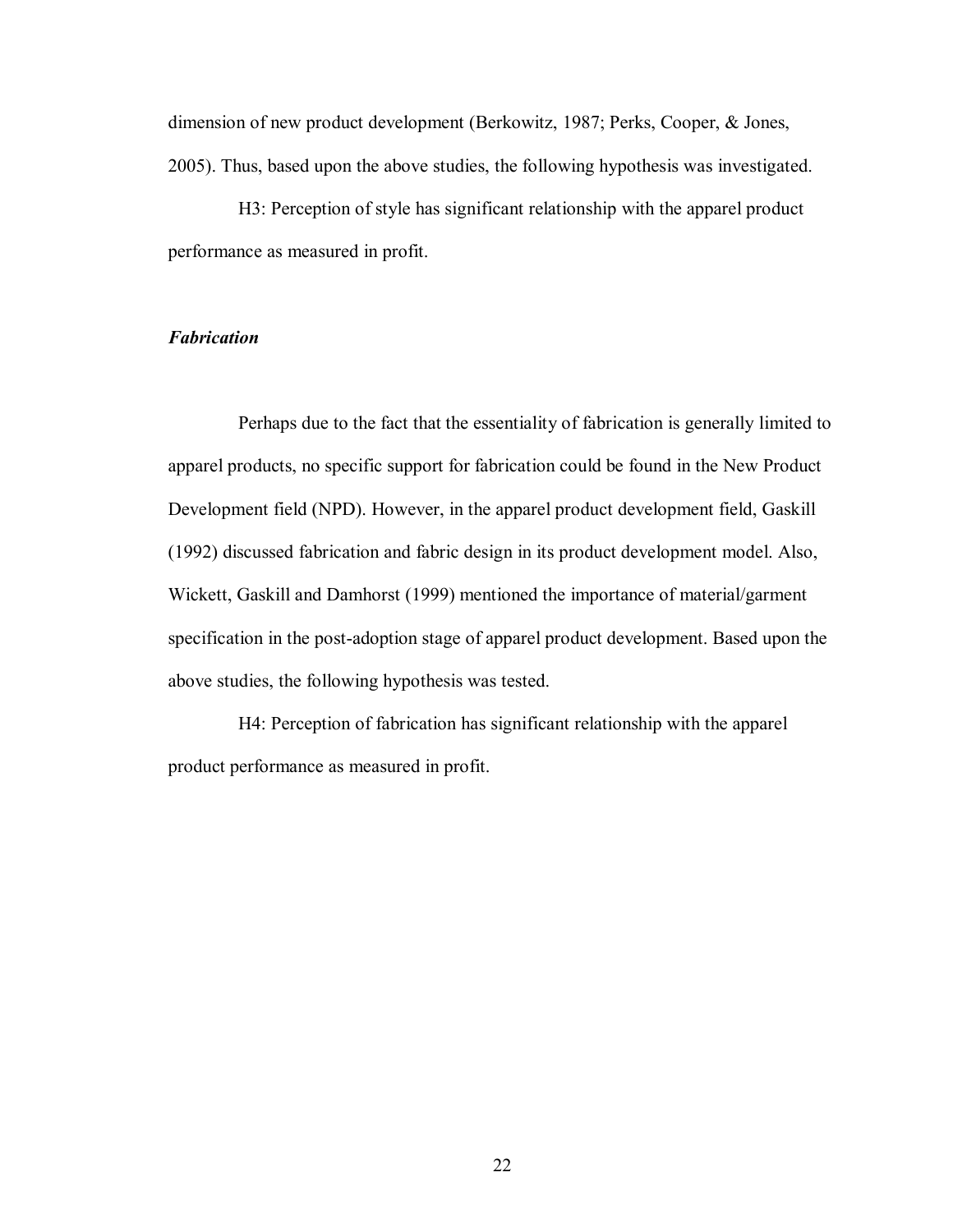## **CHAPTER FOUR**

#### **METHOD**

## *Data Collection*

A convenience sample of 102 participants was recruited at a mid-western university bookstore. This university bookstore was chosen because (1) the research subject caps were purchased from this location, and (2) the visitors at the university bookstore were assumed to be potential buyers of those university-licensed caps. A recruiting ad was set inside the bookstore and a survey questionnaire was presented to anyone who was willing to participate. Eligibility of the respondents was not limited, to minimize the sampling error.

Ten university-licensed caps, bearing different product characteristics, were selected and purchased from the university bookstore (see Appendix 6). Five were randomly selected from the ten and presented to the participants while he or she answered a set of four questions for each university-licensed cap (see Appendix 5). Each question was designed to assess the participants' perception of quality, price, style, and fabrication of each university-licensed cap.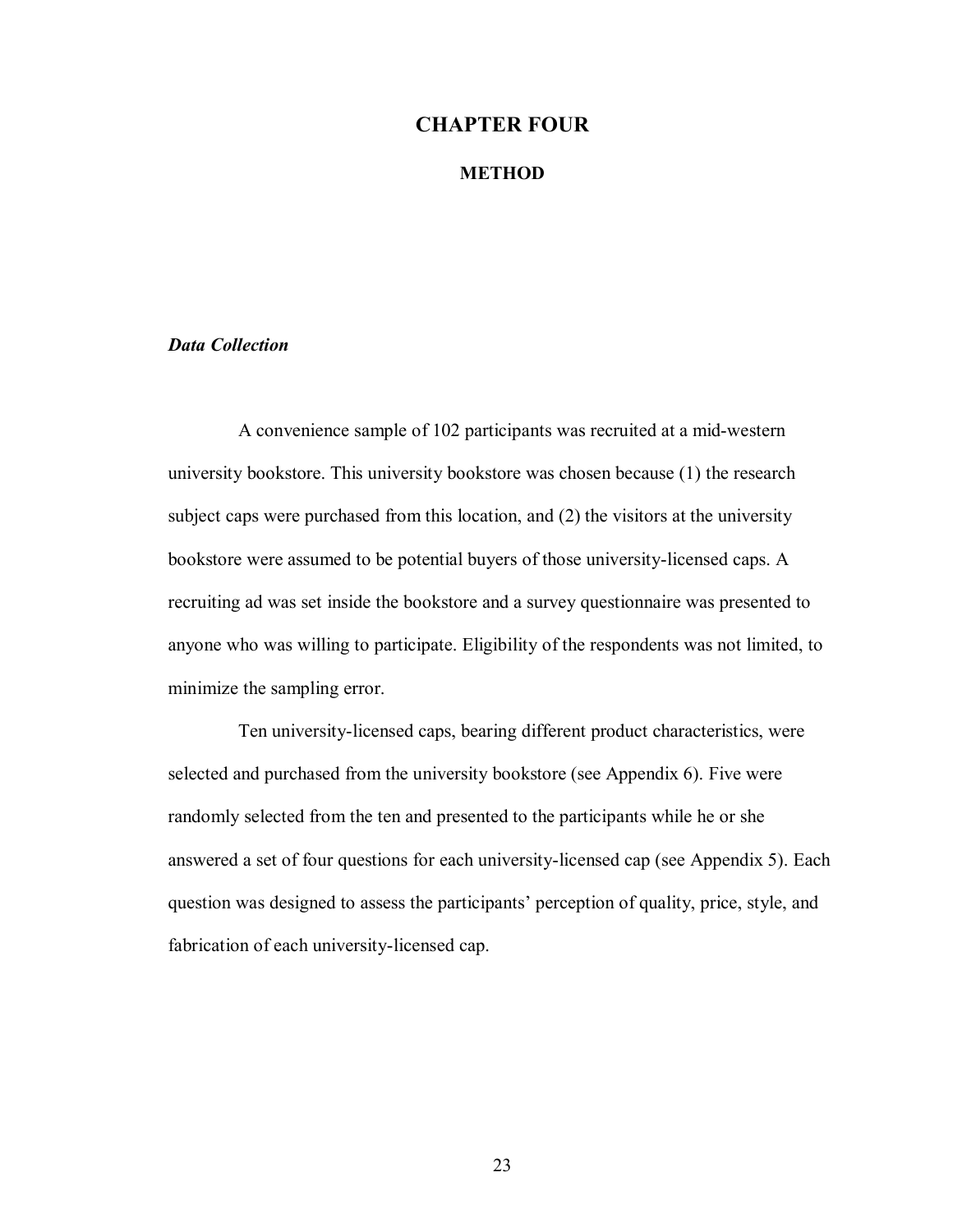## *Dependent variable*

The dependent variable, performance level of each cap, was assessed by the profit each cap generated in the winter semester of year 2007. The caps were arranged in the order of profit amount and numbered from one to ten. Data were provided by the sales manager of the university bookstore (Table 3).

## Table 3

| Cap#           | Retail price | Total profit in winter 2007 |
|----------------|--------------|-----------------------------|
| $\mathbf{1}$   | \$16.99      | \$68.18                     |
| $\overline{2}$ | \$16.95      | \$88.20                     |
| 3              | \$16.99      | \$96.14                     |
| $\overline{4}$ | \$16.99      | \$135.60                    |
| 5              | \$14.99      | \$122.58                    |
| 6              | \$16.99      | \$205.48                    |
| $\overline{7}$ | \$16.95      | \$218.90                    |
| $\,8\,$        | \$16.99      | \$332.15                    |
| 9              | \$15.95      | \$552.90                    |
| 10             | \$18.99      | \$578.89                    |

*Financial summary of the subject caps*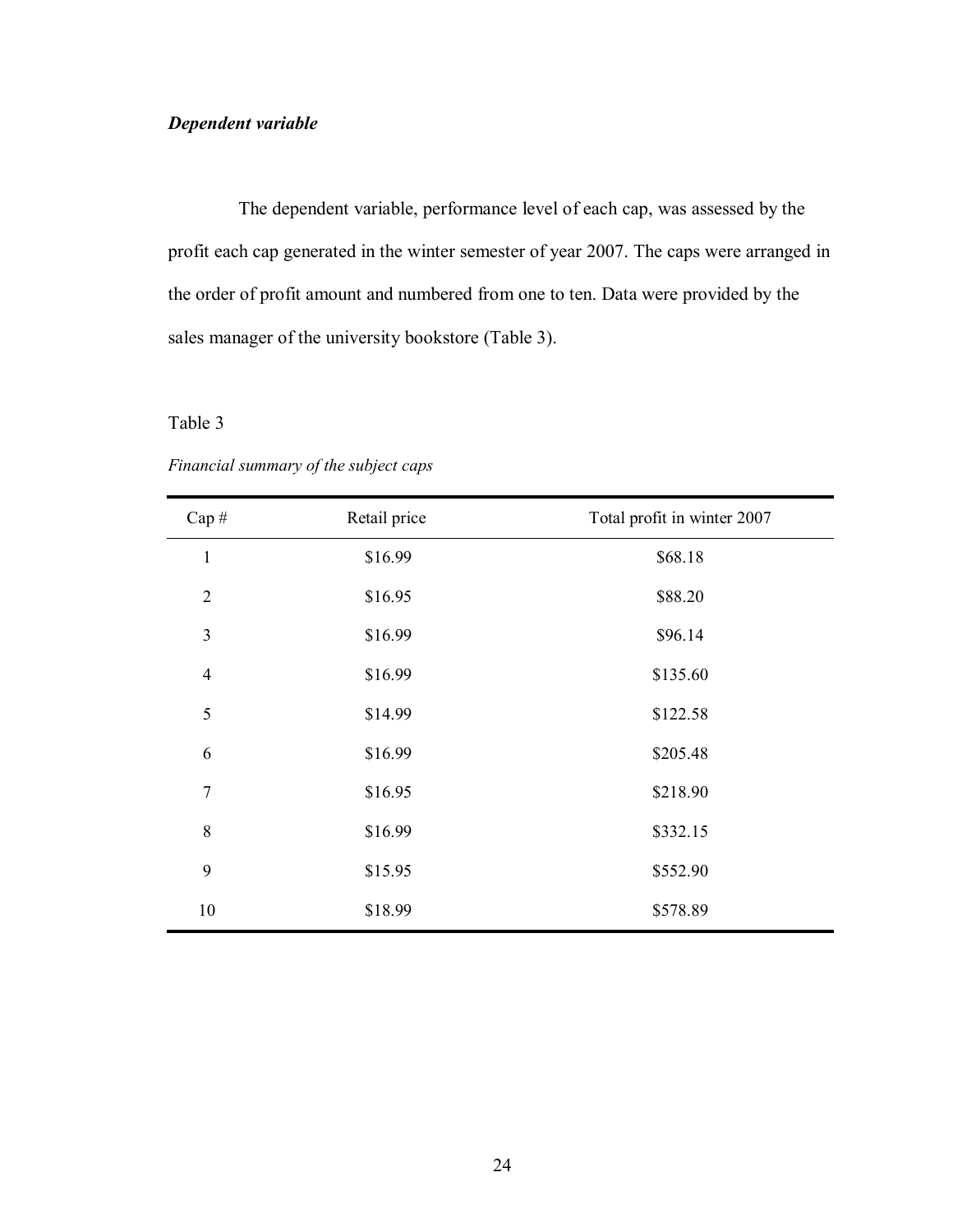#### *Independent variable*

The independent variables, influential product characteristics of apparel product performance, were determined through review of the study by Jang, Hawley, and Dickerson (2002) and other supportive articles from the apparel product development field and the New Product Development (NPD) field. Jang, Hawley, and Dickerson proposed product differentiation as the determinant factor of apparel product performance. Quality, price, style, and fabrication were suggested as the sub-themes of product differentiation. Accordingly, the independent variables were designed based on the four sub-themes. The independent variables for this research were perceptions of quality, price, style, and fabrication.

All independent variables were measured on a Likert rating scale (1=very dissatisfied and 6=very satisfied). The collected data were analyzed to identify the existence of a relationship between the influential product characteristics and the performance as measured in profit.

#### *Data Analysis*

Data were analyzed through regression to identify whether the perceptions of quality, price, style, and fabrication can predict the caps' performance as measured in profit. Specifically, backward regression was used to separate non-contributing variables from contributing variables.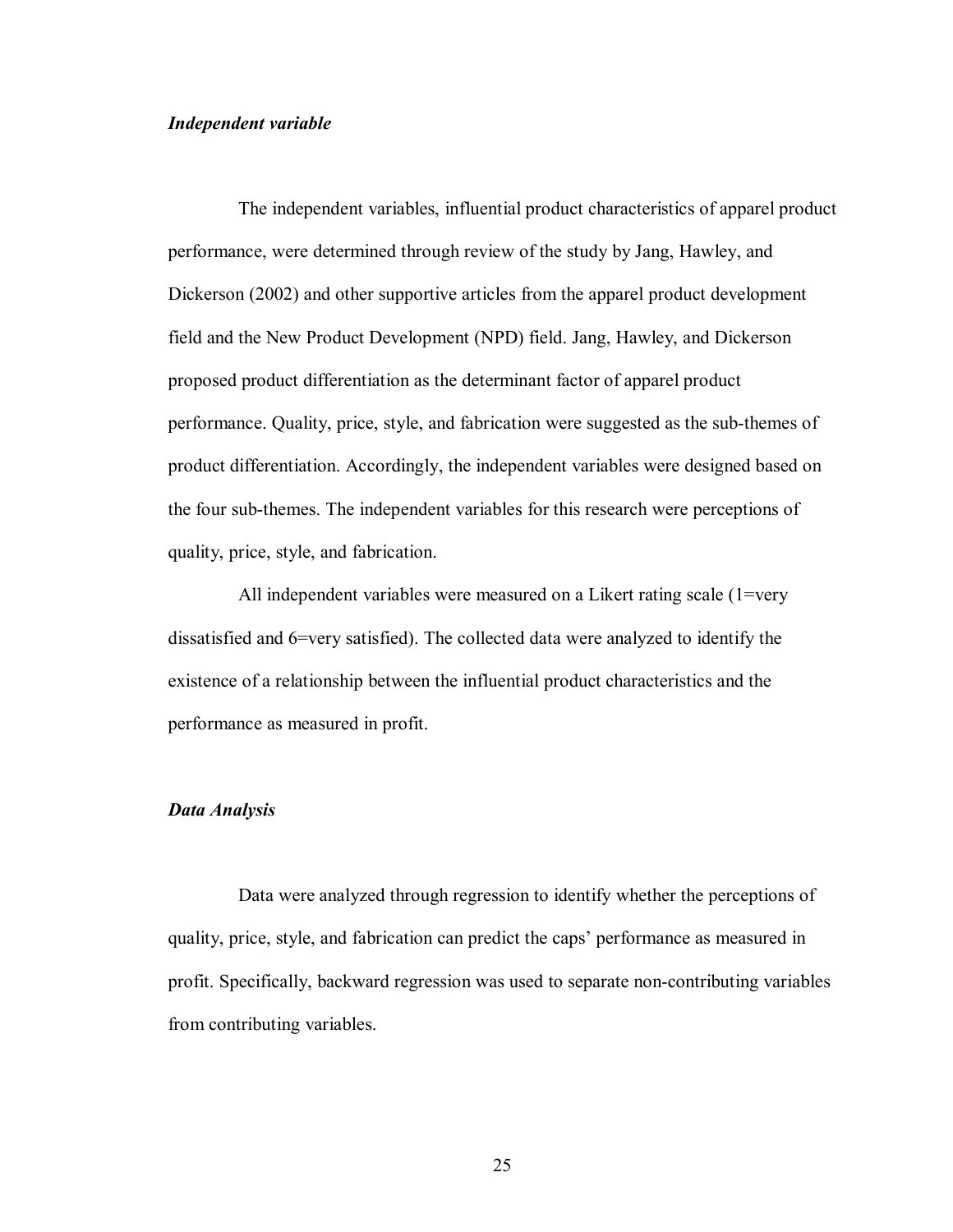ANOVA analysis was conducted on the demographic variables to identify if there was significant difference among demographic groups in perceiving quality, price, style, and fabrication of each cap.

However, an unexpected variable was suspected to be driving the profit of Cap 9. During the data collection process, unfavorable reaction towards Cap 9 was frequently observed despite the fact that Cap 9 generated the second highest profit among the subject caps. Also, the mean score of the independent variables showed a significant downward fluctuation in Cap 9, especially for the style variable (Figure 1). It was assumed that the profit of Cap 9 was driven by its unique functionality which met the need of a specific consumer group in the market. Therefore, Cap 9 was removed and regarded as not appropriate for this research which intended to study the general consumer group.



Figure 1. Mean plot of cap vs. style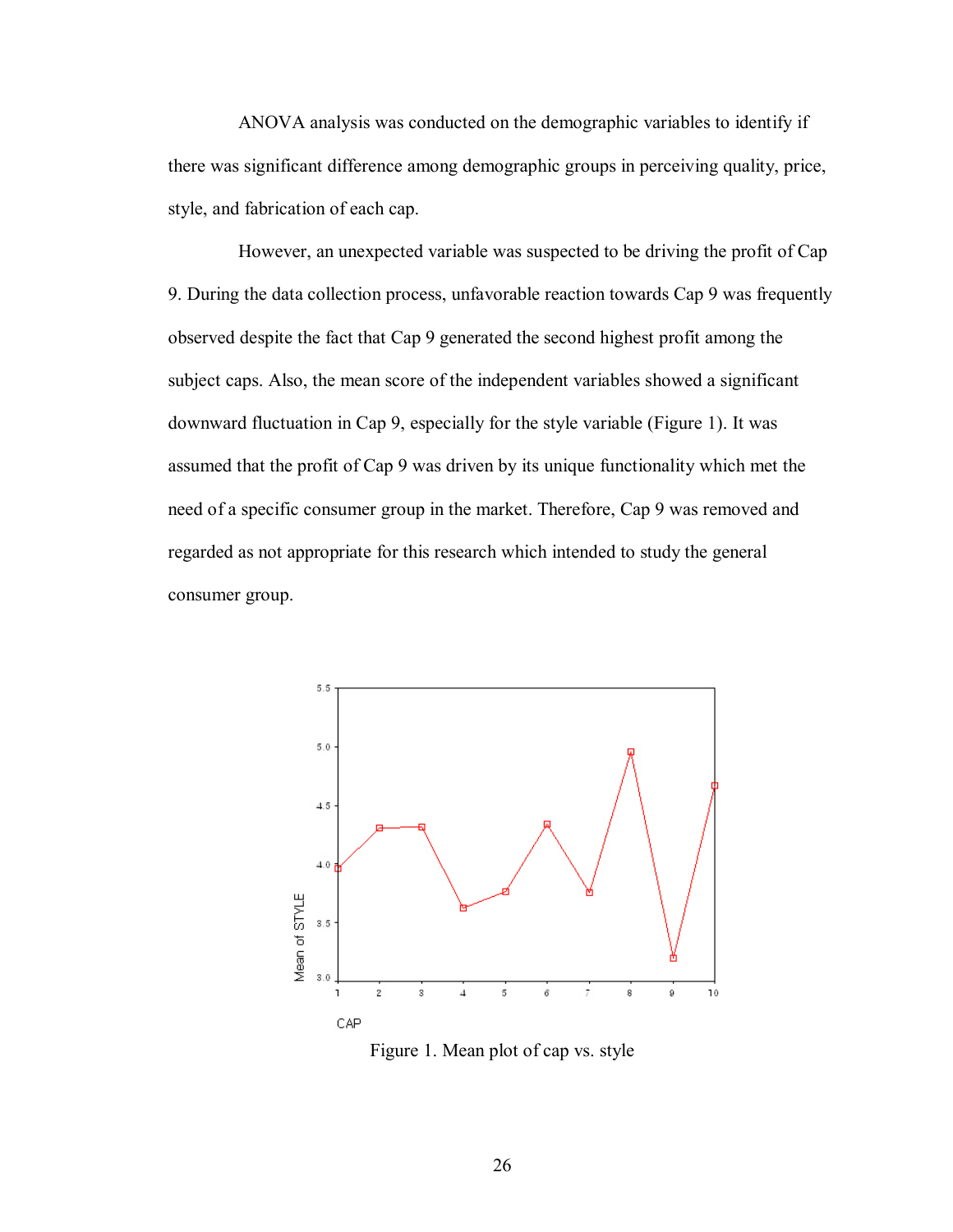After Cap 9 was removed, skewness and kurtosis values of 8 variables were obtained to test the normality. All values of skewness and kurtosis were within  $\pm 2$ except for race, indicating that 7 other variables were normally distributed (Table 4). Accordingly, the race variable was not included in the analysis.

#### Table 4

| Variable    | <b>Skewness</b> | Kurtosis |
|-------------|-----------------|----------|
| Quality     | $-.888$         | .633     |
| Price       | $-.286$         | $-.523$  |
| Style       | $-.339$         | $-.743$  |
| Fabrication | $-.771$         | .193     |
| Gender      | $-215$          | $-1.962$ |
| Race        | .182            | 3.340    |
| Age         | .739            | $-1.084$ |
| Performance | 1.477           | 1.137    |

*Skewness and kurtosis* 

\* Skewness and kurtosis level not within ±2 is shown in **Bold** font.

#### *Regression Assumption Check*

The data were also checked for regression assumptions. No case was found outside standard residual  $\pm 3$  and the maximum leverage value was less than .20 indicating that there were no problem cases (Table 5). Multicollinerity problem was not detected with all tolerance values less than .20 and all VIF values greater than 4 (Table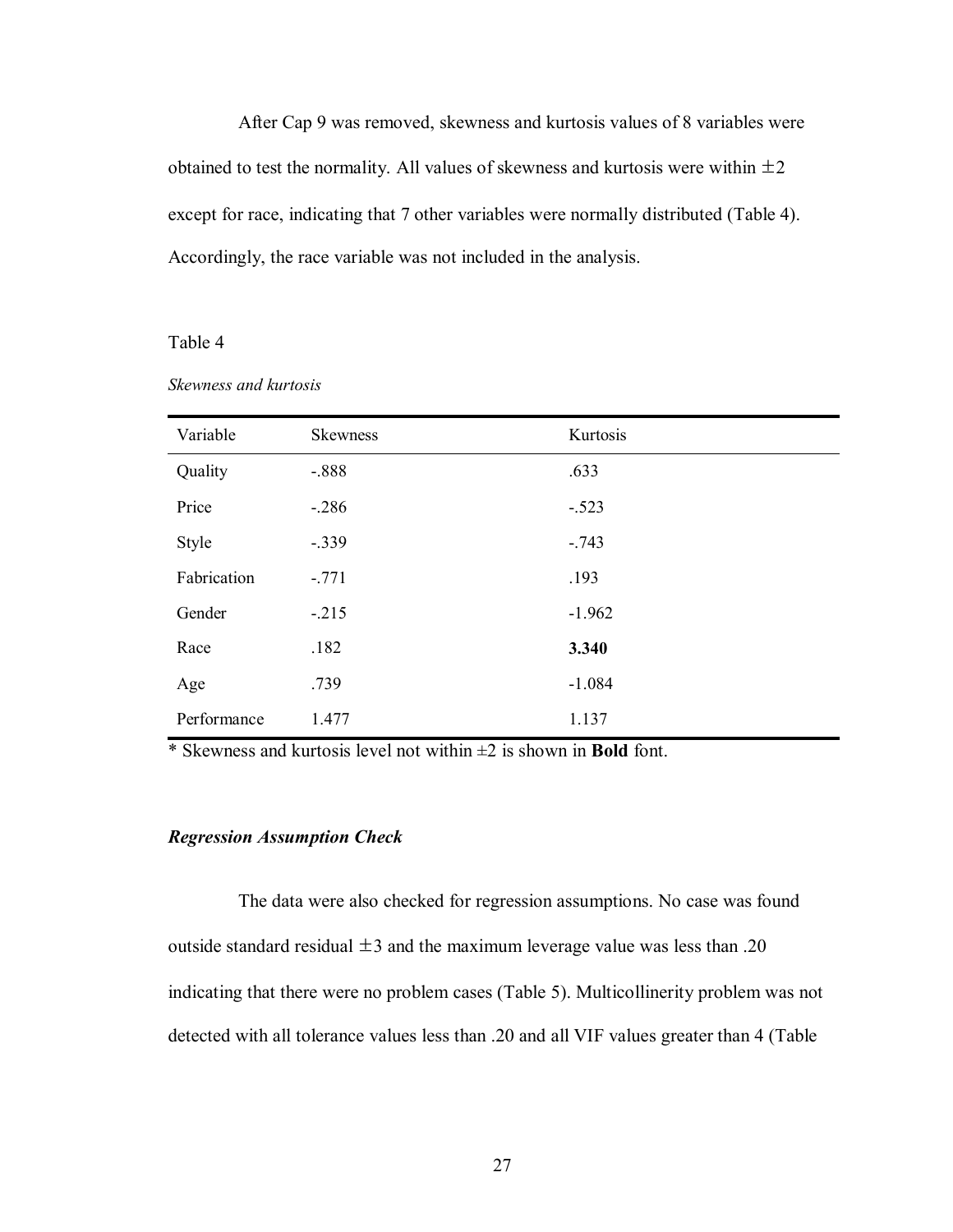6). Also, the normal probability plot indicated that the residuals were close to a 45 degree line, which is close to perfect normality (Figure 2).

## Table 5

## *Summary of residual statistics*

|                         | Minimum  | Maximum | N   |
|-------------------------|----------|---------|-----|
| Std. Residual           | $-1.561$ | 2.784   | 459 |
| Cook's Distance         | .000     | .038    | 459 |
| Centered Leverage Value | .001     | .041    | 459 |

## Table 6

## *Summary of collinearity diagnostics*

|             | Tolerance | VIF   |
|-------------|-----------|-------|
| Quality     | .483      | 2.072 |
| Price       | .597      | 1.675 |
| Style       | .517      | 1.935 |
| Fabrication | .435      | 2.301 |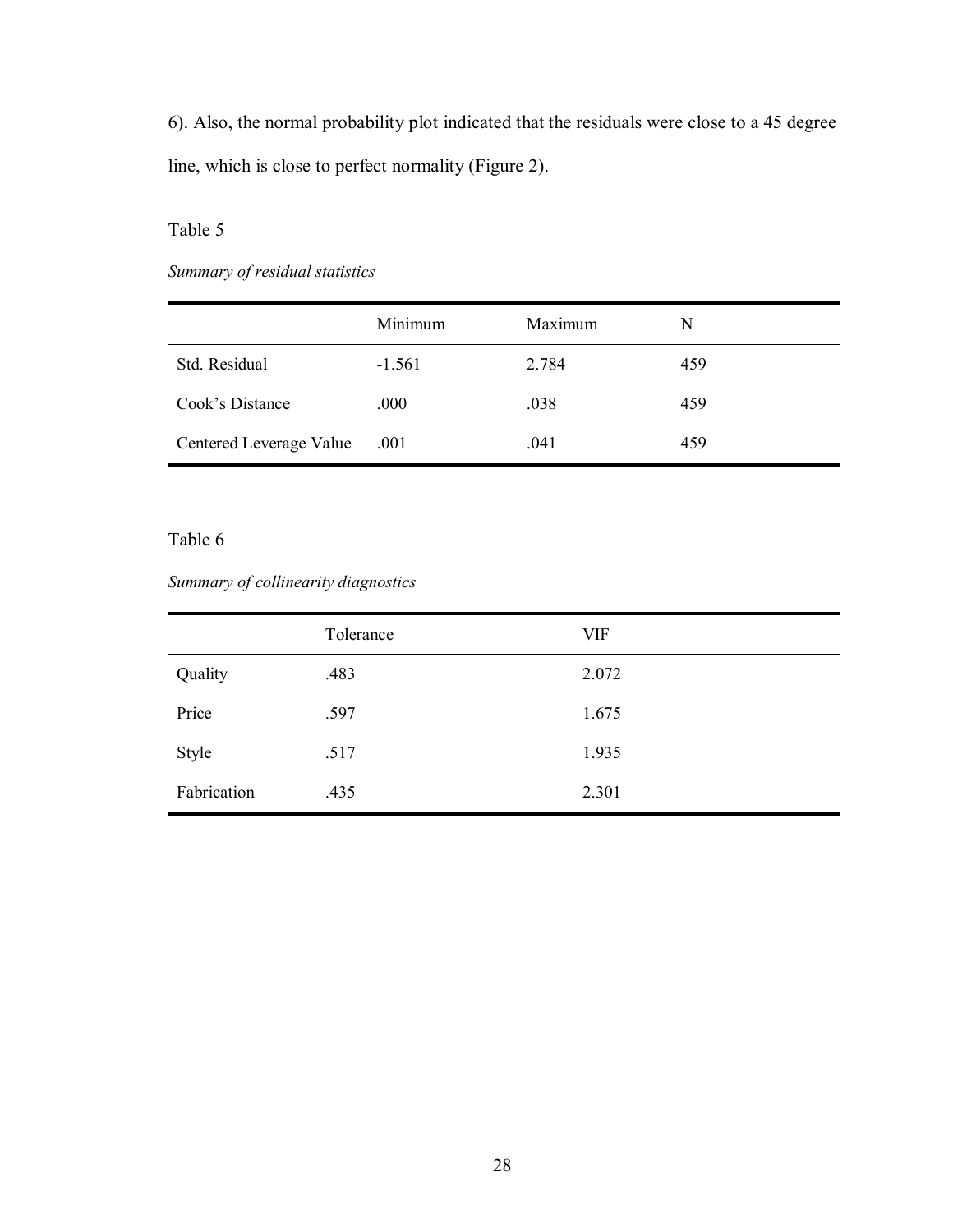

Figure 2. Normal probability plot of regression standardized residual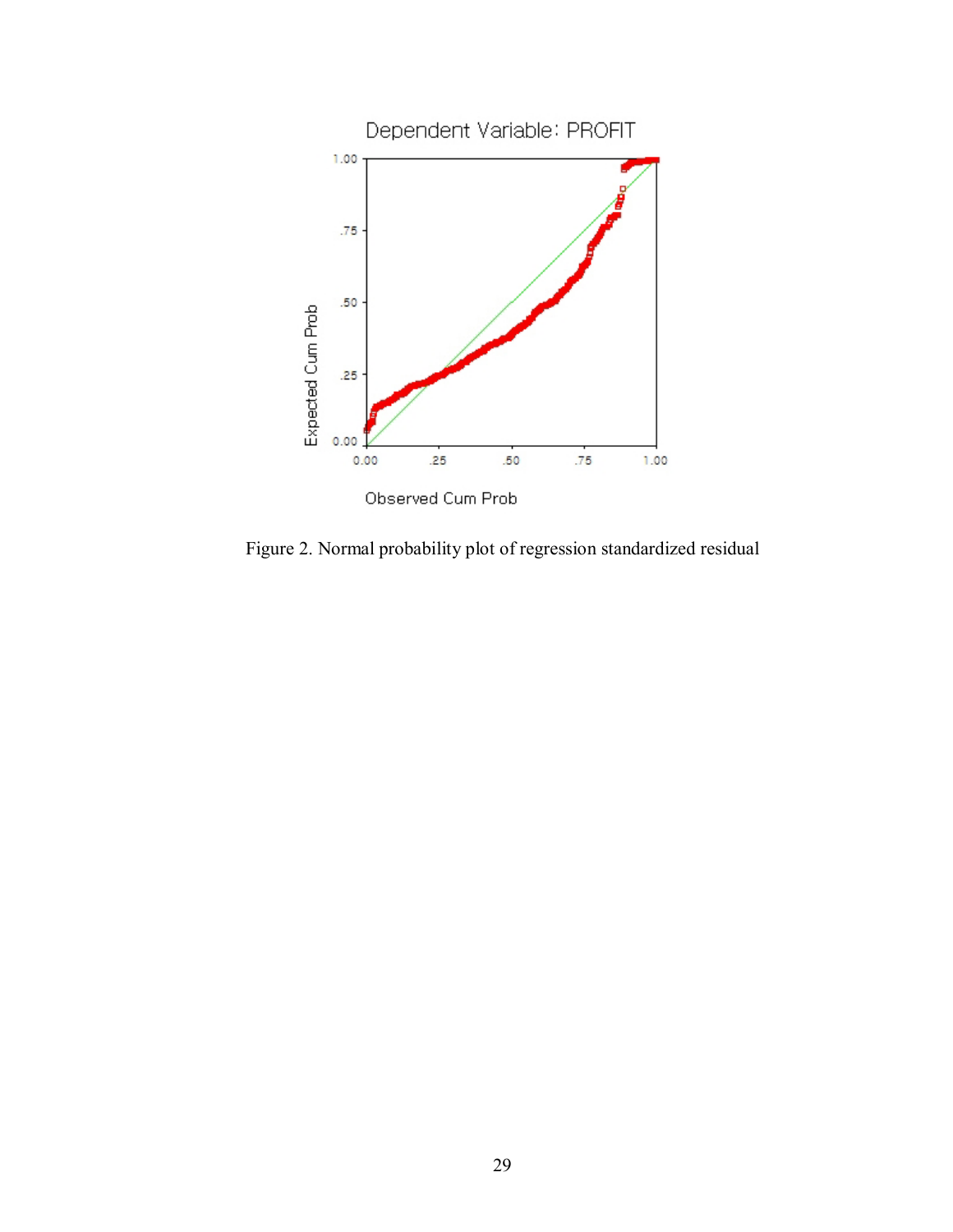## **CHAPTER FIVE**

#### **RESULTS**

## *Participants*

There were 102 participants and each participant evaluated 5 caps, resulting in 510 cases total. 51 cases that were associated with Cap 9 were removed as discussed in the earlier section, leaving 459 cases to be inputted and analyzed. Females accounted for 55.3 percent with 254 cases, and males were 44.7 percent with 205 cases. A majority of the participants were White/Caucasian with 318 cases followed by Black/African American, Asian, Hispanic, and others (see Table 7; 8). Age data were collected through an open-ended question but were categorized into three groups afterwards. Most participants fell into the 18-21 years group by about 57 percent (Table 9).

## Table 7

|  | Summary of the cases according to Gender |  |
|--|------------------------------------------|--|

|        | Cases $(N=459)$ | Percent |
|--------|-----------------|---------|
| Male   | 205             | 44.7    |
| Female | 254             | 55.3    |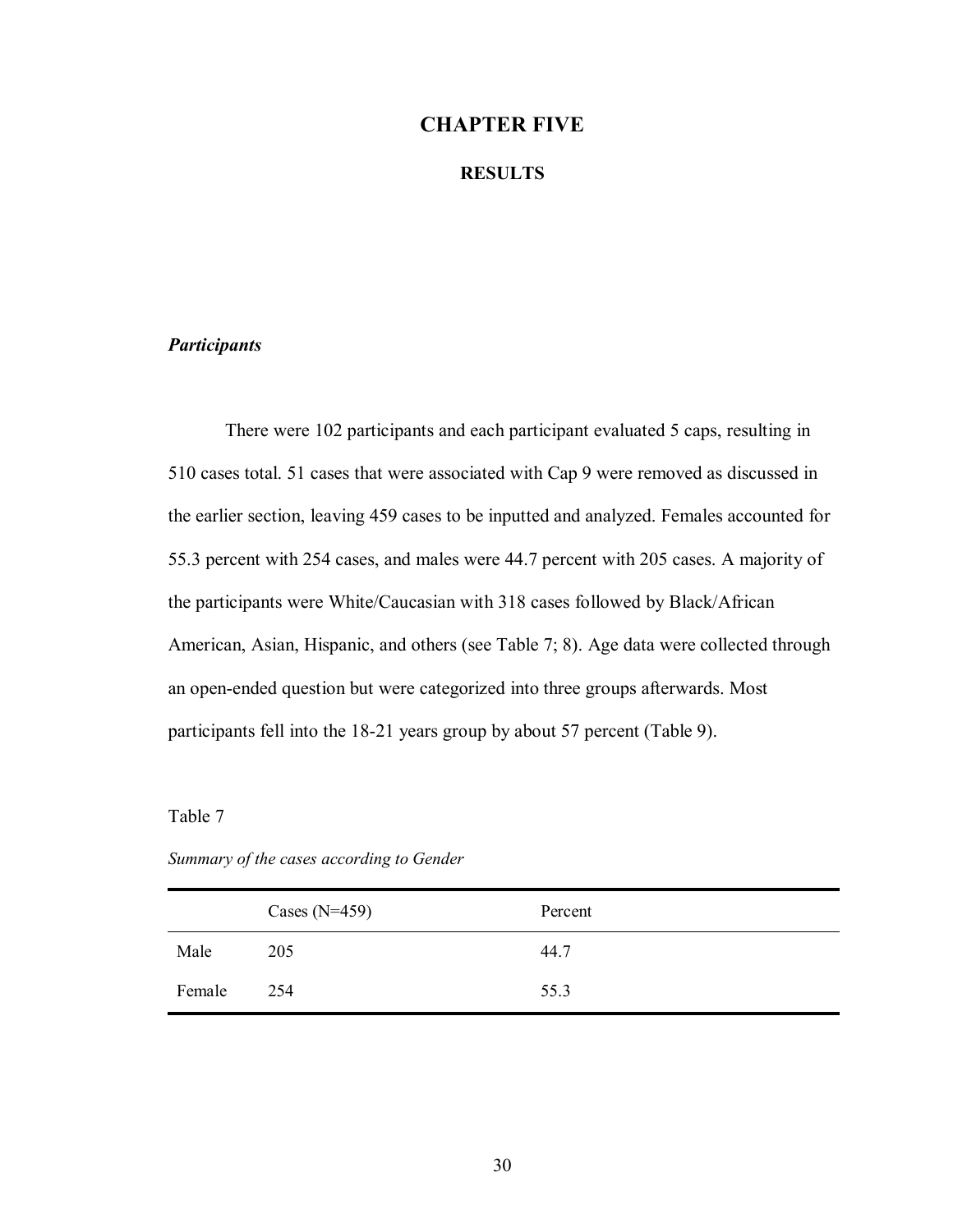## Table 8

#### *Summary of the cases according to Race*

|                        | Cases $(N=459)$ | Percent |
|------------------------|-----------------|---------|
| Asian                  | 44              | 9.6     |
| Black/African American | 55              | 12.0    |
| White/Caucasian        | 318             | 69.3    |
| Hispanic               | 33              | 7.2     |
| Others                 | 9               | 2.0     |

#### Table 9

#### *Summary of the cases according to Age*

|                    | Cases $(N=459)$ | Percent |
|--------------------|-----------------|---------|
| $18-21$ years      | 262             | 57.1    |
| $22-25$ years      | 99              | 21.6    |
| 26 years and older | 98              | 21.3    |

## *Test of Hypotheses*

H1, H2, H3, and H4 were designed to determine whether performance level can be predicted by consumers' perceptions of quality, price, style, and fabrication. All hypotheses were tested simultaneously through backward regression analysis.

As shown in Table 10, Model 1 was significant (F  $(4, 454) = 8.960$ , p < .01) in which all independent variables were entered. But the test of regression coefficients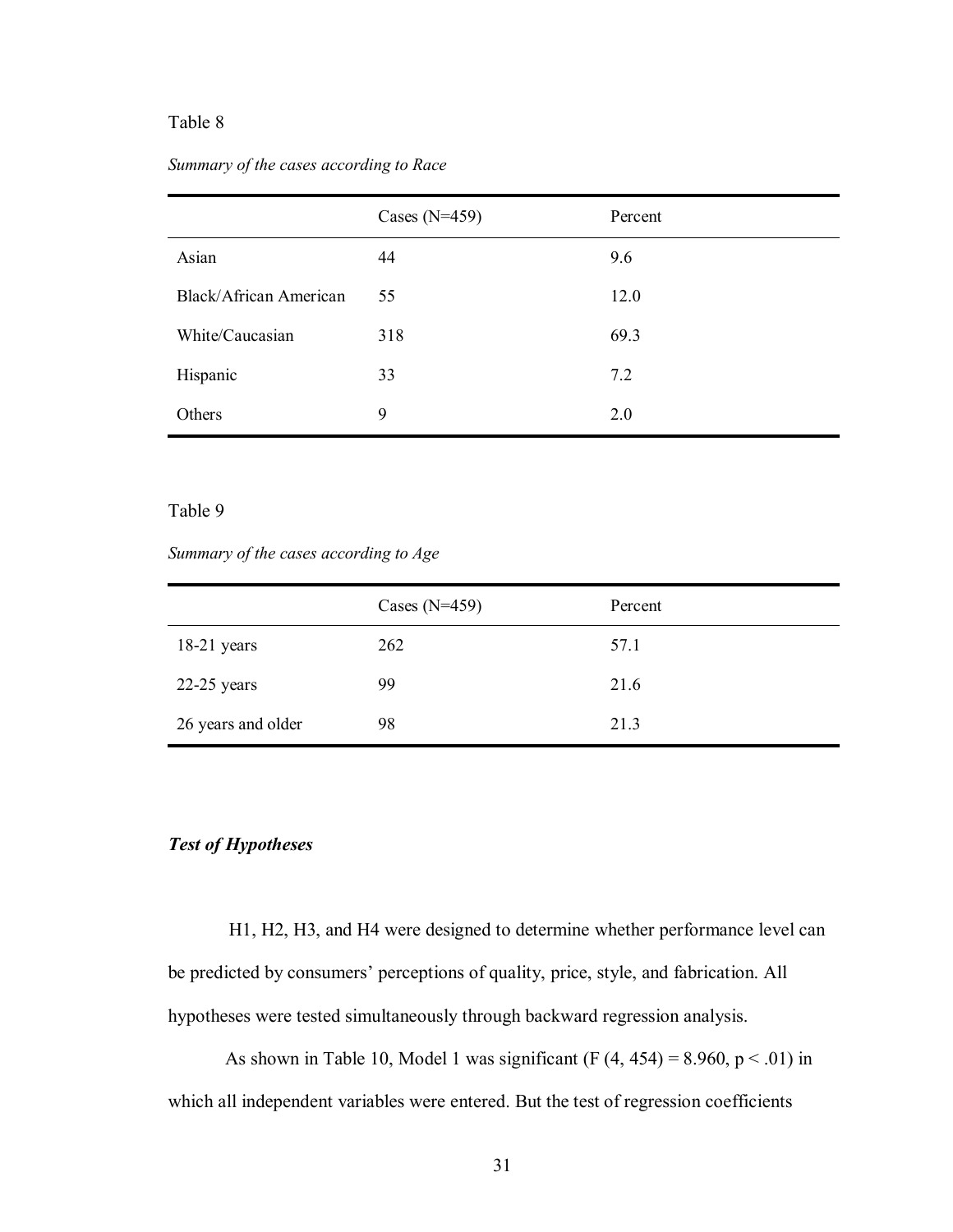showed that quality does not have a significant effect. Model 2, in which the quality variable was removed, was also significant with greater F value (F  $(3, 455) = 11.512$ , p < .01). Moreover, higher significance was shown for fabrication and style as predictors. Interestingly, price showed a negative relationship both in model 1 and model 2, indicating that lower level of price satisfaction leads to higher performance as measured in profit.

#### Table 10

*Summary of backward regression analysis predicting performance as measured in profit on quality, price, style, and fabrication* 

| Model          |             | β       | t            |
|----------------|-------------|---------|--------------|
| 1              | Quality     | .074    | 1.133        |
|                | Price       | $-.225$ | $-3.848$ *** |
|                | Style       | .183    | 2.918 ***    |
|                | Fabrication | .136    | 1.984 **     |
| $\overline{2}$ | Price       | $-.206$ | $-3.676$ *** |
|                | Style       | .193    | $3.107$ ***  |
|                | Fabrication | .169    | $2.707$ ***  |

\*\*  $p < .05$ , \*\*\*  $p < .01$ 

In all, H1 was rejected and concluded that perception of quality does not have a significant relationship with the apparel product performance as measured in profit. H2 was accepted and concluded that perception of price has a significant relationship with the apparel product performance as measured in profit. H3 was accepted and concluded that perception of style has a significant relationship with the apparel product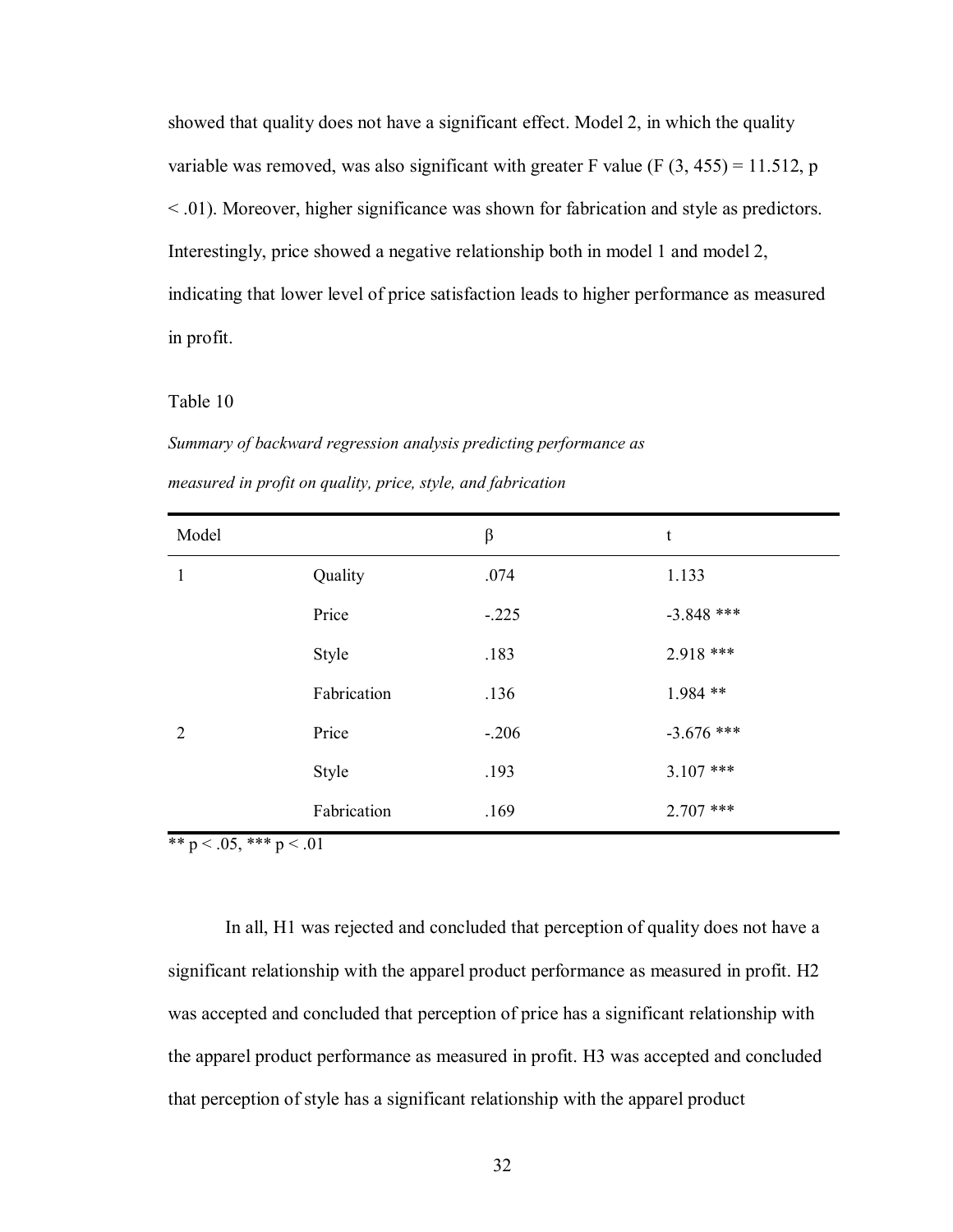performance as measured in profit. Finally, H4 was also accepted and concluded that perception of fabrication has a significant relationship with the apparel product performance as measured in profit.

#### *ANOVA results*

ANOVA analysis was conducted to identify any significant differences among demographic groups in terms of perceiving quality, price, style, and fabrication of the subject caps. Gender and age were analyzed and race variable was not included due to its failure to meet the normality assumption.

According to Table 11, results for the ANOVA analysis performed on gender showed that males and females differ significantly. For perception of quality, female participants tended to be more satisfied with the caps  $(F (1, 457) = 10.142, p < .01)$ . Significant differences between male and female was detected also for perception of style (F  $(1,457) = 5.025$ , p < 05). The level of significance was lower but, perception of fabrication was also significantly different (F  $(1,457) = 2.892$ , p < 10). However, no substantial difference was found for perception of price (F  $(1, 457) = 2.489$ , p  $> 0.10$ ). Finally, Levene statistic values were not significant, indicating that the homogeneity assumption was satisfied. In summary, female participants tended to be more satisfied than male participants in terms of the subject caps' quality, style, and fabrication.

The same ANOVA analysis was performed for age. However, as Table 12 shows, significant difference was not found among age groups. In other words, perceptions of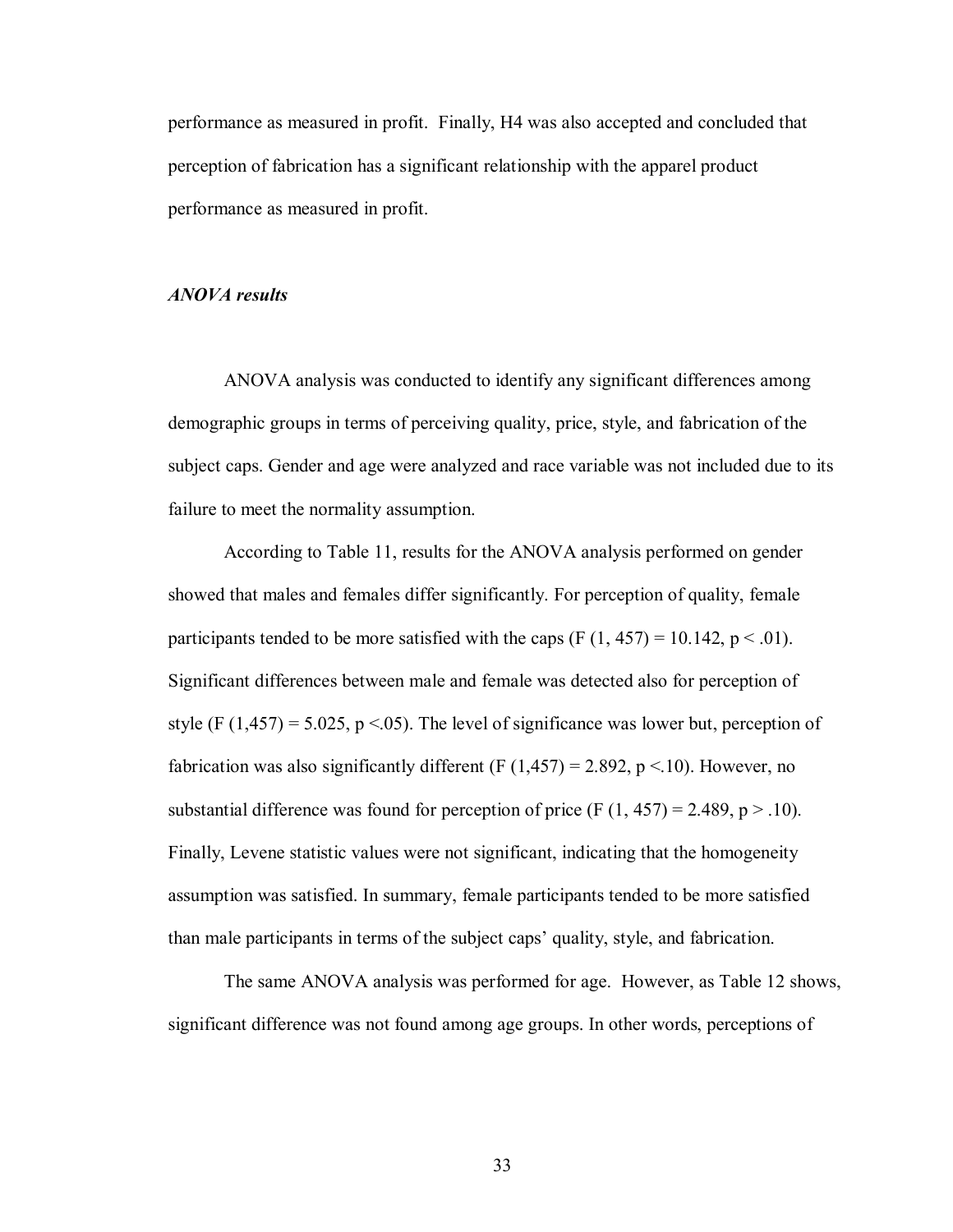quality, price, style, and fabrication for the subject caps, were consistent among age groups of 18-21 years, 22-25 years, and 26 years and older.

## Table 11

|               | Male $(N=205)$ |           | Female $(N=254)$ |           |  |
|---------------|----------------|-----------|------------------|-----------|--|
|               | Mean           | <b>SD</b> | Mean             | <b>SD</b> |  |
| Quality ***   | 4.44           | 1.177     | 4.79             | 1.126     |  |
| Price         | 3.76           | 1.297     | 3.96             | 1.340     |  |
| Style **      | 4.03           | 1.292     | 4.31             | 1.367     |  |
| Fabrication * | 4.45           | 1.214     | 4.65             | 1.248     |  |

*Summary of ANOVA analysis testing mean difference for gender groups* 

\* p < .10, \*\* p < .05, \*\*\* p < .01

## Table 12

*Summary of ANOVA analysis testing mean difference for age groups* 

|             | $18-21$ years<br>$(N=262)$ |           | $22-25$ years<br>$(N=99)$ |           | 26 years and older<br>$(N=98)$ |           |
|-------------|----------------------------|-----------|---------------------------|-----------|--------------------------------|-----------|
|             | Mean                       | <b>SD</b> | Mean                      | <b>SD</b> | Mean                           | <b>SD</b> |
| Quality     | 4.65                       | 1.151     | 4.49                      | 1.101     | 4.73                           | 1.240     |
| Price       | 3.92                       | 1.322     | 3.71                      | 1.189     | 3.89                           | 1.449     |
| Style       | 4.21                       | 1.364     | 4.21                      | 1.198     | 4.21                           | 1.421     |
| Fabrication | 4.58                       | 1.225     | 4.54                      | 1.100     | 4.51                           | 1.394     |

 $* p < .10, ** p < .05, ** p < .01$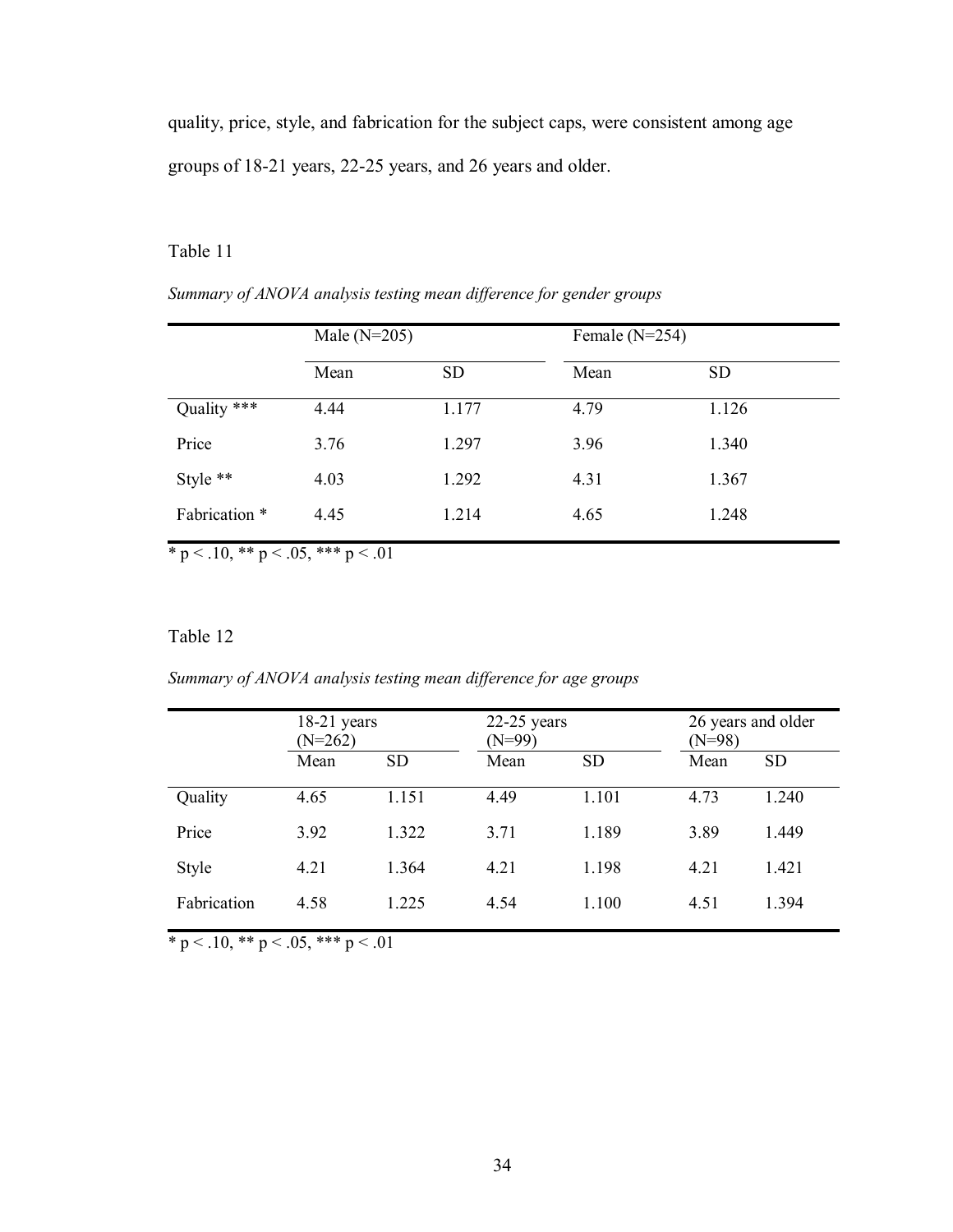## **CHAPTER SIX**

#### **DISCUSSION**

The purpose of this study was to identify and reinforce what previous studies have proposed as influential factors of apparel product performance in terms of product characteristics. Jang, Hawley, and Dickerson (2002) provided the main foundation for this research. In their research of the apparel industry, product differentiation was the theme highlighted most frequently, thus implicating its importance. The fact that product differentiation was discussed most often also coincided with this research objective to identify the influential product characteristics of apparel product performance. Four subthemes were identified under the product differentiation theme; quality, price, style, and fabrication. Various studies from the apparel product development field and the New Product Development (NPD) field provided sufficient support for each of the four subthemes proposed in the study by Jang, Hawley, and Dickerson (2002). However, having taken a qualitative approach, the findings of their study could not be extended to wider populations with the same degree of certainty. In other words, the influential product characteristics proposed by Jang, Hawley, and Dickerson were not tested to discover whether they are statistically significant or as a result of chance.

The current study attempted to reinforce what was proposed by Jang, Hawley, and Dickerson (2002). Hypotheses were designed based on perceptions of quality, price, style, and fabrication and tested for statistical significance via quantitative method. Data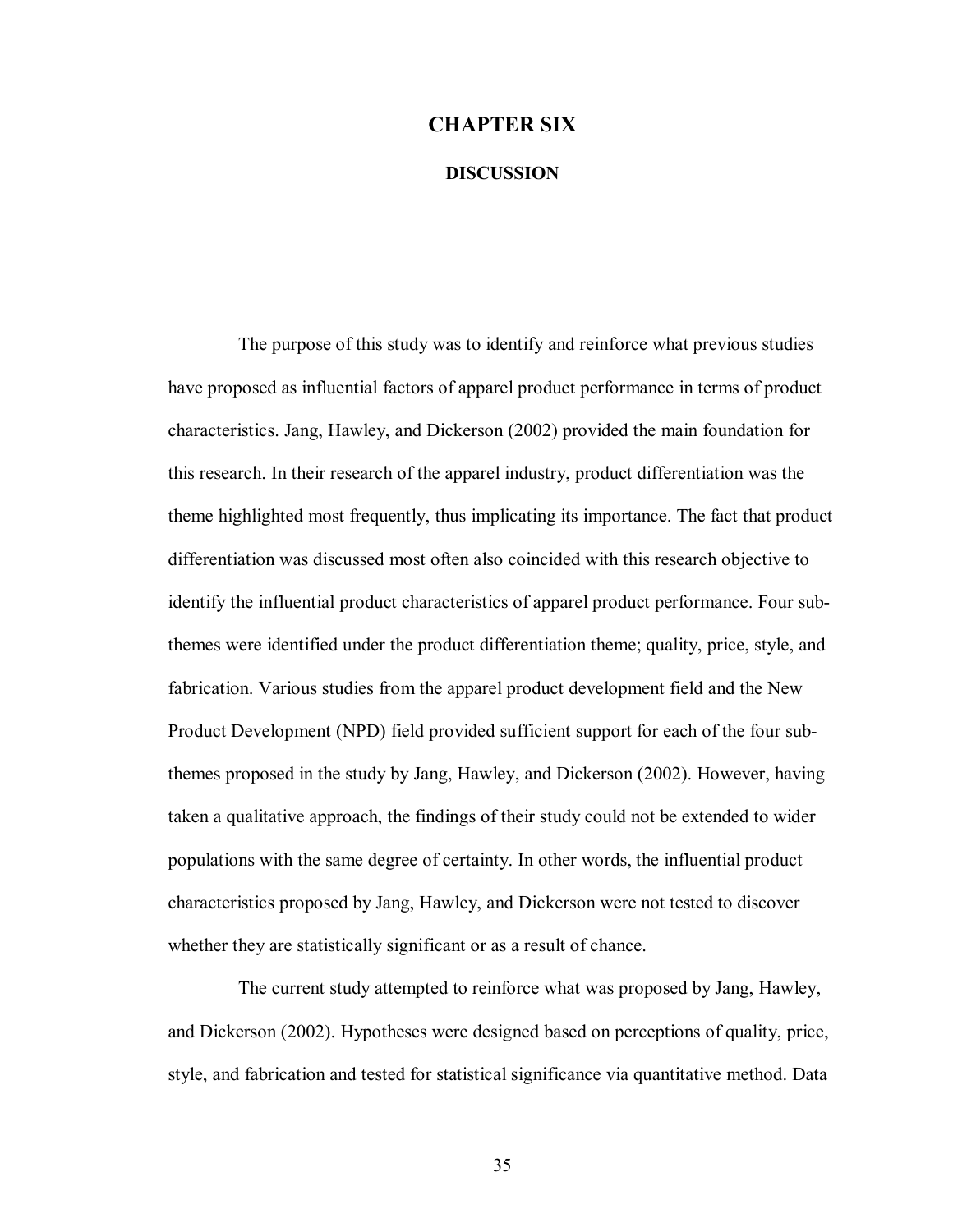were collected through a survey method and were examined to determine the existence of a relationship between the influential product characteristics and the performance as measured in profit.

The results of this study showed that perceived quality does not have significant relationship with the apparel product performance as measured in profit. But it should be noted that the subject caps were all obtained from a single store. Considering the fact that generally the quality of a product is stable within a single store, it can be assumed that the result for quality was not significant because there were only minor quality differences between the subject caps to begin with.

Perception of price had significant relationship with the apparel product performance as measured in profit. The relationship was negative indicating that lower price levels lead to higher performance level and vice versa. This result implied that even if the price is unsatisfactory, consumers will still purchase the product if they are satisfied with other dimensions of the product. However, due to the fact that the subject caps were obtained from a single store, the maximum price difference among the subject caps was approximately \$3.00. It cannot be assured that results will stay consistent if the same analysis was performed on subject products with greater variance in price.

As for perception of style, results showed the highest significance among the tested variables. Jang, Hawley, and Dickerson's (2002) emphasis on style as the theme brought up most frequently in their qualitative research was highly supported by this result. This result also coincided with Gaskill (1992) and May-Plumlee and Little's (1998) apparel product development model in which considerable weight was put on style related factors. Positive relationship was found also for perception of Fabrication.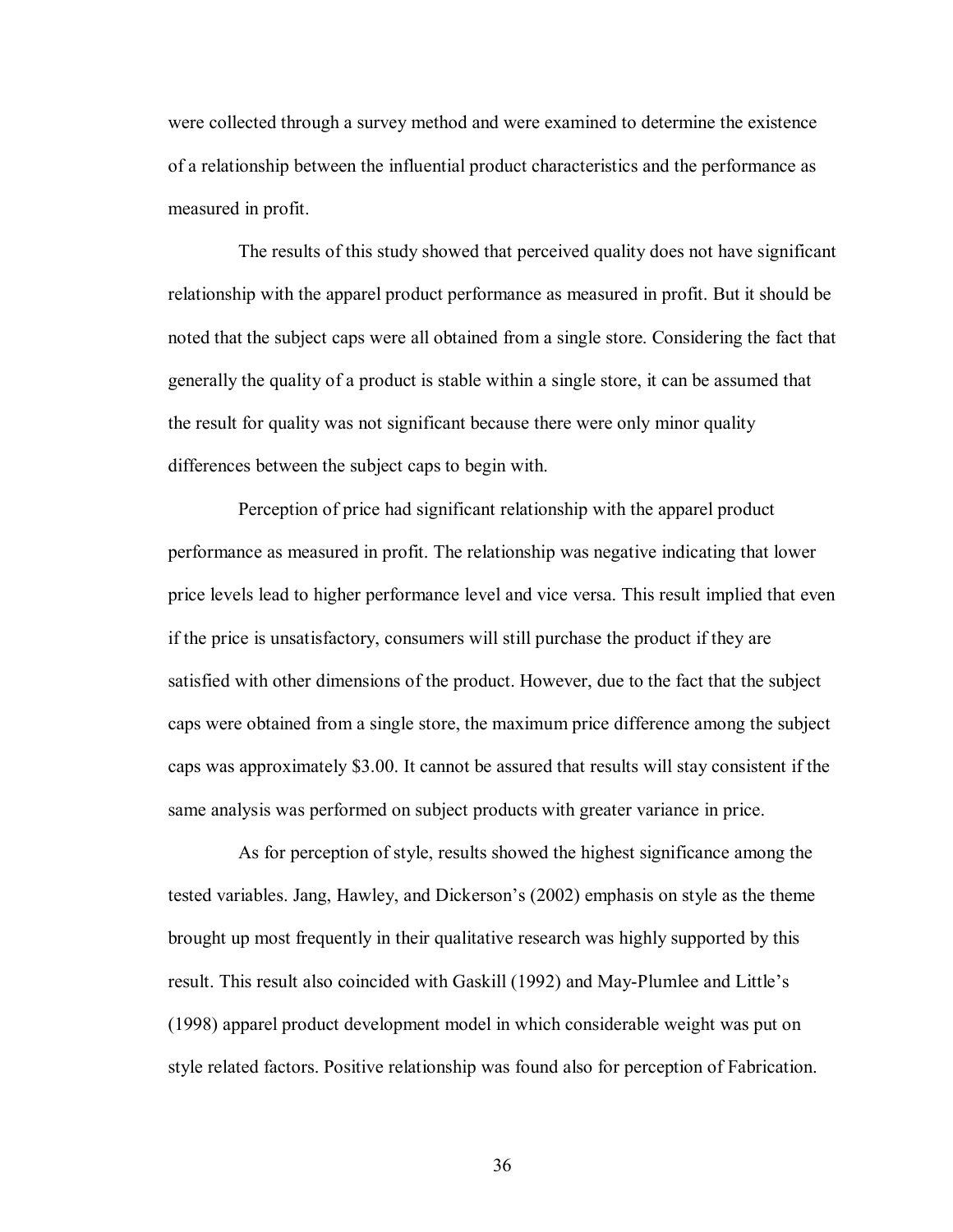Studies in the apparel product development field addressing the importance of Fabrication were supported (Gaskill, 1992; Jang, Hawley, & Dickerson, 2002; Wickett, Gaskill and Damhorst, 1999).

Comparison of means between male and female participants showed that females were generally more satisfied with the subject caps. However, this result is in contrast to the widely accepted idea that female consumers seek protection and safeness thus, being more careful and meticulous in purchasing products. A possible explanation of this phenomenon would be higher popularity of caps among males. Presumably, males have more experience in purchasing and wearing caps, thus driving them to be stricter than female in evaluating the subject caps of this research.

In the meantime, removal of Cap 9 data left us a few questions to consider. Should functionality be considered as another possible influential product characteristic of apparel product performance as measured in profit? If it is true that functionality is what drove the profit of Cap 9, can we include functionality as the fifth factor? Or, do we have to assume that influential product characteristics differ by apparel product category and develop a different set of influential product characteristic for caps with functional aspects? These questions provided guidelines for possible future research.

#### *Limitations and Implications*

 Limitations associated with the fact that the subject caps were obtained from a single store were revealed in testing perceptions of quality and price. A simple solution for similar future research would be to run the same test on products from a larger variety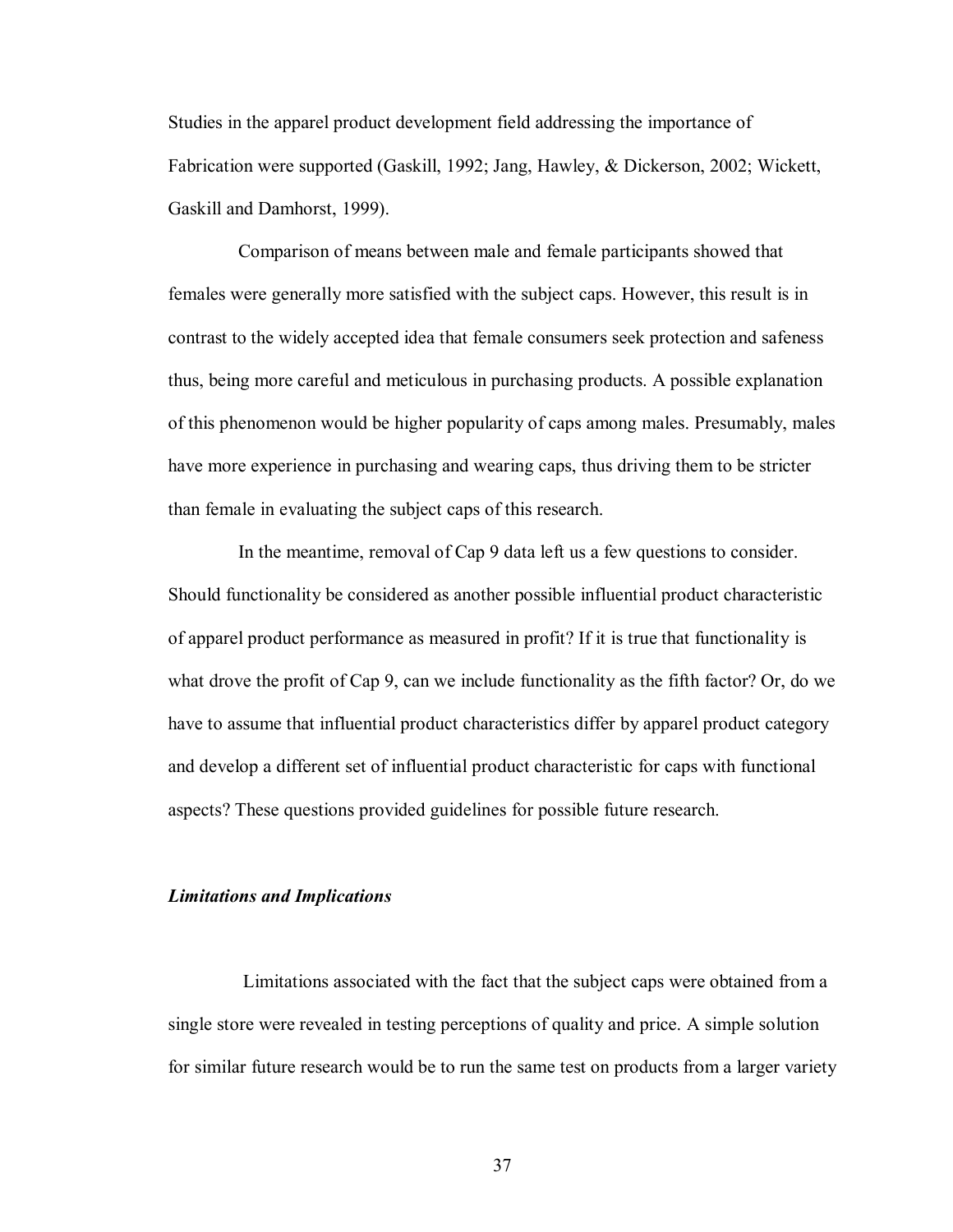of stores or brands. However, appropriate treatment would be needed to prevent the factor associated with store image and brand image interfering with the research purpose to test purely the product itself. Obtaining accurate financial data will be another obstacle to clear since the data would have to be collected from multiple locations instead of one. Another future study recommendation would be to study functionality as the influential product characteristic of apparel product performance.

#### *Conclusion*

This study investigated what previous studies have suggested as influential product characteristics of apparel product performance in an effort to prove the statistical significance of those characteristics. Results indicated that perceptions of price, style, and fabrication are highly related to the performance as measured in profit. However, there were also outcomes that could not be explained just by the characteristics analyzed in this research. Accordingly, the existence of more variables associated with the performance level of apparel products was suggested.

This research contributed in reinforcing what is proposed in the field, thus acting as a motivator of further studies in identifying the influential product characteristics. This research also provided guidelines for future studies in identifying the influential product characteristics of apparel product performance.

For the apparel manufacturers, this research will enable the firms to grasp an idea of what to consider in developing a new product. This research would also provide a ground to base upon for manufacturers in describing the advantages of their products to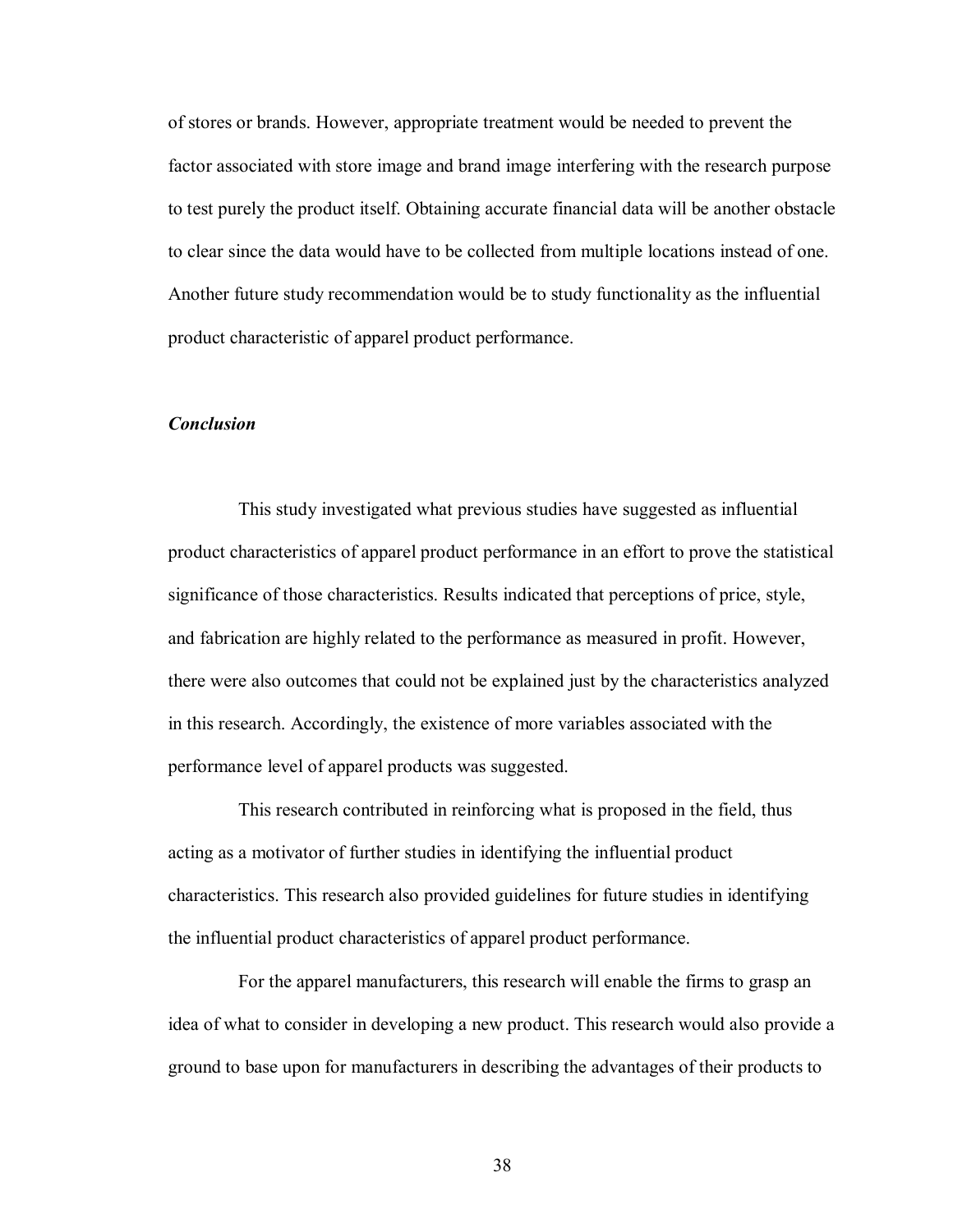buyers. For apparel retailers, the influential product characteristics tested in this research can assist in analyzing why certain products performed well and some did not and, furthermore, assist in deciding what products to include and exclude for the upcoming seasons.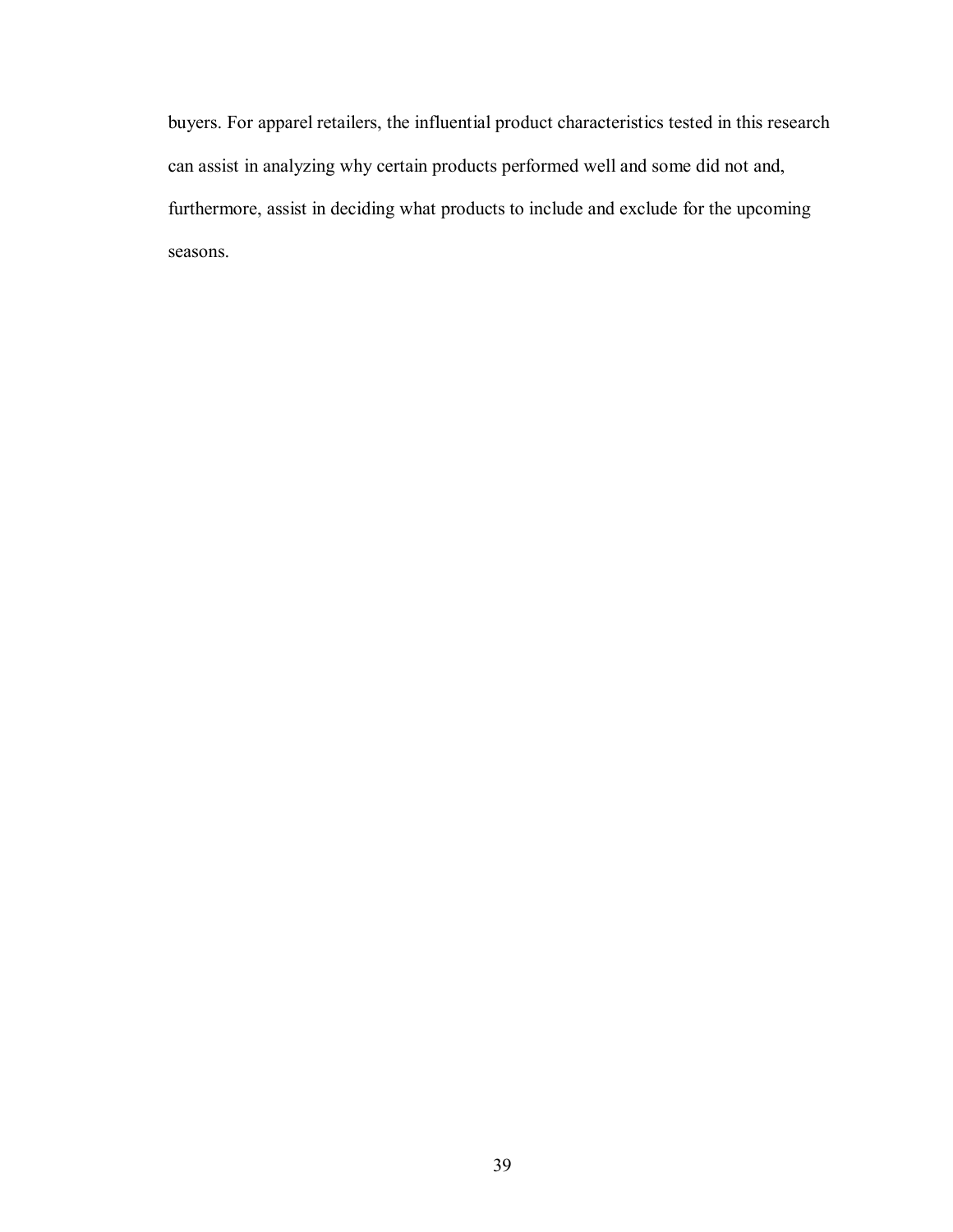## **Appendix 1: IRB approval**

# **Campus Institutional Review Board**

University of Missouri-Columbia

## 483 McReynolds Hall Columbia, MO 65211-1150 PHONE: (573) 882-9585 FAX: (573) 884-0663

| Project Number:         | 1086277                                                               |
|-------------------------|-----------------------------------------------------------------------|
| Project Title:          | Influential product characteristics of apparel product<br>performance |
| Approval Date:          | 04-13-2007                                                            |
| <b>Expiration Date:</b> | 04-13-2008                                                            |
| $Investigator(s)$ :     | Dickerson, Kitty G<br>Hyun, Jong Han                                  |
| Level Granted           | Exempt                                                                |

## **CAMPUS INSTITUTIONAL REVIEW BOARD APPROVAL FORM UNIVERSITY OF MISSOURI-COLUMBIA**

This is to certify that your research proposal involving human subject participants has been reviewed by the Campus IRB. This approval is based upon the assurance that you will protect the rights and welfare of the research participants, employ approved methods of securing informed consent from these individuals, and not involve undue risk to the human subjects in light of potential benefits that can be derived from participation.

Approval of this research is contingent upon your agreement to:

(1) Adhere to all UMC Policies and Procedures Relating to Human Subjects, as written in accordance with the Code of Federal Regulations (45 CFR 46).

(2) Maintain copies of all pertinent information related to the study, included but not limited to, video and audio tapes, instruments, copies of written informed consent agreements, and any other supportive documents for a period of **three (3) years** from the date of completion of your research.

(3) Report potentially serious events to the Campus IRB (573-882-9585) by the most expeditious means and complete the eIRB "Campus Adverse Event Report". This may be accessed through the following website: http://irb.missouri.edu/eirb/.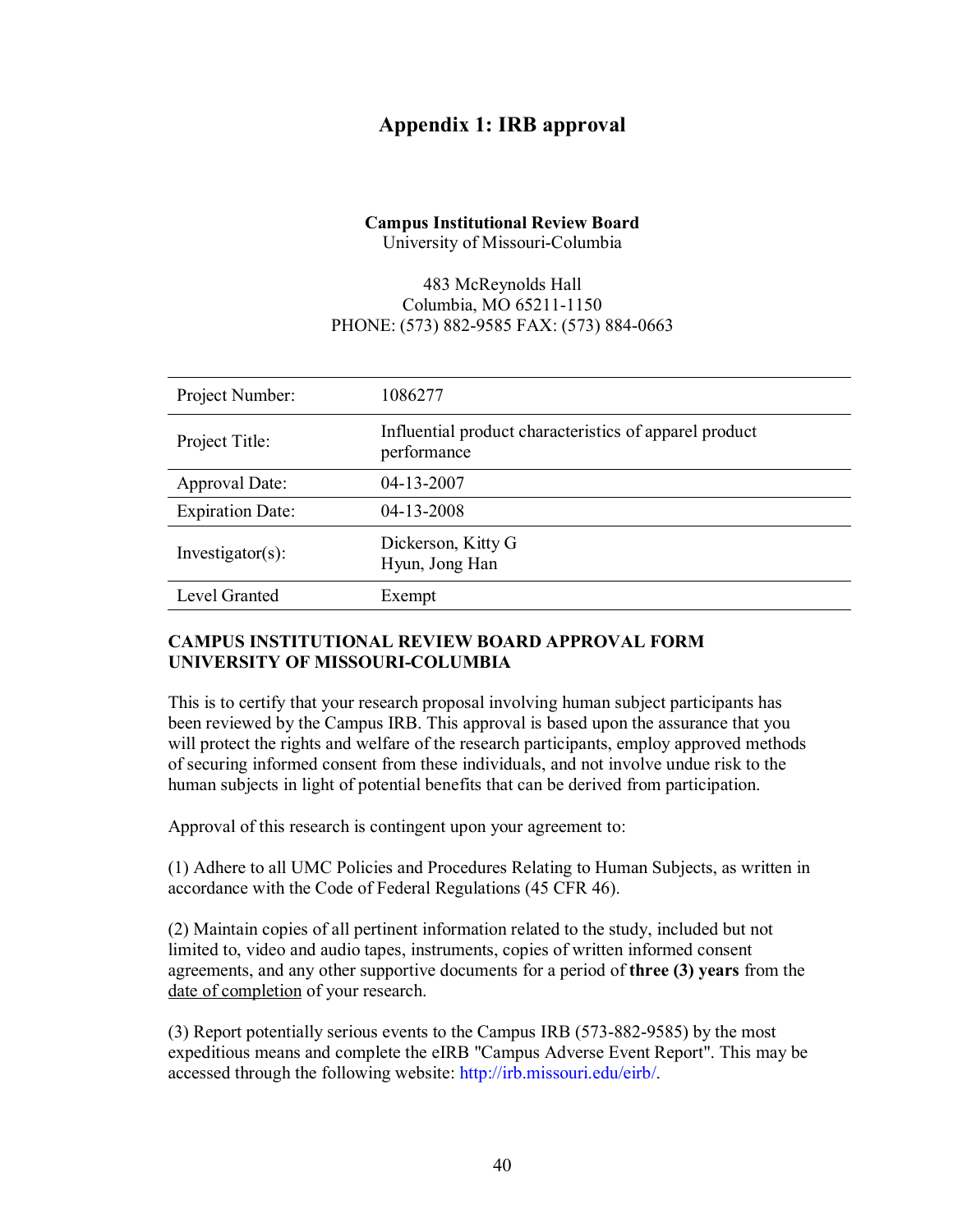(4) IRB approval is contingent upon the investigator implementing the research activities as proposed. Campus IRB policies require an investigator to report any deviations from an approved project directly to the Campus IRB by the most expeditious means. All human subject research deviations must have prior IRB approval, except to protect the welfare and safety of human subject participants. If an investigator must deviate from the previously approved research activities, the principal investigator or team members must: a. Immediately contact the Campus IRB at 882-9585.

b. Assure that the research project has provisions in place for the adequate protection of the rights and welfare of human subjects, and are in compliance with federal laws, University of Missouri-Columbia's FWA, and Campus IRB policies/procedures. c. Complete the "Campus IRB Deviation Report". This may be accessed through the following website: http://irb.missouri.edu/eirb/.

(5) Submit an Amendment form to the Campus IRB for any proposed changes from the previously approved project. Changes may not be initiated without prior IRB review and approval except where necessary to eliminate apparent and immediate dangers to the subjects. The investigator must complete the Amendment form for any changes at http://irb.missouri.edu/eirb/.

(6) Federal regulations and Campus IRB policies require continuing review of research projects involving human subjects. Campus IRB approval will expire one (1) year from the date of approval unless otherwise indicated. Before the one (1) year expiration date, you must submit Campus IRB Continuing Review Report to the Campus IRB. Any unexpected events are to be reported at that time. The Campus IRB reserves the right to inspect your records to ensure compliance with federal regulations at any point during your project period and three (3) years from the date of completion of your research.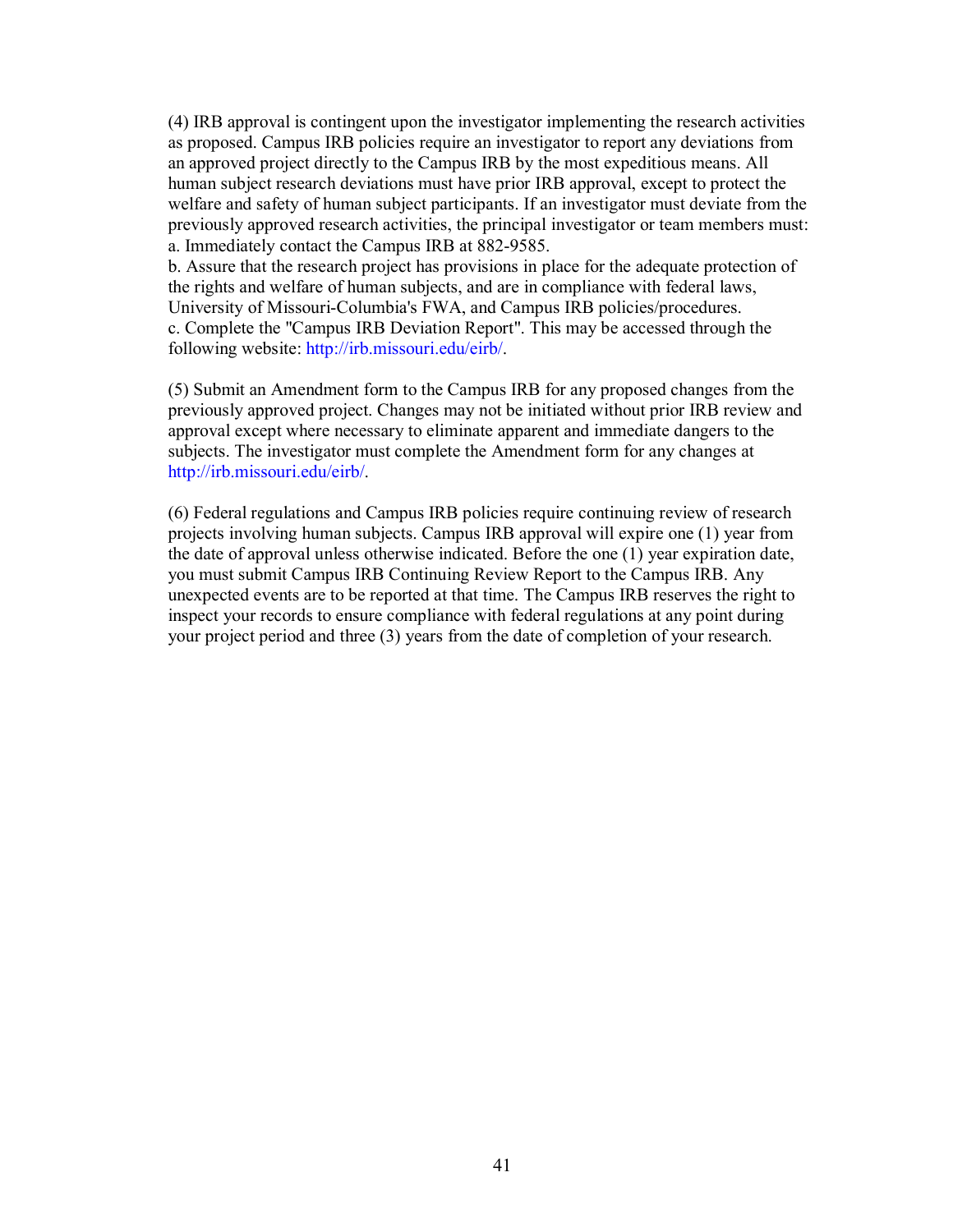# **Appendix 2: Recruiting ad wording**

## **Your participation is needed!**

Stop by and take a 5 minute survey of evaluating MU licensed caps. Anyone can participate.

This questionnaire is a part of the thesis of Jong Han Hyun at the University of Missouri-Columbia. The primary goal of this research is to identify the influential product characteristics of apparel product performance.

Your participation will be greatly appreciated. Thank you.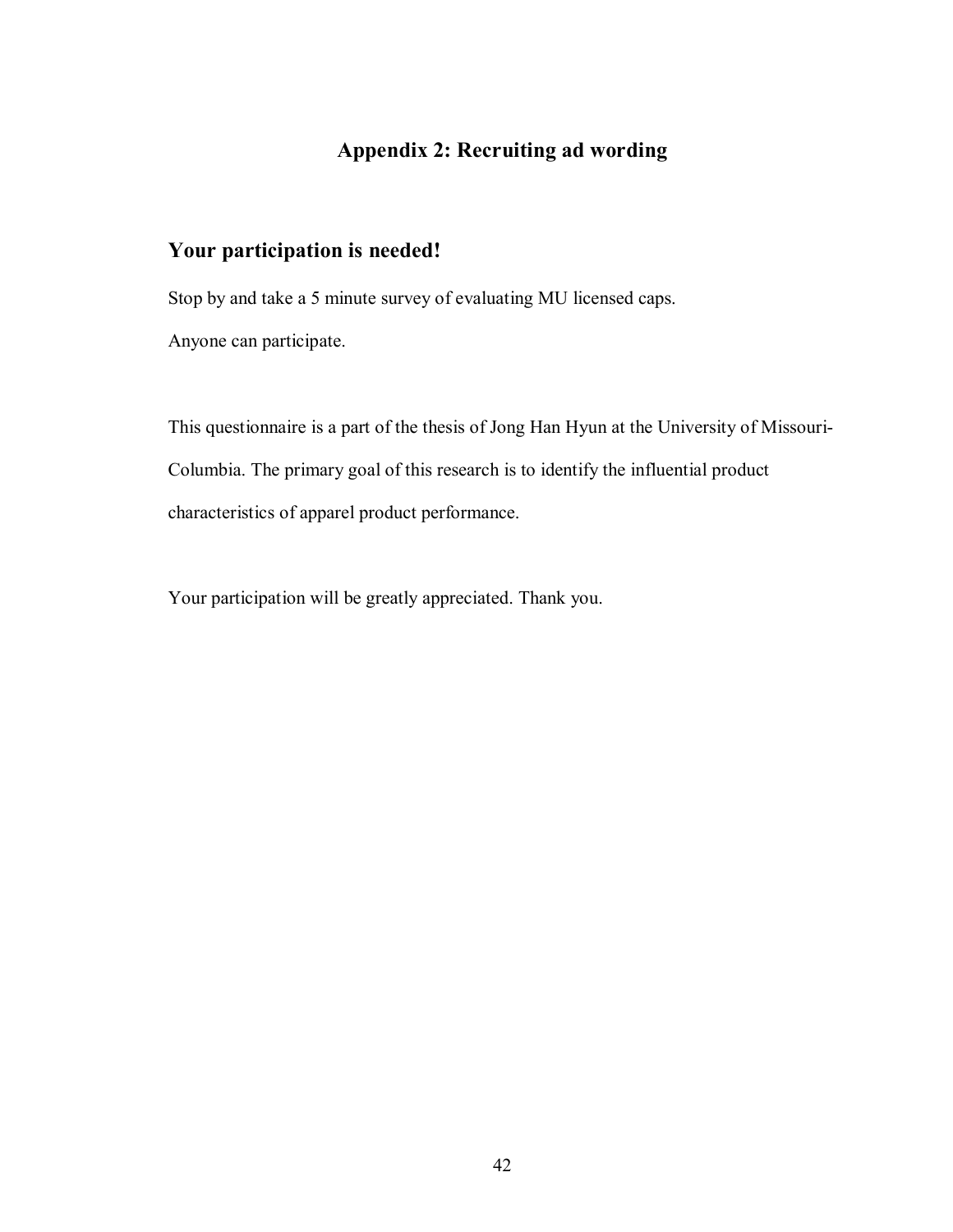## **Appendix 3: Consent Form**

Dear participants,

The apparel industry is lagging behind, in terms of identifying the factors that affect apparel product performance. But only a small number of studies in the apparel field have paid attention to the issue. The primary goal of this research is to identify the influential product characteristics of apparel product performance. We hope that our research will contribute in reinforcing what is proposed in the field, thus acting as a motivator of further studies.

If you choose to participate in this research project, you will be asked to fill out a questionnaire which will not exceed 10 minutes to complete. In the questionnaire, you will be asked to evaluate 10 university-licensed caps based on 4 factors; quality, price, style, and fabrication. The results will be analyzed to see if any of these factors have significant relationship with the product performance.

Nothing in this questionnaire is designed to harm you in any physical or emotional way. Your participation is fully voluntary, and you have the right to review the research materials. If you wish, you may withdraw from the process of your participation at any time. However, your input is critical to this study. We can assure you that the information you provide is confidential and will not be associated with you. Participants must be a student at the University of Missouri-Columbia.

If you have any further questions, please feel free to contact the researcher, Jong Han Hyun, at 573-673-4443 or send an email to  $\frac{i\hbar x \delta d\omega}{m}$  izzou.edu. You may also contact the MU campus IRB at 483 McReynolds Hall, 573-882-9585, or send an email to umcresearchirb@missouri.edu.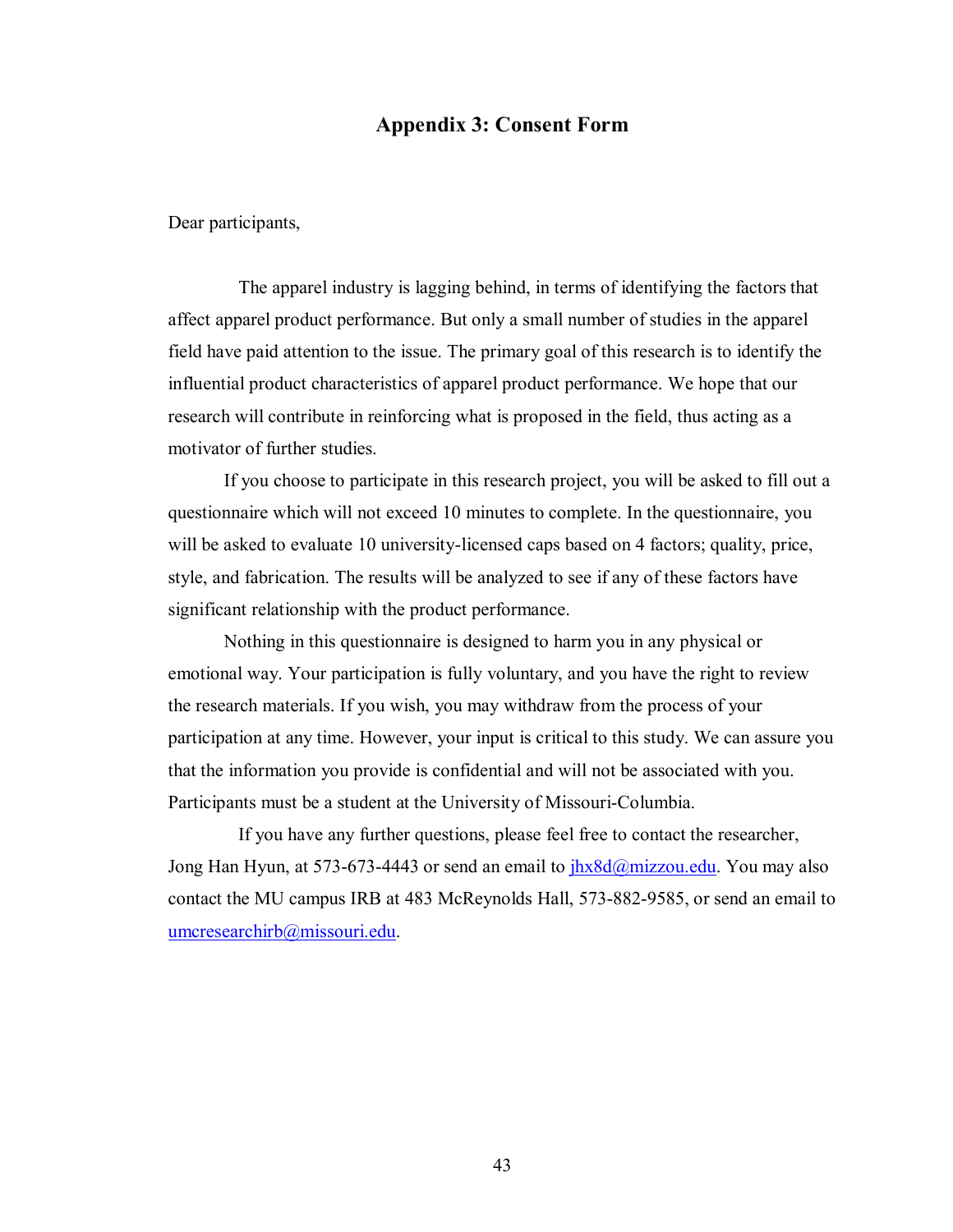# **Appendix 4: Survey Questionnaire**

## **Part 1. Demographics**

1. What is your age?

\_\_\_\_\_\_\_\_ years

- 2. What is your gender?
	- □ Male
	- □ Female

3. Which of the following best describes your racial or ethnic background?

- □ Asian
- □ Black / African American
- $\Box$  White / Caucasian
- □ Hispanic
- □ Native American
- □ Other (Please specify:\_\_\_\_\_\_\_\_\_\_\_\_\_\_\_\_\_\_\_\_\_)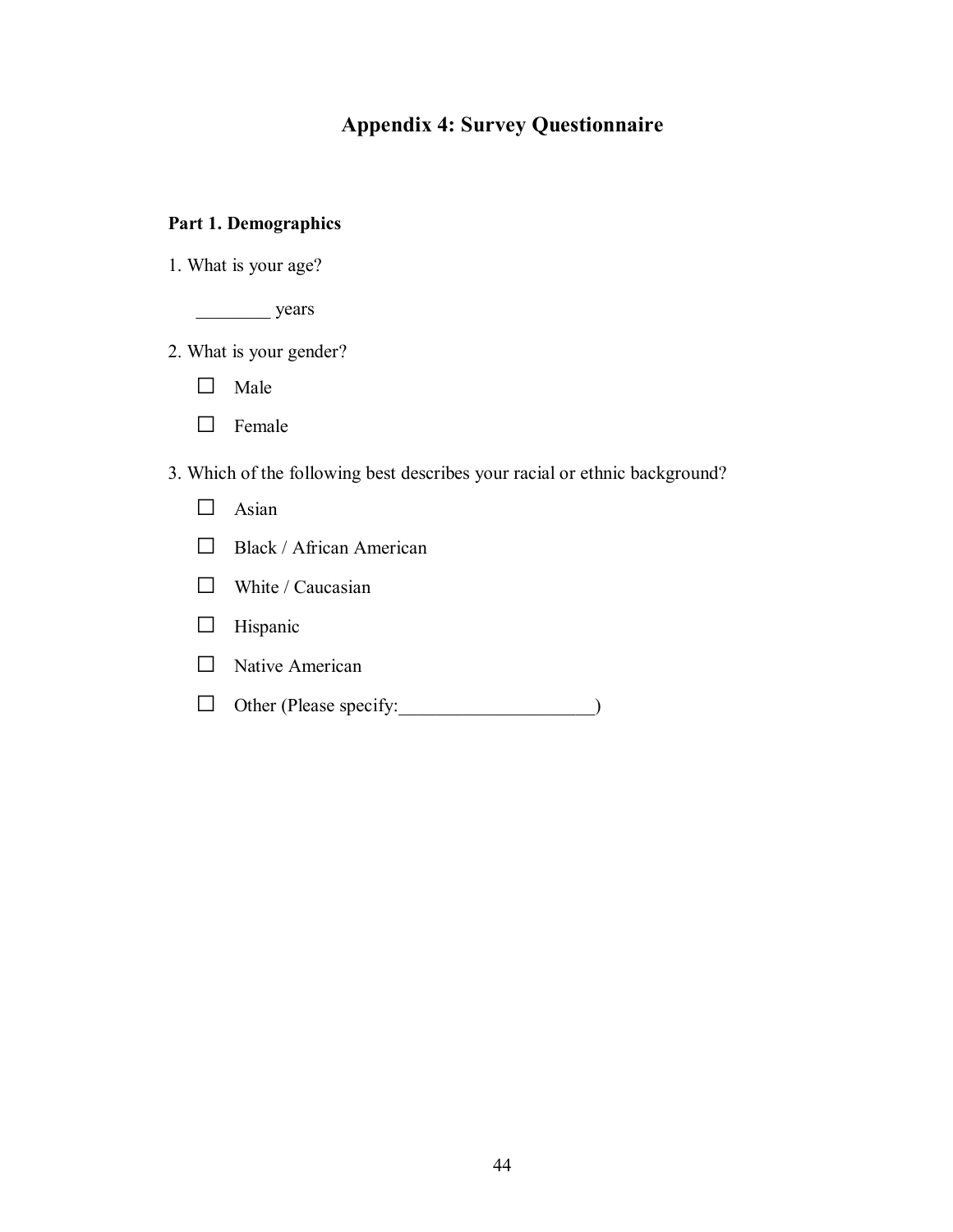Part 2. Please indicate your evaluation of the caps in each of the following areas. **Part 2. Please indicate your evaluation of the caps in each of the following areas.** 

**Cap #** 

|                                    | Description                                          | Very Moderately Somewhat Somewhat Moderately Very<br>satisfied satisfied satisfied dissatisfied dissatisfied dissatisfied |  |  |
|------------------------------------|------------------------------------------------------|---------------------------------------------------------------------------------------------------------------------------|--|--|
| 1. Quality                         | General quality / Fit                                |                                                                                                                           |  |  |
| 2. Price                           | Appropriateness of the price based on the<br>quality |                                                                                                                           |  |  |
| 3. Style                           | Shape<br>Trendiness / Color / Uniqueness /           |                                                                                                                           |  |  |
|                                    | 4. Fabrication Comfort / Fabric hand / Appearance    |                                                                                                                           |  |  |
| $\mathop{\mathrm{Cap}}\nolimits$ # |                                                      |                                                                                                                           |  |  |

 $\ddot{ }$ 

|            | Description                                          | Very Moderately Somewhat Somewhat Moderately Very<br>satisfied satisfied satisfied dissatisfied dissatisfied dissatisfied |  |  |
|------------|------------------------------------------------------|---------------------------------------------------------------------------------------------------------------------------|--|--|
| 1. Quality | General quality / Fit                                |                                                                                                                           |  |  |
| 2. Price   | Appropriateness of the price based on the<br>quality |                                                                                                                           |  |  |
| 3. Style   | Trendiness / Color / Uniqueness / Shape              |                                                                                                                           |  |  |
|            | 4. Fabrication Comfort / Fabric hand / Appearance    |                                                                                                                           |  |  |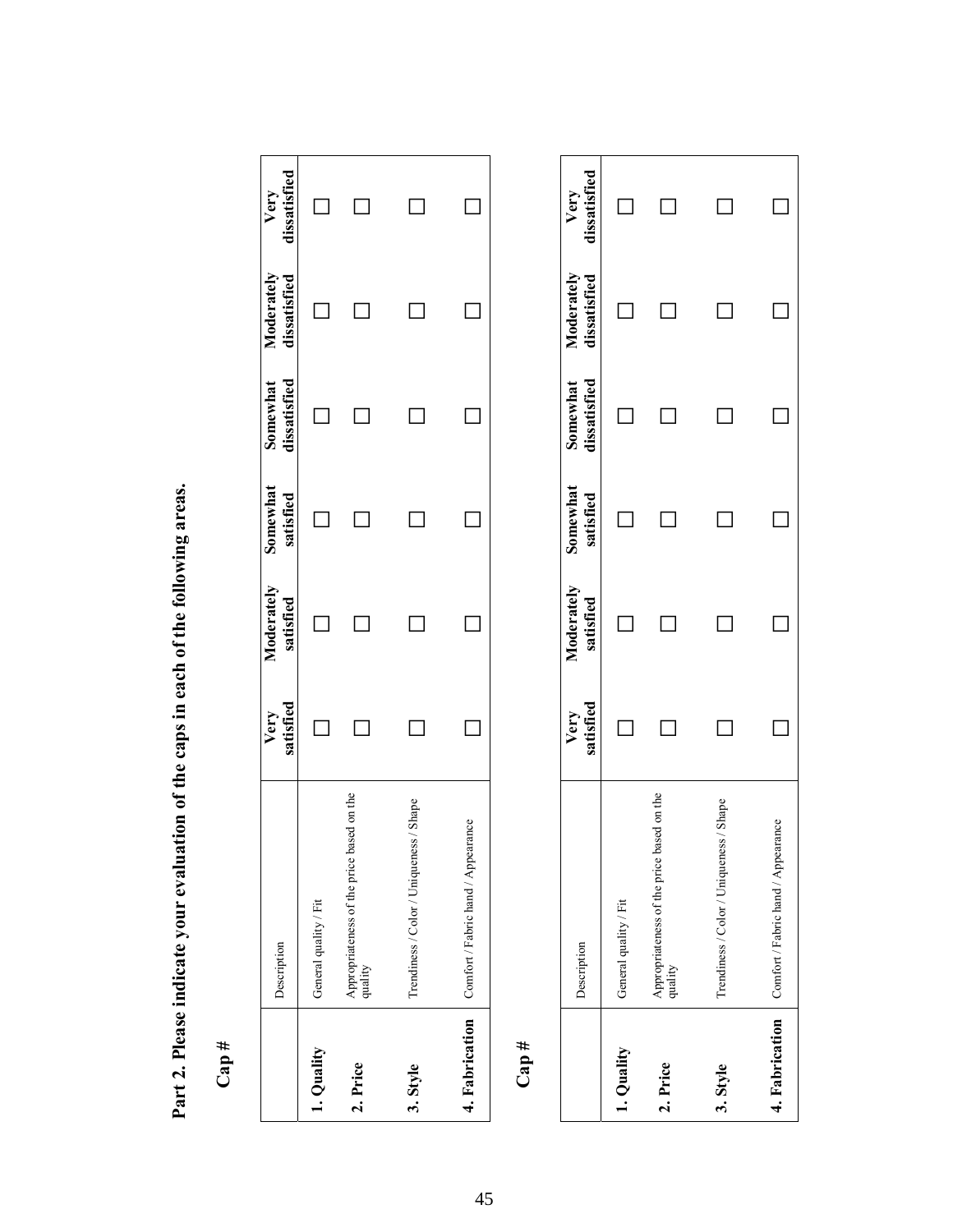| r<br>t. |  |
|---------|--|
|         |  |
|         |  |

|            | Description                                          | Very Moderately Somewhat Somewhat Moderately Very<br>satisfied satisfied satisfied dissatisfied dissatisfied dissatisfied |  |        |
|------------|------------------------------------------------------|---------------------------------------------------------------------------------------------------------------------------|--|--------|
| 1. Quality | General quality / Fit                                |                                                                                                                           |  | $\Box$ |
| 2. Price   | Appropriateness of the price based on the<br>quality |                                                                                                                           |  | $\Box$ |
| 3. Style   | Trendiness / Color / Uniqueness / Shape              |                                                                                                                           |  | $\Box$ |
|            | 4. Fabrication Comfort / Fabric hand / Appearance    |                                                                                                                           |  |        |
|            |                                                      |                                                                                                                           |  |        |

ř,

h.

Š

**Cap #** 

|            | Description                                              | Very Moderately Somewhat Somewhat Moderately Very<br>satisfied satisfied satisfied dissatisfied dissatisfied dissatisfied |  |  |
|------------|----------------------------------------------------------|---------------------------------------------------------------------------------------------------------------------------|--|--|
| 1. Quality | General quality / Fit                                    |                                                                                                                           |  |  |
| 2. Price   | Appropriateness of the price based on the<br>quality     |                                                                                                                           |  |  |
| 3. Style   | Trendiness / Color / Uniqueness / Shape                  |                                                                                                                           |  |  |
|            | <b>4. Fabrication</b> Comfort / Fabric hand / Appearance |                                                                                                                           |  |  |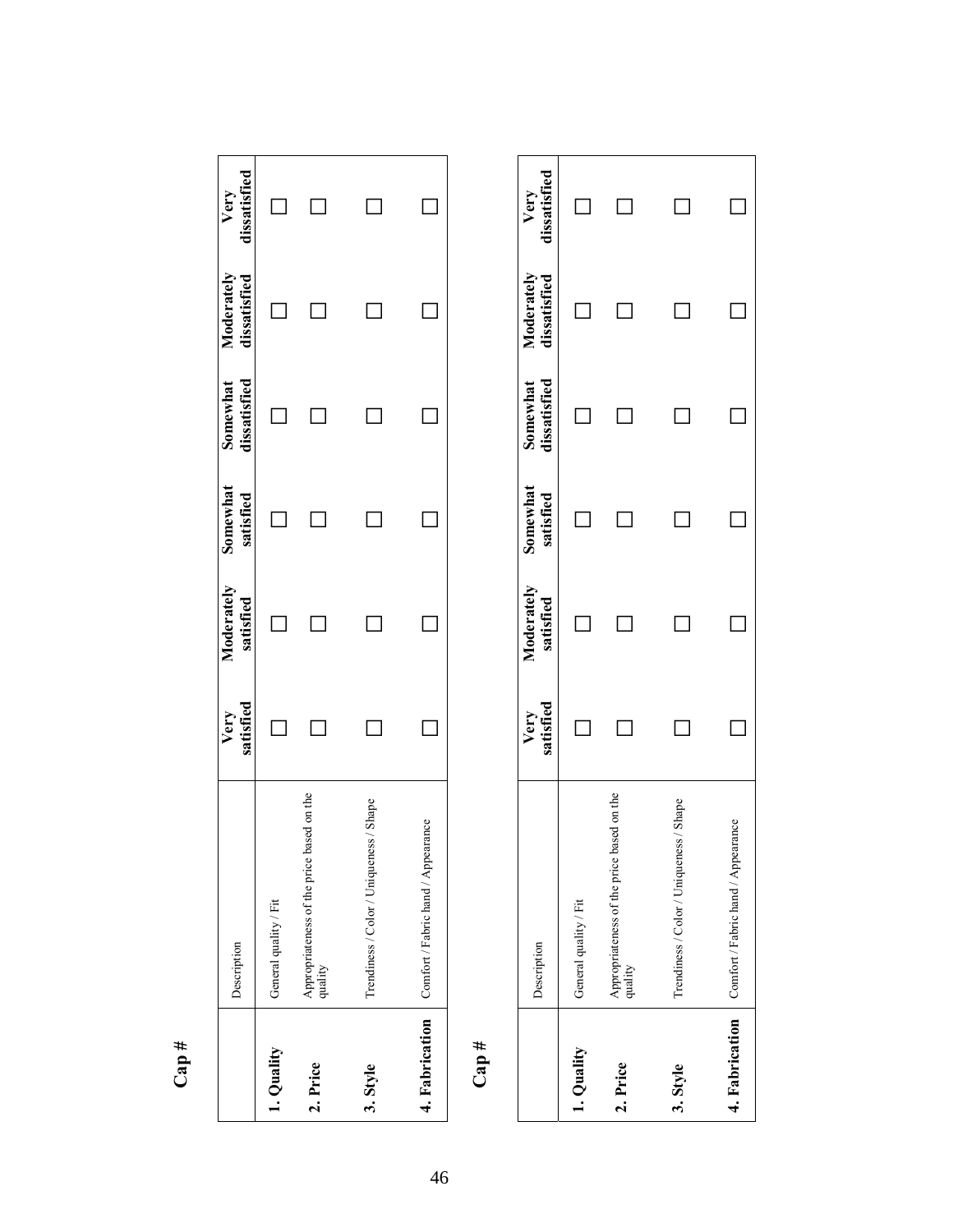| ᅭ |   |
|---|---|
|   | с |
|   |   |
|   |   |

|                | Description                                          |        | Very Moderately Somewhat Somewhat Moderately<br>satisfied satisfied satisfied dissatisfied dissatisfied<br>satisfied | satisfied | Somewhat Moderately Very<br>dissatisfied dissatisfied dissatisfied |  |
|----------------|------------------------------------------------------|--------|----------------------------------------------------------------------------------------------------------------------|-----------|--------------------------------------------------------------------|--|
| 1. Quality     | General quality / Fit                                | $\Box$ |                                                                                                                      |           |                                                                    |  |
| 2. Price       | Appropriateness of the price based on the<br>quality |        |                                                                                                                      |           |                                                                    |  |
| 3. Style       | Shape<br>Trendiness / Color / Uniqueness.            |        | Ξ                                                                                                                    |           |                                                                    |  |
| 4. Fabrication | Comfort / Fabric hand / Appearance                   |        |                                                                                                                      |           |                                                                    |  |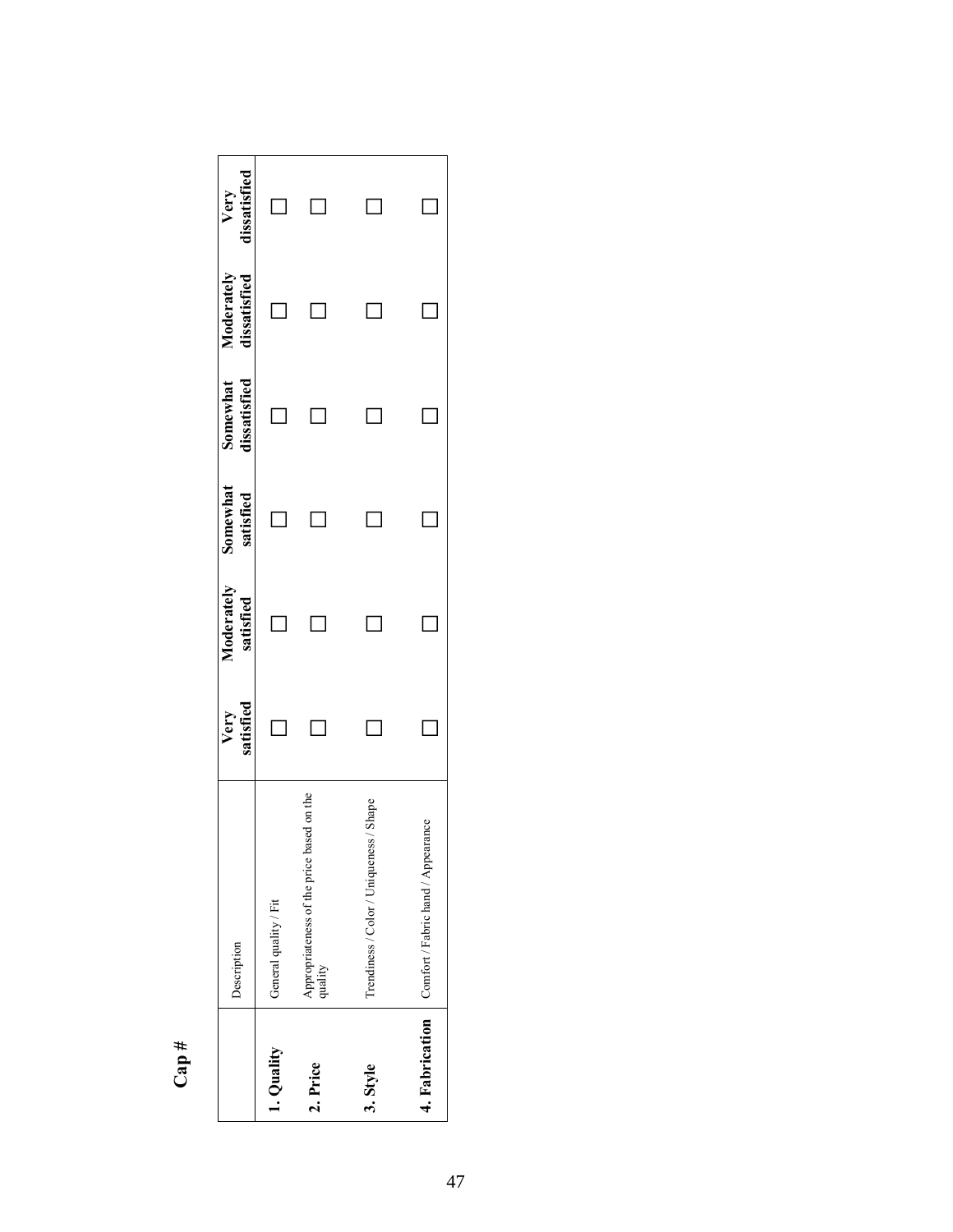# **Appendix 5: Caps evaluated by each participant**

| Participant             | Cap1                    | Cap2                    | Cap3                    | Cap4                    | Cap5                    | Cap6                    | Cap7                      | Cap <sub>8</sub>        | Cap9                      | Cap10                   |
|-------------------------|-------------------------|-------------------------|-------------------------|-------------------------|-------------------------|-------------------------|---------------------------|-------------------------|---------------------------|-------------------------|
| L                       |                         | $\overline{\rm v}$      | $\overline{\rm V}$      |                         |                         | $\overline{\rm V}$      | $\overline{\rm V}$        |                         |                           | $\overline{\rm V}$      |
| $\overline{2}$          | $\overline{\mathsf{V}}$ |                         |                         |                         | $\overline{\mathsf{V}}$ |                         | $\overline{\rm V}$        | $\overline{\mathsf{V}}$ |                           | $\overline{\rm V}$      |
| $\overline{\mathbf{3}}$ |                         | $\overline{\mathsf{V}}$ | $\overline{\mathsf{V}}$ | $\overline{\mathsf{V}}$ |                         | $\overline{\mathsf{V}}$ |                           |                         | $\overline{\rm V}$        |                         |
| $\overline{4}$          |                         | $\overline{\rm V}$      |                         |                         | $\overline{\mathsf{V}}$ | $\overline{\rm V}$      | $\overline{\mathrm{V}}$   | $\overline{\mathsf{V}}$ |                           |                         |
| $\overline{5}$          |                         | $\overline{\rm V}$      | $\overline{\mathsf{V}}$ |                         | $\overline{\rm V}$      |                         |                           | $\overline{\text{V}}$   | $\overline{\rm V}$        |                         |
| $\overline{6}$          | $\overline{\mathsf{V}}$ |                         | $\overline{\rm V}$      | $\overline{\mathsf{V}}$ |                         |                         |                           |                         | $\overline{\rm V}$        | $\overline{\rm V}$      |
| $\overline{7}$          |                         | $\overline{\mathsf{V}}$ | $\overline{\rm V}$      |                         | $\overline{\mathsf{V}}$ |                         |                           | $\overline{\mathrm{V}}$ |                           | $\overline{\rm V}$      |
| $\overline{8}$          | $\overline{\mathsf{V}}$ |                         |                         | $\overline{\mathsf{V}}$ |                         | $\overline{\mathsf{V}}$ | $\overline{\mathsf{V}}$   |                         | $\overline{\rm V}$        |                         |
| $\overline{9}$          | $\overline{\mathsf{V}}$ | $\overline{\mathsf{V}}$ | $\overline{\mathsf{V}}$ |                         |                         |                         |                           |                         | $\overline{\rm V}$        | $\overline{\mathsf{V}}$ |
| 10                      |                         |                         |                         | $\overline{\mathsf{V}}$ | $\overline{\mathsf{V}}$ | $\overline{\mathsf{V}}$ | $\overline{\mathrm{V}}$   | $\overline{\mathsf{V}}$ |                           |                         |
| $\overline{11}$         |                         |                         | $\overline{\mathsf{V}}$ |                         |                         | $\overline{\rm V}$      | $\overline{\text{V}}$     | $\overline{\text{V}}$   | $\overline{\rm V}$        |                         |
| 12                      | $\overline{\mathsf{V}}$ |                         |                         | $\overline{\mathsf{V}}$ |                         | $\overline{\rm V}$      |                           | $\overline{\rm V}$      | $\overline{\rm V}$        |                         |
| 13                      | $\overline{\rm v}$      | $\overline{\mathsf{V}}$ |                         | $\overline{\text{V}}$   | $\overline{\rm V}$      |                         |                           |                         |                           | $\overline{\mathsf{V}}$ |
| $\overline{14}$         |                         |                         | $\overline{\mathsf{V}}$ |                         | $\overline{\rm V}$      | $\overline{\mathsf{V}}$ | $\overline{\mathrm{V}}$   | $\overline{\mathsf{V}}$ |                           |                         |
| $\overline{15}$         |                         |                         |                         | $\overline{\mathsf{V}}$ |                         | $\overline{\rm V}$      | $\overline{\rm V}$        |                         | $\overline{\rm V}$        | $\overline{V}$          |
| 16                      |                         | $\overline{\mathsf{V}}$ | $\overline{\mathsf{V}}$ |                         |                         | $\overline{\rm V}$      | $\overline{\rm v}$        | $\overline{\mathrm{V}}$ |                           |                         |
| 17                      |                         |                         |                         | $\overline{\mathsf{V}}$ | $\overline{\mathrm{V}}$ |                         | $\overline{\text{V}}$     |                         | $\overline{\rm V}$        | $\overline{\rm V}$      |
| 18                      | $\overline{\mathsf{V}}$ |                         |                         | $\overline{\rm v}$      | $\overline{\rm V}$      |                         |                           |                         | $\overline{\rm V}$        | $\overline{\rm V}$      |
| 19                      |                         | $\overline{\mathsf{V}}$ | $\overline{\mathrm{V}}$ |                         |                         | $\overline{\rm V}$      | $\overline{\mathsf{V}}$   | $\overline{\mathsf{V}}$ |                           |                         |
| 20                      |                         |                         | $\overline{\rm V}$      | $\overline{\mathsf{V}}$ |                         | $\overline{\rm V}$      | $\overline{\text{V}}$     |                         | $\overline{\rm V}$        |                         |
| $\overline{21}$         | $\overline{\mathsf{V}}$ | $\overline{\mathsf{V}}$ |                         |                         | $\overline{\mathsf{V}}$ |                         |                           | $\overline{\mathrm{V}}$ |                           | $\overline{\mathsf{V}}$ |
| $\overline{22}$         | $\overline{\rm V}$      | $\overline{\rm V}$      | $\overline{\mathsf{V}}$ | $\overline{\mathsf{V}}$ |                         |                         | $\overline{\mathrm{V}}$   |                         |                           |                         |
| 23                      |                         |                         |                         |                         | $\overline{\mathrm{V}}$ | $\overline{\mathrm{V}}$ |                           | $\overline{\mathrm{V}}$ | $\overline{\rm V}$        | $\overline{V}$          |
| $\overline{24}$         |                         |                         |                         |                         | $\overline{\rm V}$      | $\overline{\rm V}$      |                           | $\overline{\rm V}$      | $\overline{\rm V}$        | $\overline{\rm V}$      |
| 25                      | $\overline{\mathsf{V}}$ | $\overline{\mathsf{V}}$ | $\overline{\mathsf{V}}$ | $\overline{\mathsf{V}}$ |                         |                         | $\overline{\mathrm{V}}$   |                         |                           |                         |
| 26                      |                         |                         | $\overline{\rm V}$      | $\overline{\text{V}}$   | $\overline{\rm V}$      | $\overline{V}$          |                           |                         |                           | $\overline{\mathsf{V}}$ |
| $\overline{27}$         | $\overline{\mathsf{V}}$ |                         |                         | $\overline{\rm V}$      | $\overline{\rm V}$      |                         |                           | $\overline{\mathrm{V}}$ | $\overline{\rm V}$        |                         |
| 28                      |                         | $\overline{\mathsf{V}}$ |                         |                         |                         |                         | $\overline{\mathrm{V}}$   | $\overline{\text{V}}$   | $\overline{\rm V}$        | $\overline{\mathsf{V}}$ |
| 29                      |                         |                         |                         | $\overline{\mathsf{V}}$ | $\overline{\rm V}$      | $\overline{\mathrm{V}}$ | $\overline{\text{V}}$     | $\overline{\rm V}$      |                           |                         |
| $\overline{30}$         |                         | $\overline{\mathsf{V}}$ | $\overline{\mathrm{V}}$ | $\overline{\text{V}}$   | $\overline{\rm V}$      | $\overline{\text{V}}$   |                           |                         |                           |                         |
| 31                      | $\overline{\mathrm{V}}$ | $\overline{\rm V}$      | $\overline{\rm V}$      |                         |                         |                         |                           |                         | $\overline{\rm V}$        | $\overline{\mathbf{V}}$ |
| 32                      |                         |                         |                         |                         | $\overline{\mathrm{V}}$ | $\overline{V}$          | $\overline{\mathsf{V}}$   | $\overline{\mathrm{V}}$ |                           | $\overline{\rm V}$      |
| 33                      |                         | $\overline{\mathsf{V}}$ |                         | $\overline{\mathsf{V}}$ | $\overline{\text{V}}$   |                         |                           |                         | $\overline{\rm V}$        | $\overline{\mathrm{V}}$ |
| 34                      | $\overline{\mathsf{V}}$ |                         | $\overline{\mathrm{V}}$ |                         |                         | $\overline{\mathrm{V}}$ | $\overline{\mathsf{V}}$   | $\overline{\mathrm{V}}$ |                           |                         |
| 35                      | $\overline{\rm V}$      | $\overline{\mathsf{V}}$ | $\overline{\rm V}$      | $\overline{\mathsf{V}}$ |                         | $\overline{\text{V}}$   |                           |                         |                           |                         |
| $\overline{36}$         | $\overline{\text{V}}$   |                         |                         | $\overline{\mathsf{V}}$ | $\overline{\mathsf{V}}$ |                         | $\overline{\mathsf{V}}$   | $\overline{\mathsf{V}}$ |                           |                         |
| $\overline{37}$         |                         | $\overline{\mathbf{V}}$ | $\overline{\text{V}}$   | $\overline{\mathbf{V}}$ |                         |                         | $\overline{\mathbf{V}}$   |                         |                           | $\overline{\mathbf{V}}$ |
| 38                      | V                       |                         |                         |                         | $\overline{\rm V}$      | V                       |                           | V                       | $\mathbf V$               |                         |
| 39                      |                         |                         | $\overline{\mathbf{V}}$ | $\overline{\mathbf{V}}$ |                         | $\overline{\rm V}$      |                           | $\overline{\rm V}$      | $\overline{\rm V}$        |                         |
| $\overline{40}$         | $\overline{\rm V}$      | $\overline{\rm V}$      |                         |                         | $\overline{\mathbf{V}}$ |                         | $\overline{\mathbf{V}}$   |                         |                           | V                       |
| 41                      |                         | $\overline{\rm V}$      |                         | $\overline{\rm V}$      |                         | $\overline{V}$          |                           | $\overline{\mathbf{V}}$ |                           | $\overline{\rm V}$      |
| 42                      | $\overline{\rm v}$      |                         | $\mathbf V$             |                         | $\overline{\mathrm{V}}$ |                         | $\boldsymbol{\mathrm{V}}$ |                         | $\mathbf V$               |                         |
| $\overline{43}$         |                         |                         | $\overline{\rm v}$      | $\overline{\rm V}$      |                         |                         | $\overline{\rm V}$        | $\mathbf V$             | $\overline{\rm V}$        |                         |
| 44                      |                         |                         | $\overline{\rm V}$      | $\overline{\mathrm{V}}$ | $\overline{\rm v}$      | $\overline{\mathbf{V}}$ | $\overline{\mathsf{V}}$   |                         |                           |                         |
| 45                      |                         | $\overline{\rm V}$      | $\overline{\rm V}$      | $\overline{\mathrm{V}}$ |                         |                         | $\overline{\rm V}$        |                         | $\ensuremath{\mathsf{V}}$ |                         |
|                         |                         |                         |                         |                         |                         |                         |                           |                         |                           |                         |

• Evaluated caps are marked with a "V".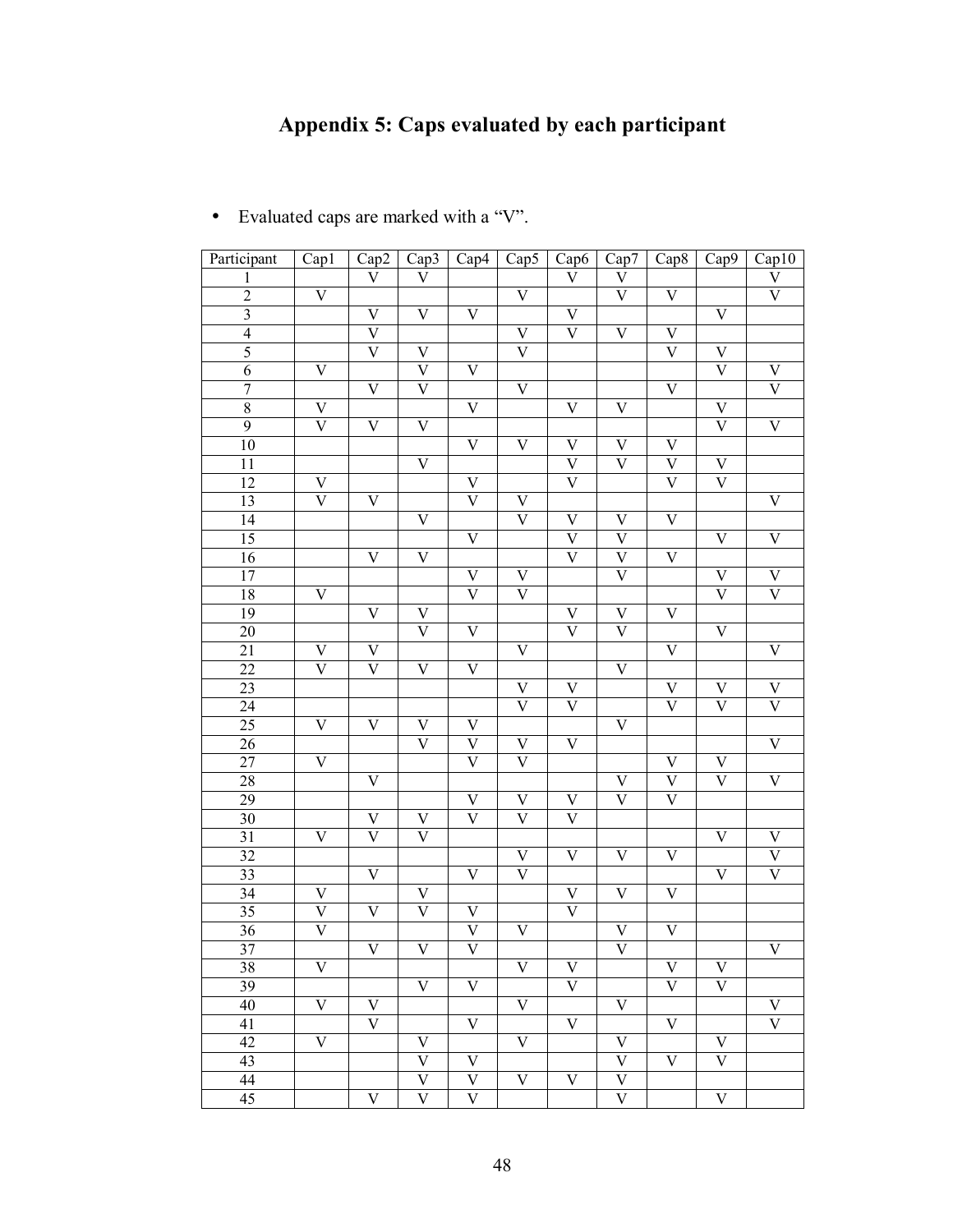| 46              |                         |                         |                           |                                   | V                         |                           | $\overline{\rm V}$        | V                         | $\boldsymbol{\mathrm{V}}$ | V                       |
|-----------------|-------------------------|-------------------------|---------------------------|-----------------------------------|---------------------------|---------------------------|---------------------------|---------------------------|---------------------------|-------------------------|
| 47              | $\overline{\rm V}$      | $\overline{\rm v}$      | $\overline{\mathrm{V}}$   |                                   | $\overline{\mathsf{V}}$   |                           |                           |                           |                           | $\overline{\rm v}$      |
| 48              |                         |                         |                           |                                   | $\overline{\text{V}}$     |                           | V                         | V                         | V                         | $\overline{\mathrm{V}}$ |
| 49              | $\overline{\mathrm{V}}$ |                         |                           | $\mathbf V$                       |                           | $\mathbf V$               | $\overline{\rm V}$        |                           |                           | $\overline{\rm V}$      |
| 50              | $\overline{\rm V}$      |                         |                           | $\overline{\mathsf{V}}$           | $\overline{\rm V}$        | $\overline{\mathsf{V}}$   |                           |                           | $\overline{\mathrm{V}}$   |                         |
| 51              |                         |                         |                           | $\overline{\text{V}}$             |                           |                           | $\overline{\rm V}$        | $\overline{\rm v}$        | $\overline{\rm V}$        | $\overline{\mathrm{V}}$ |
| 52              | $\overline{\rm V}$      | $\overline{\rm v}$      | $\overline{\mathrm{V}}$   |                                   | V                         | $\overline{\mathsf{V}}$   |                           |                           |                           |                         |
| 53              |                         |                         |                           | $\overline{\mathrm{V}}$           | $\overline{\rm v}$        | $\overline{\mathsf{V}}$   |                           |                           | $\overline{\rm V}$        | $\overline{\mathrm{V}}$ |
| 54              | $\overline{\rm V}$      | $\overline{\rm v}$      | $\overline{\mathrm{V}}$   |                                   |                           |                           | $\overline{\mathrm{V}}$   | $\overline{\mathrm{V}}$   |                           |                         |
| 55              |                         |                         |                           |                                   |                           | $\overline{\mathsf{V}}$   | $\overline{\mathsf{V}}$   | $\overline{\mathrm{V}}$   | V                         | $\overline{\mathrm{V}}$ |
| 56              | $\overline{\rm V}$      | V                       |                           |                                   | V                         |                           | $\overline{\text{V}}$     | $\overline{\rm v}$        |                           |                         |
| 57              |                         | $\overline{\rm v}$      |                           |                                   | $\overline{\mathrm{V}}$   |                           | $\overline{\mathsf{V}}$   |                           |                           |                         |
|                 |                         |                         |                           |                                   |                           | $\mathbf V$               |                           |                           | $\overline{\mathrm{V}}$   |                         |
| 58              |                         |                         |                           | $\overline{\mathrm{V}}$           | $\overline{\mathrm{V}}$   | $\overline{\rm V}$        | $\overline{\mathsf{V}}$   |                           |                           | V                       |
| 59              | V                       | $\overline{\mathrm{V}}$ |                           |                                   | $\overline{\rm V}$        |                           | $\overline{\mathsf{V}}$   |                           |                           | $\overline{\rm v}$      |
| 60              | $\overline{\rm V}$      |                         | $\overline{\mathsf{V}}$   | $\overline{\mathsf{V}}$           |                           |                           | $\overline{\rm v}$        | $\overline{\mathrm{V}}$   |                           |                         |
| 61              | $\overline{\rm V}$      | $\overline{\rm V}$      |                           | $\overline{\mathsf{V}}$           |                           |                           |                           |                           | V                         | $\overline{\mathrm{V}}$ |
| 62              |                         |                         | $\mathbf V$               | $\overline{\mathsf{V}}$           | $\overline{\mathrm{V}}$   |                           |                           | V                         | $\overline{\rm V}$        |                         |
| 63              |                         | $\overline{\rm v}$      | $\overline{\mathsf{V}}$   | $\overline{\rm V}$                |                           | $\mathbf V$               | $\overline{\mathsf{V}}$   |                           |                           |                         |
| 64              |                         | $\overline{\text{V}}$   | $\overline{\mathsf{V}}$   |                                   |                           |                           | $\overline{\rm v}$        | $\overline{\rm v}$        | $\overline{\mathrm{V}}$   |                         |
| 65              | V                       | $\overline{\rm v}$      | $\overline{\mathsf{V}}$   | $\overline{\mathsf{V}}$           | V                         |                           |                           |                           |                           |                         |
| 66              | $\overline{\rm V}$      |                         |                           | $\overline{\mathsf{V}}$           | $\overline{\text{V}}$     | $\mathbf V$               |                           |                           |                           | V                       |
| 67              |                         |                         | $\overline{\mathrm{V}}$   | $\overline{\mathsf{V}}$           |                           | $\overline{\mathsf{V}}$   |                           |                           | V                         | $\overline{\rm v}$      |
| 68              | $\overline{\rm V}$      | $\overline{\rm v}$      |                           | $\overline{\rm V}$                |                           | $\overline{\mathrm{V}}$   |                           |                           | $\overline{\rm V}$        |                         |
| 69              |                         |                         | $\mathbf V$               |                                   | $\overline{\mathrm{V}}$   |                           | $\overline{\rm V}$        | V                         |                           | $\overline{\mathrm{V}}$ |
| 70              | $\overline{\mathrm{V}}$ | $\overline{\rm V}$      | $\overline{\mathsf{V}}$   |                                   |                           |                           |                           | $\overline{\text{V}}$     | $\overline{\mathrm{V}}$   |                         |
| $\overline{71}$ | $\overline{\rm V}$      |                         | $\overline{\mathsf{V}}$   | $\overline{\mathsf{V}}$           |                           |                           |                           | $\overline{\text{V}}$     |                           | $\overline{\mathrm{V}}$ |
| 72              |                         |                         | $\overline{\mathsf{V}}$   | $\overline{\mathsf{V}}$           |                           | $\overline{\mathsf{V}}$   |                           | $\overline{\text{V}}$     | $\overline{\mathrm{V}}$   |                         |
| 73              |                         | V                       |                           | $\overline{\rm v}$                | V                         |                           |                           | $\overline{\rm v}$        |                           | $\overline{\mathsf{V}}$ |
| 74              |                         | $\overline{\rm V}$      |                           |                                   | $\overline{\rm v}$        | $\overline{\mathsf{V}}$   |                           |                           | V                         | $\overline{\rm v}$      |
| 75              | V                       |                         | $\overline{\mathsf{V}}$   |                                   |                           | $\overline{\mathsf{V}}$   | $\overline{\mathrm{V}}$   |                           | $\overline{\mathsf{V}}$   |                         |
| 76              | $\overline{\rm V}$      |                         |                           |                                   | $\overline{\rm V}$        | $\overline{\mathrm{V}}$   |                           | V                         | $\overline{\text{V}}$     |                         |
| 77              |                         | V                       | $\overline{\mathrm{V}}$   | $\overline{\mathsf{V}}$           |                           |                           | $\overline{\mathsf{V}}$   |                           |                           | V                       |
| 78              | $\overline{\mathrm{V}}$ | $\overline{\rm V}$      |                           |                                   |                           | $\overline{\mathrm{V}}$   | $\overline{\rm v}$        |                           |                           | $\overline{\mathrm{V}}$ |
| 79              | $\overline{\rm V}$      |                         |                           |                                   | V                         |                           |                           | V                         | V                         | $\overline{\rm v}$      |
| 80              | $\overline{\rm V}$      | $\overline{\mathrm{V}}$ |                           |                                   | $\overline{\rm v}$        | $\overline{\mathsf{V}}$   |                           |                           | $\overline{\rm V}$        |                         |
| 81              |                         |                         | V                         | $\overline{\mathsf{V}}$           |                           |                           | V                         | V                         |                           | V                       |
| 82              |                         | $\overline{\rm v}$      | $\overline{\mathsf{V}}$   |                                   |                           |                           | $\overline{\rm v}$        | $\overline{\text{V}}$     |                           | $\overline{\mathsf{V}}$ |
| 83              | V                       | V                       |                           |                                   |                           |                           |                           | V                         | V                         | V                       |
| 84              | $\overline{\rm V}$      | $\overline{\rm V}$      |                           |                                   | $\overline{\mathbf{V}}$   |                           | $\overline{\rm V}$        | $\overline{\rm v}$        |                           |                         |
| 85              |                         |                         | $\ensuremath{\mathbf{V}}$ | $\overline{\mathsf{V}}$           |                           | $\ensuremath{\mathsf{V}}$ |                           |                           | V                         | V                       |
| 86              | $\overline{\rm V}$      |                         |                           |                                   |                           | $\overline{\mathsf{V}}$   |                           | $\boldsymbol{\mathrm{V}}$ | $\overline{\rm V}$        | $\overline{\rm V}$      |
| 87              |                         | V                       | $\ensuremath{\mathsf{V}}$ | $\ensuremath{\mathbf{V}}$         | V                         |                           | V                         |                           |                           |                         |
| 88              | $\overline{\rm V}$      | $\overline{\rm V}$      |                           |                                   | $\overline{\mathrm{V}}$   |                           | $\overline{\rm V}$        |                           |                           | V                       |
| 89              |                         |                         | $\mathbf V$               | $\mathbf V$                       |                           | $\ensuremath{\mathsf{V}}$ |                           | V                         | V                         |                         |
| $\overline{90}$ |                         |                         | $\overline{\mathsf{V}}$   | $\overline{\mathsf{V}}$           | V                         |                           |                           |                           | $\overline{\rm V}$        | V                       |
| 91              | V                       |                         |                           |                                   | $\overline{\rm V}$        | $\ensuremath{\mathsf{V}}$ |                           | V                         |                           | $\overline{\rm V}$      |
| 92              | $\overline{\mathrm{V}}$ | V                       |                           |                                   |                           | $\overline{\mathsf{V}}$   | V                         | $\overline{\rm V}$        |                           |                         |
| 93              | $\overline{\mathsf{V}}$ | $\overline{\mathrm{V}}$ | $\ensuremath{\mathbf{V}}$ | $\ensuremath{\mathbf{V}}$         |                           | $\overline{\mathsf{V}}$   |                           |                           |                           |                         |
| 94              | $\overline{\rm V}$      | $\overline{\mathrm{V}}$ |                           |                                   | $\ensuremath{\mathsf{V}}$ | $\overline{V}$            |                           |                           |                           | $\overline{\rm V}$      |
|                 | $\overline{\mathrm{V}}$ | $\overline{\rm V}$      |                           |                                   |                           |                           |                           |                           |                           |                         |
| 95<br>96        |                         | $\overline{\rm V}$      | $\ensuremath{\mathsf{V}}$ | $\mathbf V$<br>$\overline{\rm V}$ |                           |                           |                           |                           | V<br>$\overline{\rm V}$   |                         |
|                 |                         |                         |                           |                                   | $\ensuremath{\mathsf{V}}$ |                           | $\ensuremath{\mathsf{V}}$ |                           |                           |                         |
| 97              | V                       |                         | $\ensuremath{\mathbf{V}}$ |                                   |                           | $\ensuremath{\mathsf{V}}$ |                           | V                         |                           | V                       |
| 98              | $\overline{\rm V}$      |                         |                           |                                   |                           |                           | $\overline{\rm v}$        | $\overline{\rm v}$        | $\overline{\mathrm{V}}$   | $\overline{\rm v}$      |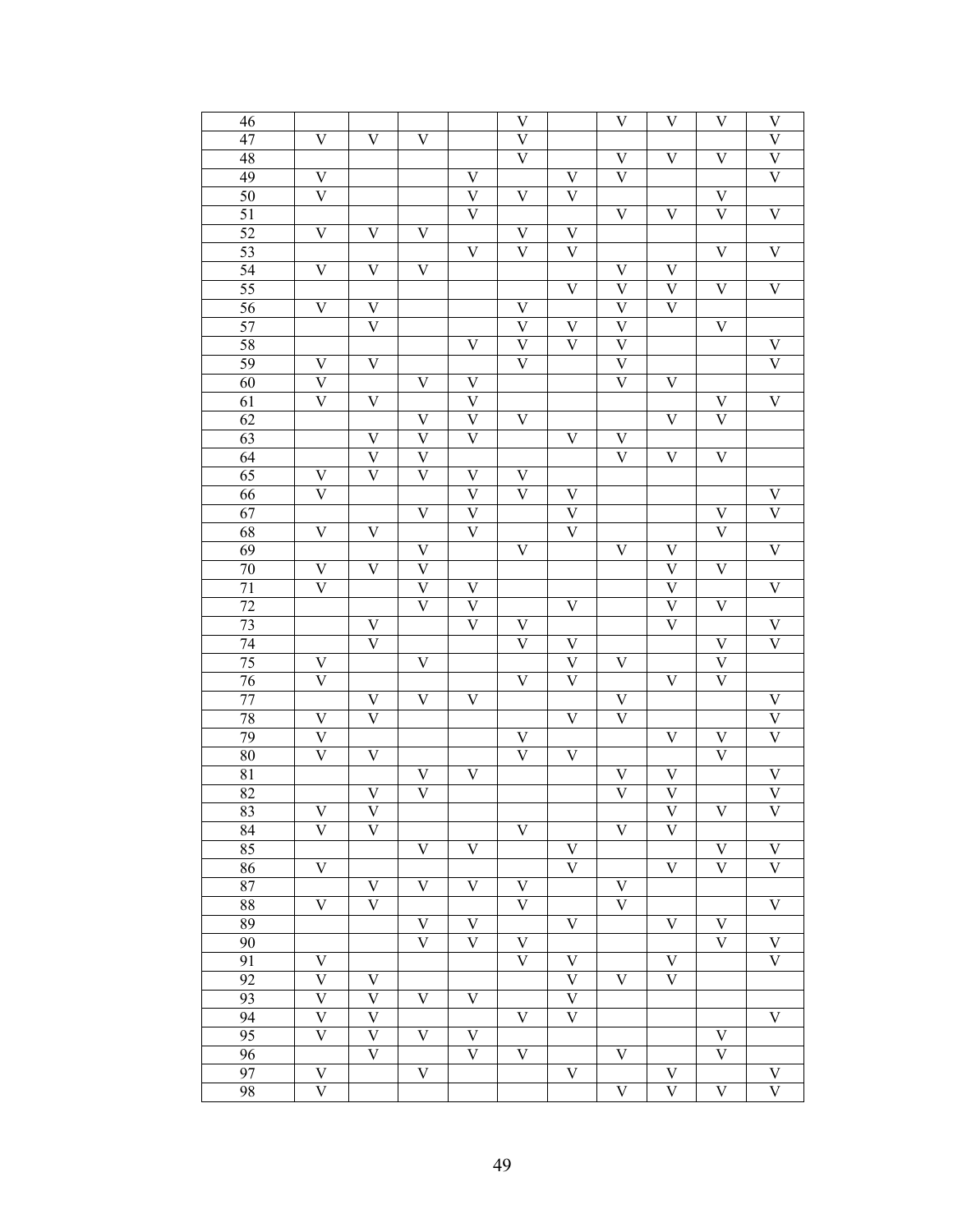| Q۵              |      | $ -$          | T             |      |      | $ -$ |              |              | $ -$ |  |
|-----------------|------|---------------|---------------|------|------|------|--------------|--------------|------|--|
| 100             | $ -$ |               | $\sim$ $\sim$ | $ -$ | $ -$ |      | $ -$         |              |      |  |
| 101             | $ -$ | $ -$          | T             |      | $ -$ |      |              | $ -$         |      |  |
| 102<br>$v \sim$ | $ -$ | $\sim$ $\sim$ |               |      |      |      | $\mathbf{r}$ | $\mathbf{r}$ | $ -$ |  |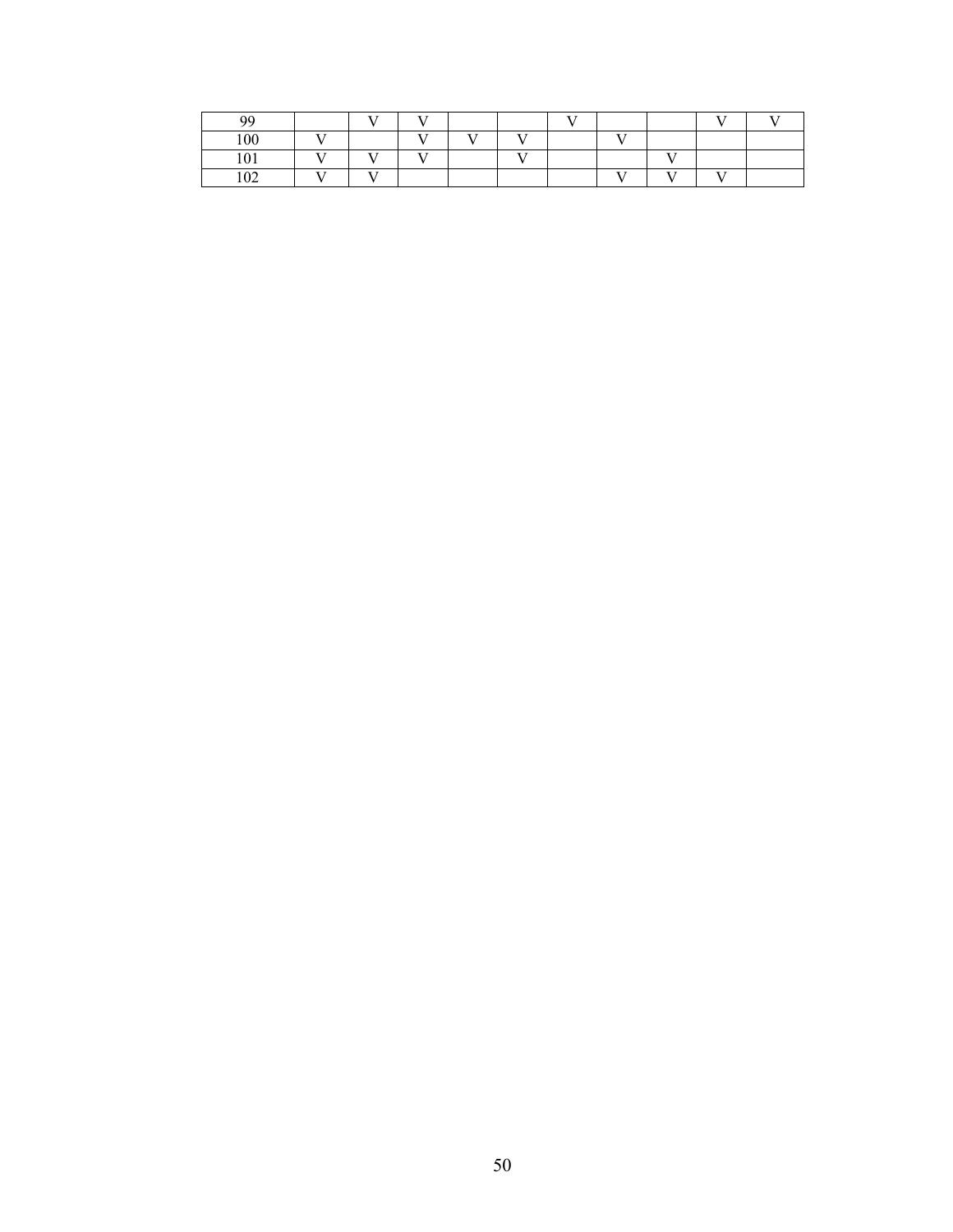# **Appendix 6: Photographs of the subject caps**



Cap 1 (Distressed patch cap)

Retail Price: \$16.99 Color: Black Fabric: 100% Cotton

Cap 2 (Raised paw cap)



Retail price: \$16.95 Color: Yellow Fabric: 100% Cotton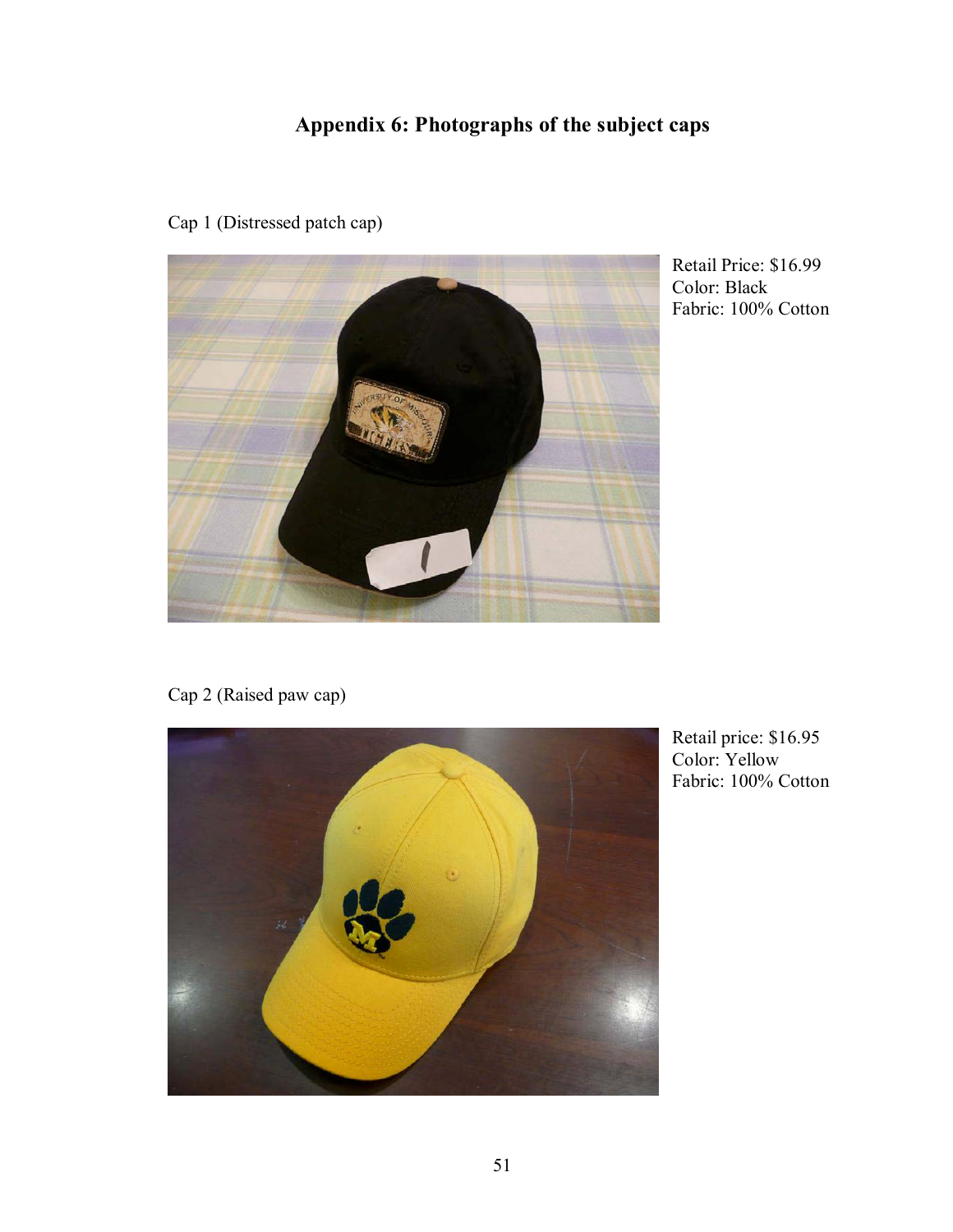Cap 3 (Navy tiger cap)



Retail price: \$16.99 Color: Navy and Stone Fabric: 100% Cotton

Cap 4 (Reduced bar mizzou cap)



Retail price: \$16.99 Color: Tan Fabric: 100% Cotton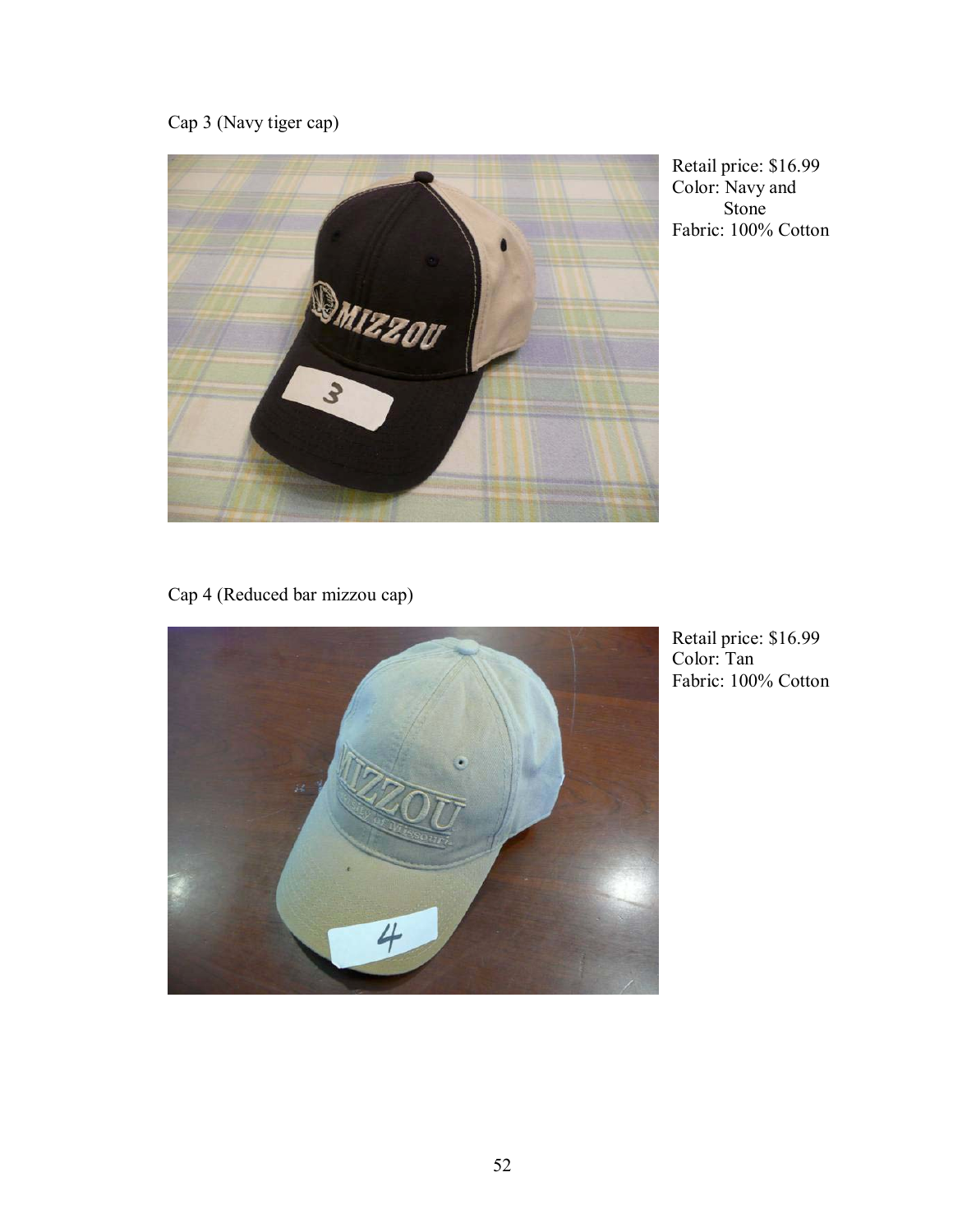Cap 5 (Corduroy trucker cap)



Retail price: \$14.99 Color: Brown Fabric: 65% Cotton 35% Nylon

Cap 6 (Wool appliqué M cap)



Retail price: \$16.99 Color: White Fabric: 100% Cotton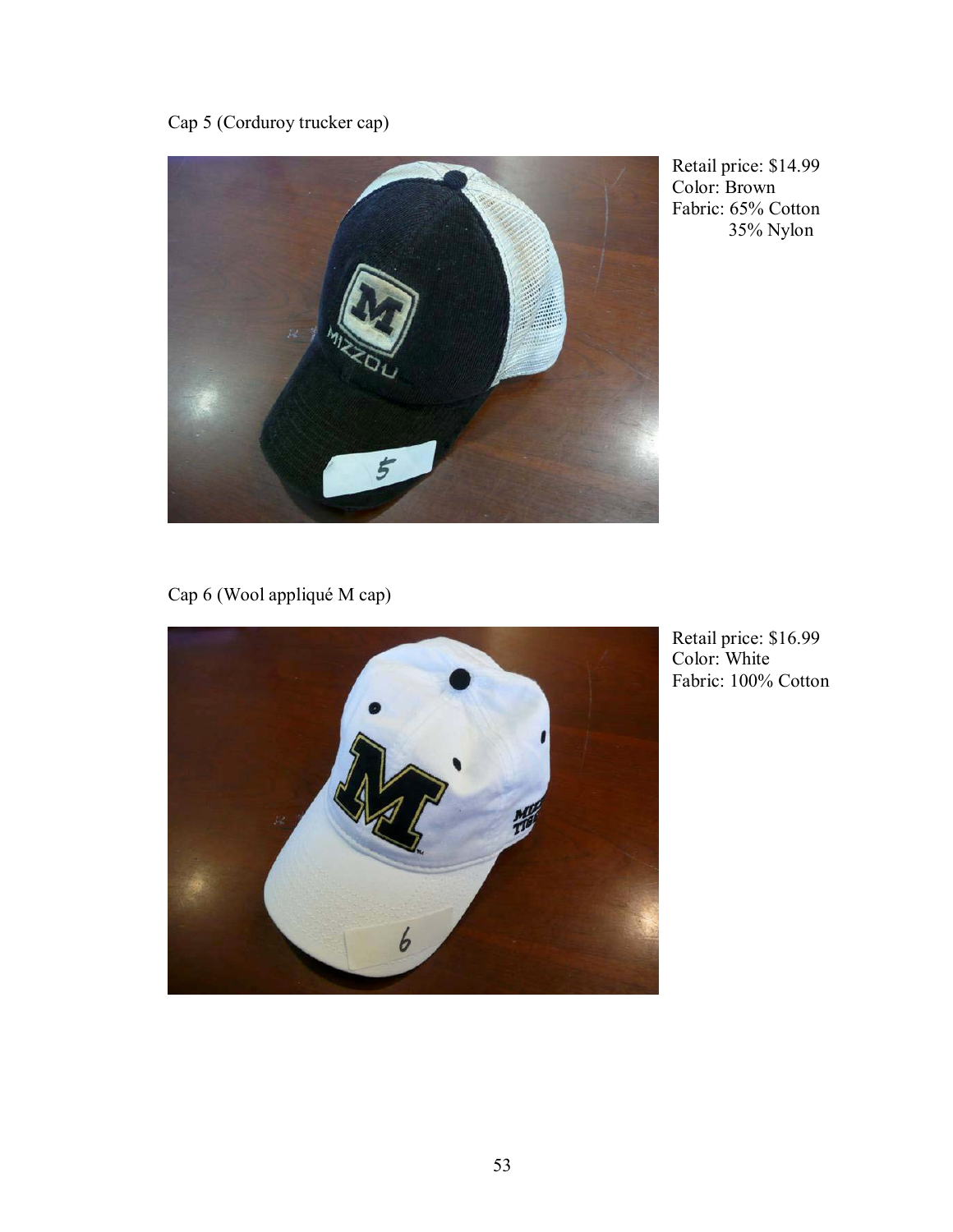Cap 7 (Reduced bar mizzou cap)



Retail price: \$16.95 Color: Red Fabric: 100% Cotton

Cap 8 (Raised tiger cap)



Retail price: \$16.99 Color: Black and Yellow Fabric: 100% Cotton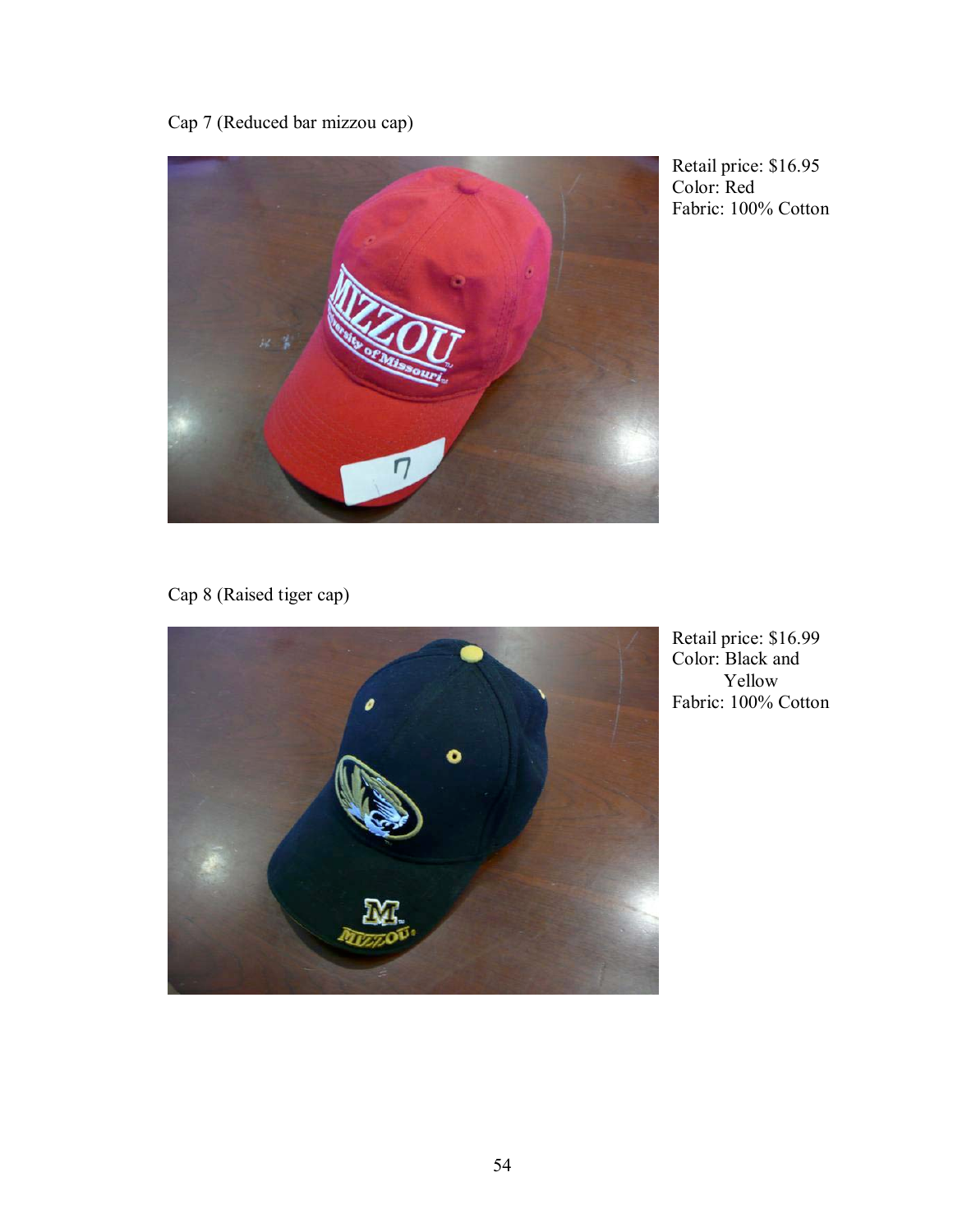Cap 9 (Reduced bar camo cap)



Retail price: \$15.95 Color: Camouflaged Fabric: 100% Cotton

Cap 10 (M tiger gametek cap)



Retail price: \$18.99 Color: White and Gray Fabric: 100% Polyester (A-Flex)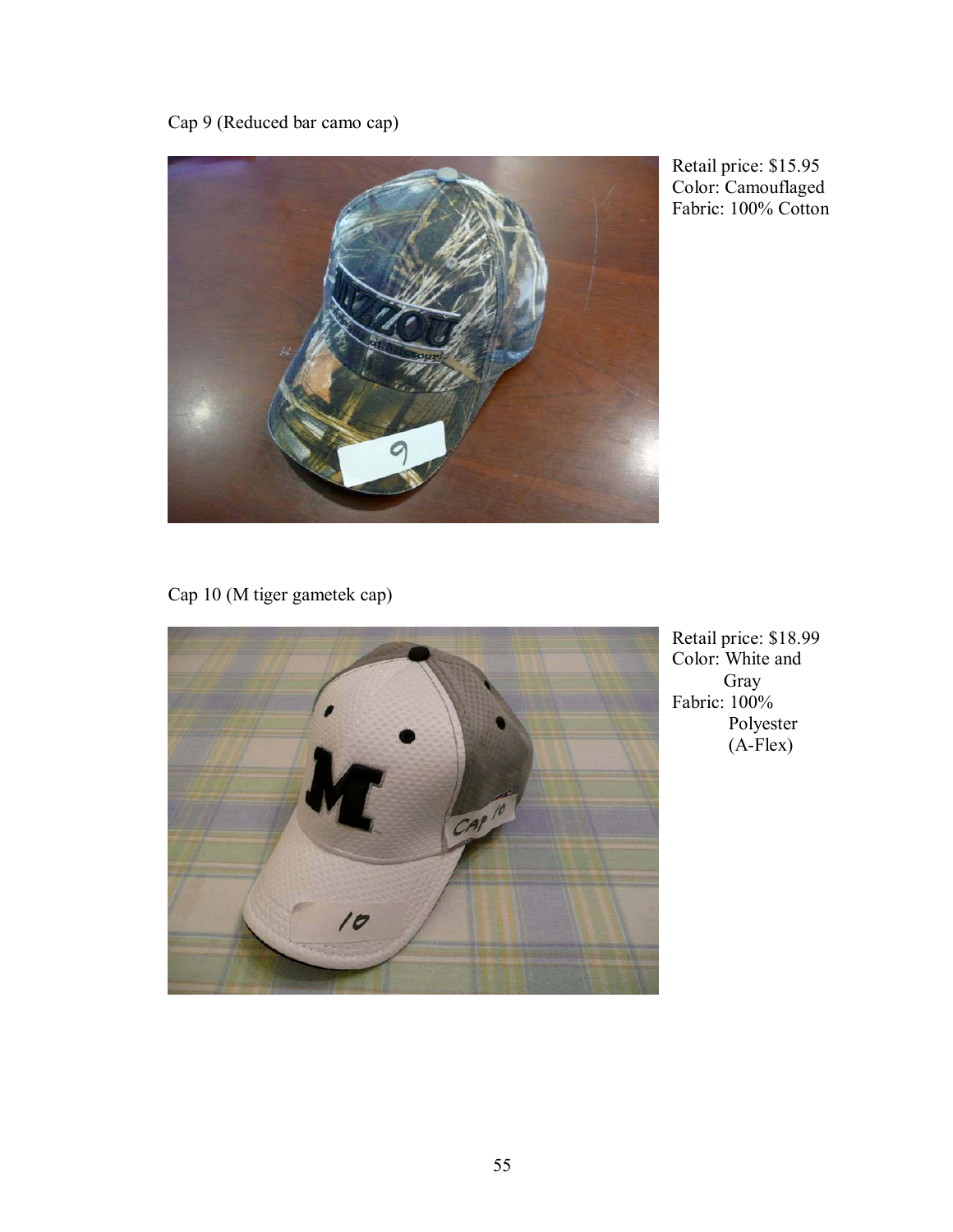## **Reference List**

Angelus, T.L. (1969). Why do most new products fail. *Advertising Age*, Mar, 85-86.

- Berkowitz, M. (1987). Product shape as a design innovation strategy. *Journal of Product Innovation Management*, *4*, 274-283.
- Brown, S. P. and Stayman, D. M. (1992). Antecedents and Consequences of Attitude toward the Ad: A Meta-analysis. *Journal of Consumer Research*, 19, 34–51.
- Clancy, K.J. and Krieg, P.C. (2003). Surviving innovation. *Marketing Management*, *12*(2), 14-20.
- Cooper, R.G. (1975). "Why new industrial products fail." *Industrial Marketing Management*, *4*(6), 315-326.
- Cooper, R.G. (1979). The dimensions of new product success and failure. *Journal of Marketing*, *43*(2), 93-103.
- Cooper, R.G. (1980). Project NewProd: Factors in new product success. *European Journal of Marketing*, *14*(5/6), 277-292.
- Cooper, R.G. (1981). The myth of the better mousetrap: What makes a new product a success. *Business Quarterly*, *48*, 69-81.
- Cooper, R.G. (1984). How new product strategies impact on performance. *Journal of Product Innovation Management*, *1*, 5-18.
- Cooper, R.G. and Kleinschmidt, E.J. (1987). New products: What separates winners from losers. *Journal of Product Innovation Management*, *4*, 169-184.
- Dean, J. (1969). Pricing pioneering products. *Journal of Industrial Economics,* July, 165- 179.
- Di Benedetto, C.A. (1999). Identifying the key success factors in new product launch. *Journal of Product Innovation Management*, *16*, 530-544.
- Gaskill, L.R. (1992). Toward a model of retail product development: A case study analysis. *Clothing and Textiles Research Journal*, *10*(4), 17-24.
- Greenberg, J. (1987). The College Sophomore as Guinea Pig: Setting the Record Straight. *Academy of Management Review, 12*, 157-159.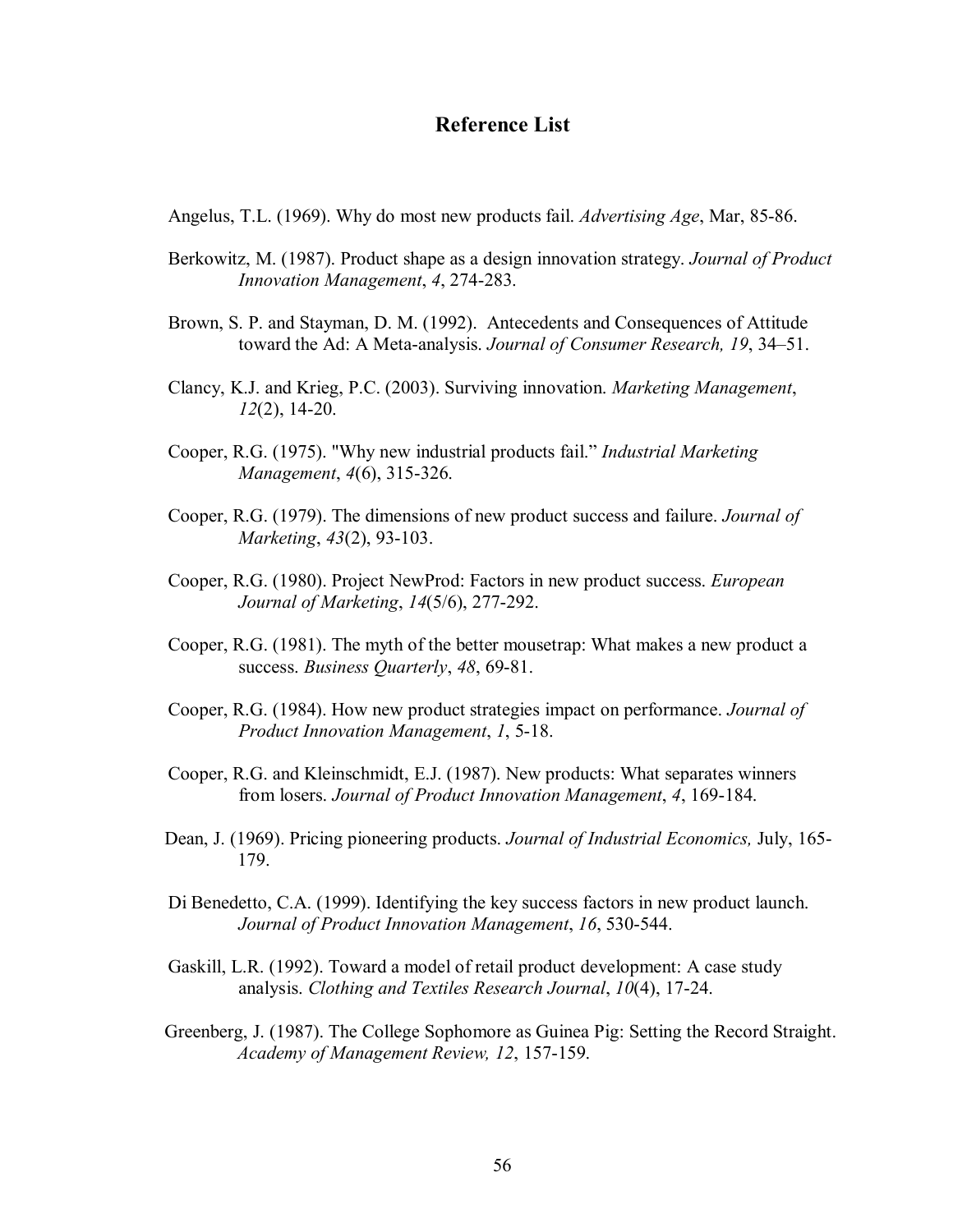- Griffin, A. and Page, A.L. (1996). PDMA Success measurement project: Recommended measures for product development success and failure. *Journal of Product Innovation Management*, *13*, 478-496.
- Hernard, D.H. and Szymanski, D.M. (2001). Why some new products are more successful than others. *Journal of Marketing Research*, *38*, 362-375.
- Jang, N., Hawley, J.M. and Dickerson, K.G. (2002). An exploratory investigation of factors influencing apparel product success and failure*. Journal of the Textile Institute*, *93*(2), 100-113.
- Jang, N., Hawley, J. M. and Dickerson, K. G. (2005). Apparel product development: measures of apparel product success and failure. *Journal of Fashion Marketing and Management*, *9*(2), 195-206.
- Kadolph, S.J. (2007). *Textiles* (10<sup>th</sup> ed.), Pearson Education, Inc., Upper Saddle River, NJ.
- Keiser, S.J. and Garner, M.B. (2003). *Beyond Design: The synergy of apparel product development,* Fairchild Publications, New York, NY.
- Kraus, S. J. (1995). Attitudes and the Prediction of Behavior: A Meta-analysis of the Empirical Literature. *Personality and Social Psychology Bulletin, 21, 58–75.*
- May-Plumlee, T. and Little, T.J. (1998). No-interval coherently phased product development model for apparel. *International Journal of Clothing Science and Technology*, *10*(5), 342-364.
- Morgan, N.A. and Vorhies, D.W. (2001). Product quality alignment and business unit performance. *Journal of Product Innovation Management*. *18*(6), 396-407.
- OíMeara, J.T. (1961). Selecting profitable products. *Harvard Business Review*, Jan-Feb, 80-88.
- Park, J. and Park, J. (2007). Multichannel Retailing Potential for University-Licensed Apparel: Effects of University Identification. *Clothing & Textiles Research Journal, 25*, 58-73.
- Patten, M.L. (1998). *Questionnaire Research: A practical guide*, Pyrczak Publishing, Los Angeles, CA.
- Perks, H., Cooper, R. and Jones, C. (2005). Characterizing the role of design in new product development: An empirically derived taxonomy. *Journal of Product Innovation Management*, *22*, 111-127.